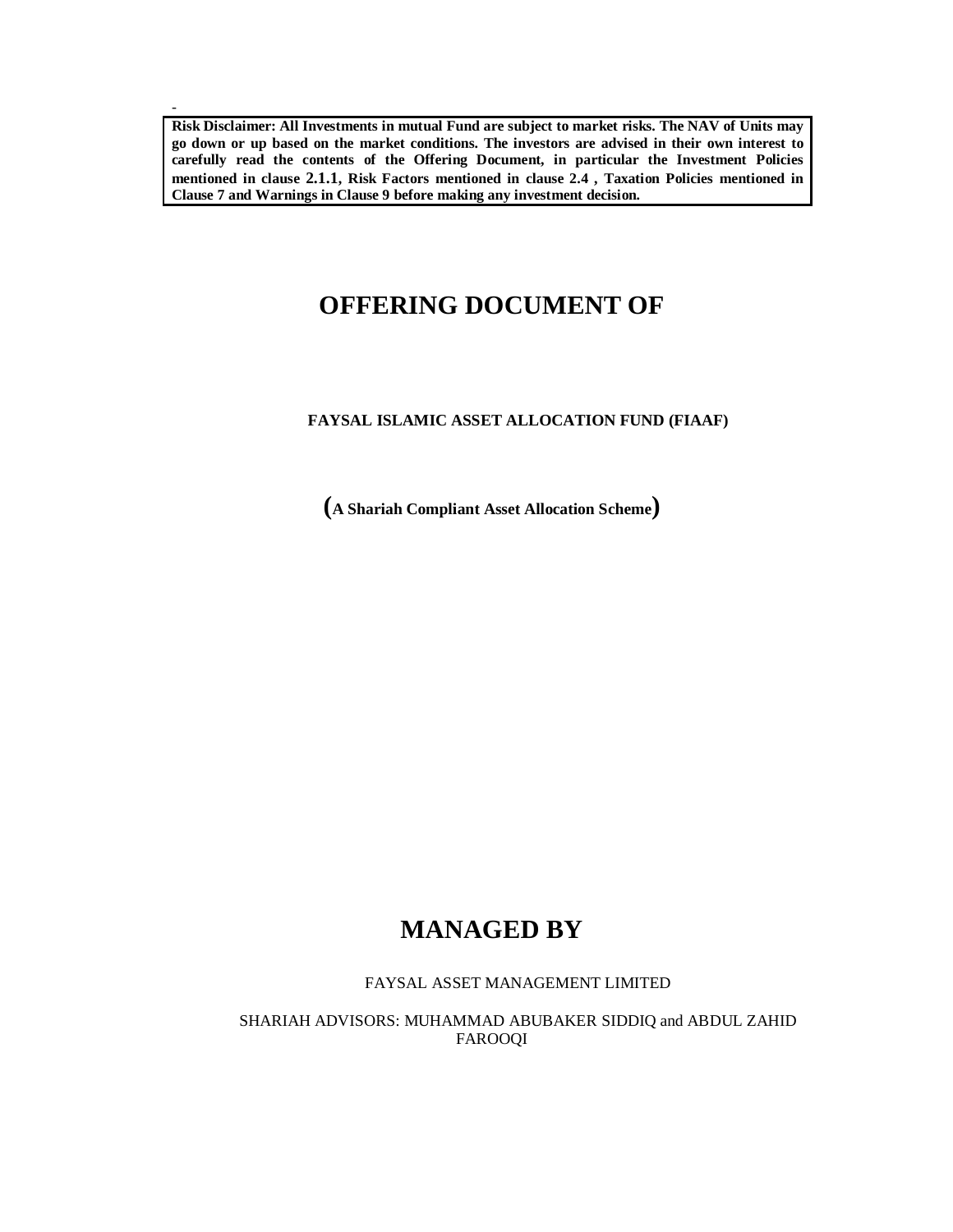| <b>CLAUSE</b><br><b>TABLE OF CONTENTS</b> |                                                                                                                                                     |                         |
|-------------------------------------------|-----------------------------------------------------------------------------------------------------------------------------------------------------|-------------------------|
| 1.                                        | <b>CONSTITUTION OF THE SCHEME</b>                                                                                                                   | $\overline{\mathbf{4}}$ |
| 1.1                                       | Constitution                                                                                                                                        | 4                       |
| 1.2                                       | Trust Deed (the "Deed")                                                                                                                             | 5                       |
| 1.3                                       | Modification of Trust Deed                                                                                                                          | 5                       |
| 1.4                                       | Duration                                                                                                                                            | 5                       |
| 1.5                                       | Trust property                                                                                                                                      | 5                       |
| 1.6                                       | Initial Offer and Initial Period                                                                                                                    | $\sqrt{6}$              |
| 1.7                                       | Transaction in Units after Initial Offering Period                                                                                                  | 6                       |
| 1.8                                       | <b>Offering Document</b>                                                                                                                            | 6                       |
| 1.9                                       | Modification of Offering Document                                                                                                                   | 6                       |
| 1.10                                      | Responsibility of the Management Company for information given in this Document                                                                     | 6                       |
| 2.                                        | <b>INVESTMENT OBJECTIVES, INVESTMENT POLICY, RESTRICTIONS, RISK</b><br><b>DISCLOSURE AND DISCLAIMER</b>                                             | 6                       |
| 2.1                                       | <b>Investment Objective</b>                                                                                                                         | 6                       |
| 2.2                                       | Changes in Investment Policy                                                                                                                        | 9                       |
| 2.3                                       | <b>Investment Restrictions</b>                                                                                                                      | 9                       |
| 2.4                                       | <b>Risk Disclosure</b>                                                                                                                              | 12                      |
| 2.5                                       | Disclaimer                                                                                                                                          | 13                      |
| 3.                                        | <b>OPERATORS AND PRINCIPALS</b>                                                                                                                     | 14                      |
| 3.1                                       | <b>Management Company</b>                                                                                                                           | 14                      |
| 3.2                                       | Board of Directors of the Management Company -                                                                                                      | 14                      |
| 3.3                                       | Existing Schemes under Management and their performance -                                                                                           | 18                      |
| 3.4                                       | Role and Responsibilities of the Management Company                                                                                                 | 20                      |
| 3.5                                       | Maintenance of Unit Holders Register                                                                                                                | 22                      |
| 3.6                                       | Role of the Trustee                                                                                                                                 | 23                      |
| 3.7                                       | Shariah Advisor                                                                                                                                     | 25                      |
| 3.8                                       | <b>Transfer Agent</b>                                                                                                                               | 26                      |
| 3.9                                       | Custodian                                                                                                                                           | 27                      |
| 3.10                                      | Distributors/Facilitators                                                                                                                           | 27                      |
| 3.11                                      | Auditors                                                                                                                                            | 28                      |
| 3.12                                      | <b>Legal Advisors</b>                                                                                                                               | 28                      |
| 3.13                                      | <b>Bankers</b>                                                                                                                                      | 28<br>29                |
| 3.14                                      | Rating of the Scheme                                                                                                                                |                         |
| 4.                                        | <b>CHARACTERISTICS OF UNITS</b>                                                                                                                     | 29                      |
| 4.1                                       | Units                                                                                                                                               | 29                      |
| 4.2                                       | <b>Classes of Units</b>                                                                                                                             | 30                      |
| 4.3                                       | Types of Units                                                                                                                                      | 30                      |
| 4.4                                       | Purchase and Redemption of Units                                                                                                                    | 30                      |
| 4.5                                       | Procedure for Purchase of Units                                                                                                                     | 31                      |
| 4.6                                       | Procedure for Redemption of Units                                                                                                                   | 36                      |
| 4.7                                       | Purchase (Public Offer) and Redemption (Repurchase) of Units outside Pakistan                                                                       | 37                      |
| 4.8                                       | Determination of Redemption (Repurchase) Price                                                                                                      | 38                      |
| 4.9                                       | Procedure for Requesting Change in Unit Holder Particulars                                                                                          | 38                      |
| 4.10                                      | Procedure for Pledge / Lien / Charge of Units                                                                                                       | 41<br>43                |
| 4.11<br>4.12                              | Frequency of Valuation, Dealing and Mode of the Price Announcement<br>Temporary Change in Method of Dealing, Suspension of Dealing and Queue System | 43                      |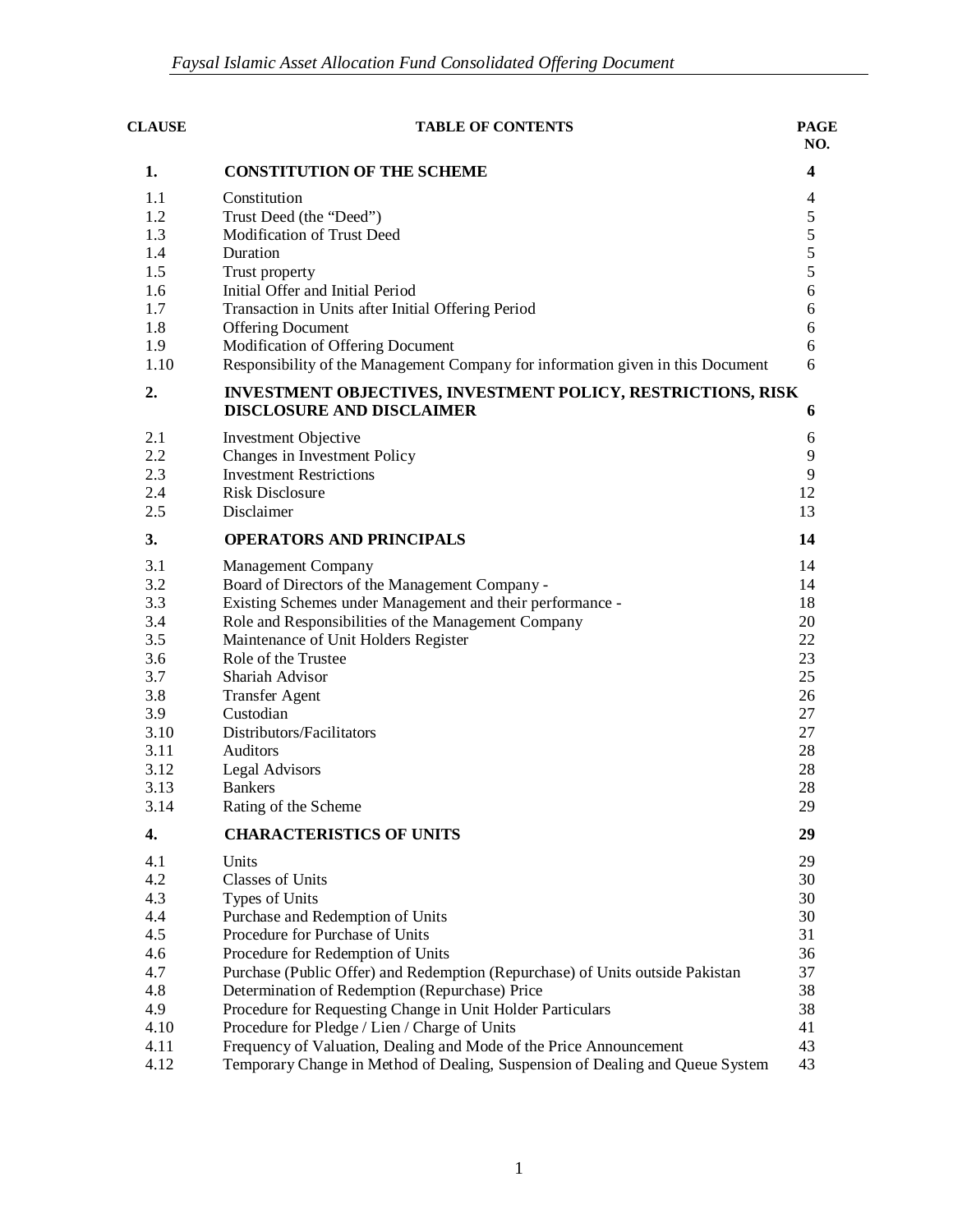| 5.                                                   | <b>DISTRIBUTION POLICY</b>                                                                                                                                                                                                                                                      | 44                                           |
|------------------------------------------------------|---------------------------------------------------------------------------------------------------------------------------------------------------------------------------------------------------------------------------------------------------------------------------------|----------------------------------------------|
| 5.1<br>5.2<br>5.3<br>5.4<br>5.5<br>5.6<br>5.7<br>5.8 | Declaration of Dividend<br>Determination of Distributable Income<br>Payment of Dividend<br>Dispatch of Dividend Warrants/Advice<br>Reinvestment of Dividend<br><b>Bonus Units</b><br><b>Encashment of Bonus Units</b><br>Closure of Register                                    | 44<br>45<br>45<br>45<br>45<br>45<br>46<br>46 |
| 6.                                                   | <b>FEE AND CHARGES</b>                                                                                                                                                                                                                                                          | 46                                           |
| 6.1<br>6.2<br>6.3<br>6.4                             | Fees and Charges Payable by an Investor<br>Fees and Charges Payable by the Fund<br><b>Formation Costs</b><br>Other costs and expenses                                                                                                                                           | 46<br>47<br>48<br>48                         |
| 7.                                                   | <b>TAXATION</b>                                                                                                                                                                                                                                                                 | 49                                           |
| 7.1<br>7.2<br>7.3<br>7.4<br>7.5                      | Taxation on the Income of the Fund<br>Withholding tax<br>Zakat on Fund<br>Taxation and Zakat on Unit Holders<br>Disclaimer                                                                                                                                                      | 49<br>50<br>50<br>50<br>51                   |
| 8.                                                   | <b>REPORTS TO UNIT HOLDERS</b>                                                                                                                                                                                                                                                  | 51                                           |
| 8.1<br>8.2<br>8.3<br>8.4                             | <b>Account Statement</b><br><b>Financial Reporting</b><br><b>Trustee Report</b><br><b>Fund Manager Report</b>                                                                                                                                                                   | 51<br>51<br>51<br>52                         |
| 9.                                                   | <b>WARNING AND DISCLAIMER</b>                                                                                                                                                                                                                                                   | 52                                           |
| 9.1<br>9.2                                           | Warning<br>Disclaimer                                                                                                                                                                                                                                                           | 52<br>52                                     |
| 10.                                                  | <b>GENERAL INFORMATION</b>                                                                                                                                                                                                                                                      | 52                                           |
| 10.1<br>10.2<br>10.3<br>10.4<br>10.5<br>10.6         | Accounting Period / Financial Year of the Fund<br><b>Inspection of Constitutive Documents</b><br>Transfer of Management Rights of the Fund<br>Extinguishment/Revocation of the Fund<br>Procedure and manner of Revocation of the Fund<br>Distribution of proceeds on Revocation | 52<br>53<br>53<br>53<br>54<br>54             |
| 11.                                                  | <b>GLOSSARY</b>                                                                                                                                                                                                                                                                 | 55                                           |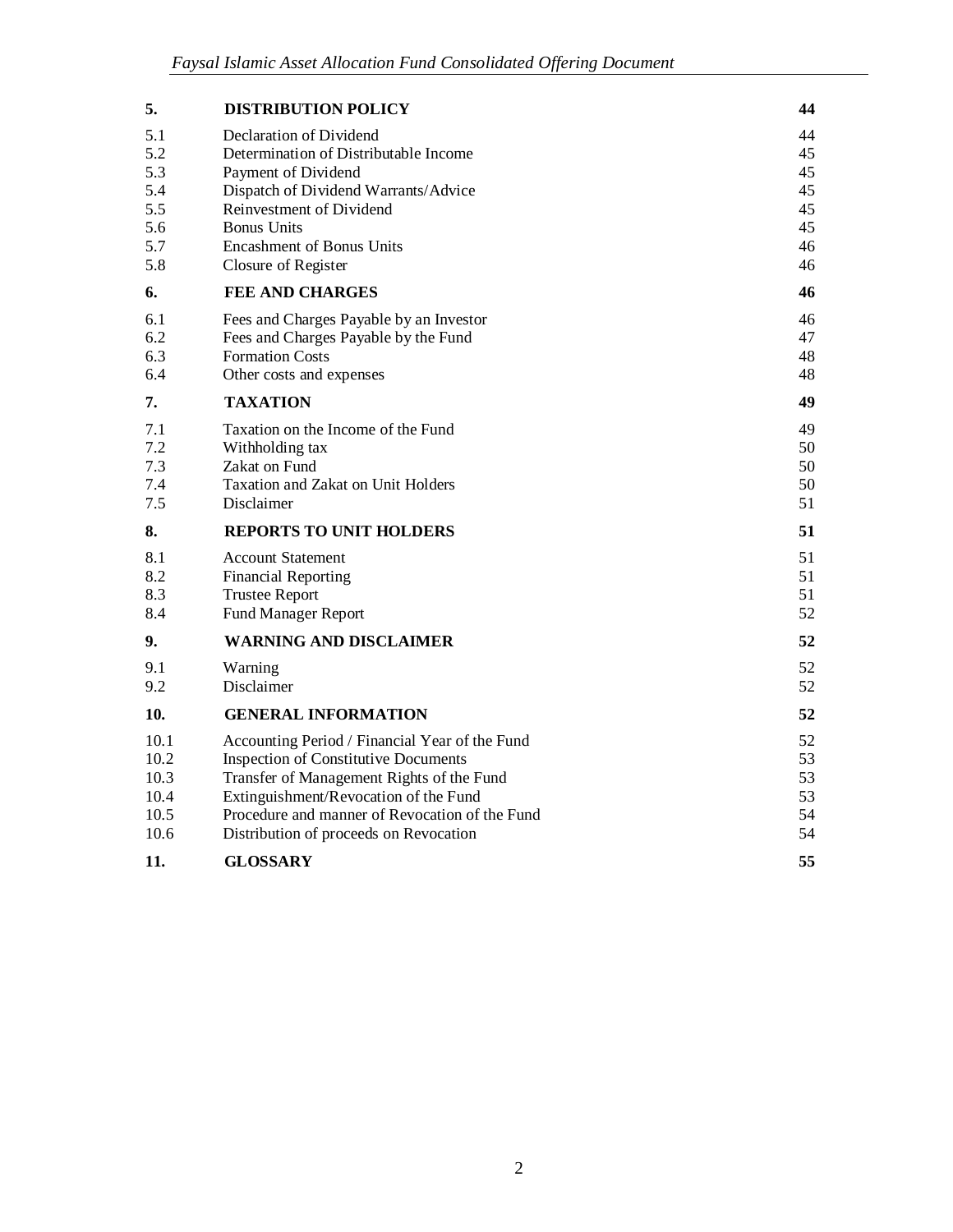### **OFFERING DOCUMENT OF**

# Faysal Islamic Asset Allocation Fund FIAAF, Shariah Compliant Asset Allocation Scheme

# **MANAGED BY**

# FAYSAL ASSET MANAGEMENT LIMITED

### **[An Asset Management Company Registered under the Non-Banking Finance Companies (Establishment and Regulation) Rules, 2003]**

# **Date of Publication of Offering Document Dated August 31st, 2015**

**Initial Offering Period from September 7th, 2015 to September 8th, 2015 (both days inclusive)**

The **Faysal Islamic Asset Allocation Fund (FIAAF)** has been established through a Trust Deed (the Deed) dated **May 18th, 2015**, under the Trust Act, 1882 entered into and between **Faysal Asset Management Limited,** the Management Company, and **Central Depository Company Limited**, the Trustee..

# **REGULATORY APPROVAL AND CONSENT**

### **Approval of the Securities and Exchange Commission of Pakistan**

The Securities and Exchange Commission of Pakistan (SECP) has authorized the offer of Units of **Faysal Islamic Asset Allocation Fund** and has registered **FIAAF** as a notified entity under the Non-Banking Finance Companies and Notified Entities Regulations 2008 ("Regulations") vide letter No **SCD/AMCW/FIAAF/385/2015** dated June 12<sup>th</sup>, 2015 SECP has approved this Offering Document, under the Regulations vide No  $54(1)$  dated August  $20<sup>th</sup>$ , 2015. The Offering Document has also been reviewed and endorsed by the SECP in terms of Shariah compliance vide Endorsement letter No xxx dated xxx.

**It must be clearly understood that in giving this approval, SECP does not take any responsibility for the financial soundness of the Fund nor for the accuracy of any statement made or any opinion expressed in this Offering Document.**

### **Offering Document**

This Offering Document sets out the arrangements covering the basic structure of the **Faysal Islamic Asset Allocation Fund (FIAAF)** (the "Fund", the "Scheme"). It sets forth information about the Fund that a prospective investor should know before investing in any class of Unit of the Fund. The provisions of the Trust Deed, the Rules, the Regulations, Shari'ah Compliance Regulatory provisions that may be issued from time to time, circulars, directives etc. as specified hereafter govern this Offering Document.

# **Confirmation of vetting by Shari'ah Advisor**

If prospective investor has any doubt about the contents of this Offering Document, he/she/it should consult one or more from amongst their investment advisers, legal advisers, Shari'ah advisers / scholars, bank managers, stockbrokers, or financial advisers **to seek independent professional advice.**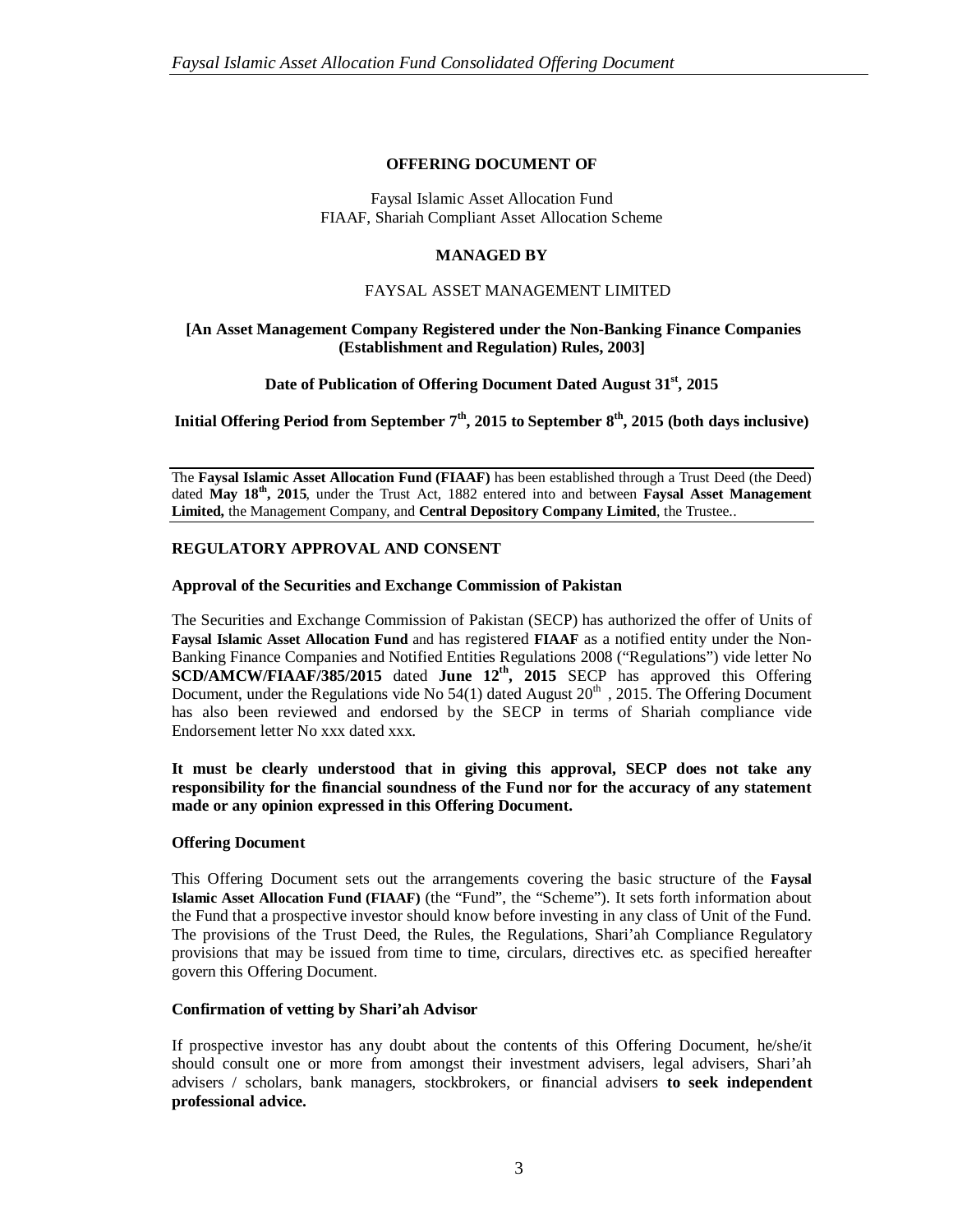**Investors must recognize that the investments involve varying levels of risk. The portfolio of the Fund consists of investments, listed as well as unlisted (other than equity funds) that are subject to market fluctuations and risks inherent in all such investments. Neither the value of the Units in the Fund nor the dividend declared by the Fund is, or can be, assured. Investors are requested to read the Risk Disclosure and Warnings statement contained in Clause 2.4 and Clause 9 respectively in this Offering Document.**

**All Investments of the Fund shall be in adherence to the principles of Shari'ah. It is possible that adherence to the principles of Shari'ah will cause the Fund to perform differently from Funds with similar objectives, but that are not subject to the requirements of Shari'ah.**

# **Filing of the Offering Document**

The Management Company has filed a copy of the Offering Document signed by the Chief Executive along with the Trust Deed with SECP. Copies of the following documents can be inspected at the registered office of the Management Company or the place of business of the Trustee:

- (1) License No. **AMCW/24/FAML/AMS/11/2013** dated **November 26, 2013** granted by SECP to **Faysal Asset Management Limited** to carry out Asset Management Services and Investment Advisor;
- (2) SECP's Letter No. SCD/AMCW/FIAAF/316/2015 dated April  $16<sup>th</sup>$ , 2015 approving the appointment of **Central Depository Company Limited** as the Trustee of the Fund;
- (3) Trust Deed (the Deed) of the Fund;
- (4) SECP's Letter No. **SCD/AMCW/FIAAF/385/2015** dated **June 12th, 2015** registering the Fund in terms of Regulation 44 of the NBFC and Notified Entities Regulations 2008;
- (5) Letter No. **AC1/287/15** dated **April 7th, 2015** from **Ernst & Young Ford Rhodes Sidat Hyder**, Auditors of the Fund , consenting to the issue of statements and reports;
- (6) Letter No. **IM712/FAML/01/2015** dated March  $5<sup>th</sup>$ , 2015 from **Mohsin Tayebaly & Co**, Legal Advisers of the Fund, consenting to act as adviser;
- (7) Letters dated **May XX, 2015** and **July 9th, 2015** from Mufti Abubaker Siddiq and Mufti Abdul Zahid Farooqi, Shariah Advisers of the Fund , consenting to act as Shariah advisers of the **Faysal Islamic Asset Allocation Fund** and consenting on the contents of the offering document respectively;
- (8) SECP's letter No. **SCD/AMCW/FAML/FIAAF/57/2015** approving this Offering Document.

# **1. CONSTITUTION OF THE SCHEME**

# **1.1 Constitution**

The Fund is an open-end Fund and has been constituted by a Trust Deed entered into at Karachi on **May 18th, 2015** between: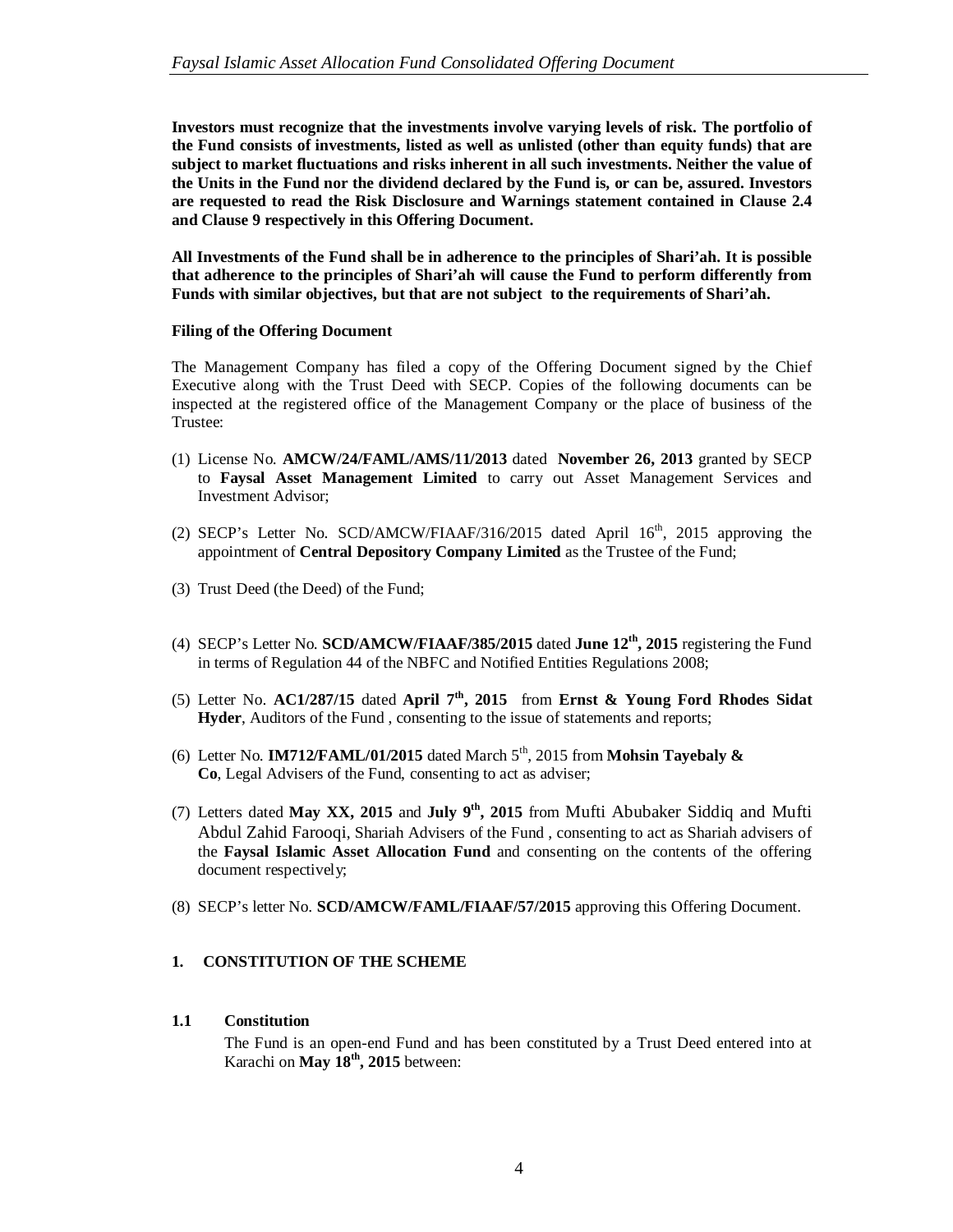**Faysal Asset Management Limited,** a Non-Banking Finance Company incorporated under the Companies Ordinance 1984 and licensed by SECP to undertake asset management services, with its principal place of business at **8 th, Floor, Tower A (801-806 & 818), Saima Trade Tower, I.I Chundrigar Road, Karachi Pakistan**, as the Management Company; and

**Central Depository Company of Pakistan Limited Trustee** incorporated in Pakistan under the Companies Ordinance, 1984, and registered by SECP to act as a Trustee of the Collective Investment Scheme, having its registered office at **CDC House, 99-B, Block 'B', S.M.C.H.S., Main Shahra-e-Faisal, Karachi - 74400**, as the Trustee.

# **1.2 Trust Deed (the "Deed")**

The Deed is subject to and governed by the Non-Banking Finance Companies (Establishment and Regulations) Rules, 2003 and Non-Banking Finance Companies and Notified Entities Regulations, 2008, Securities and Exchange Ordinance 1969, Companies Ordinance 1984 and all other applicable laws and regulations including Shari'ah Advisor's directives and guidelines. The terms and conditions in the Deed and any supplemental deed(s) shall be binding on each Unit Holder. In the event of any conflict between the Offering Document and the Deed the latter shall supersede and prevail over the provisions contained in this Offering Document. In the event of any conflict between the Deed and the Rules or Regulations and Circulars issued by SECP, the latter shall supersede and prevail over the provisions contained in the Deed.

*(Furthermore, all Investments of the Fund Property shall be in accordance with the Shari'ah as advised by the Shariah Advisor. The Fund shall also be subject to the rules and the regulations framed by the State Bank of Pakistan with regard to the foreign investments made by the Fund and investments made in the Fund from outside Pakistan in foreign currency.)*

# **1.3 Modification of Trust Deed**

The Trustee and the Management Company, acting together and with the approval of SECP, shall be entitled by supplemental deed(s) to modify, alter or add to the provisions of the Deed to such extent as may be required to ensure compliance with any applicable laws, Rules and Regulations and Shari'ah.

Where the Deed has been altered or supplemented, the Management Company shall duly notify to the Unit Holders and posted on their official website.

# **1.4 Duration**

The duration of the Fund is perpetual**.** However, SECP or the Management Company may wind it up or revocate, on the occurrence of certain events as specified in the Regulations or **10.4** of this document.

# **1.5 Trust property**

The aggregate proceeds of all Units issued from time to time after deducting Duties and Charges, Transactions Costs and any applicable Sales Load , shall constitute part of the Trust Property and includes the Investment and all income, profit and other benefits arising therefrom and all cash, bank balances and other assets and property of every description for the time being held or deemed to be held upon trust by the Trustee for the benefit of the Unit Holder(s) pursuant to the Deed but does not include any amount payable to the Unit Holders as distribution.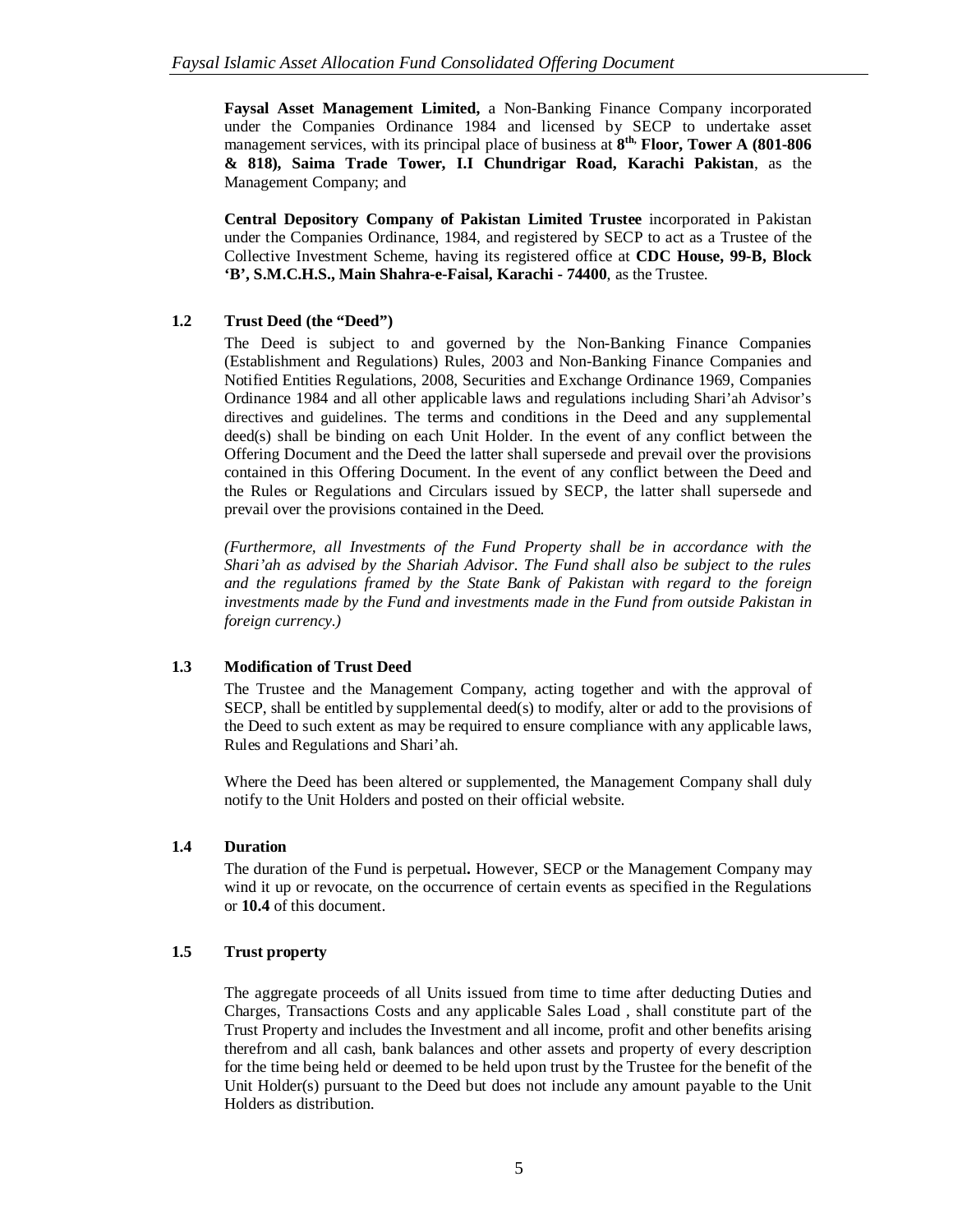# **1.6 Initial Offer and Initial Period**

Initial Offer is made during the Initial Period which will be **02** Business Days and begins at the start of the banking hours on **<start date>** and shall end at the close of the banking hours on **<end date>.** On the first day, the Units shall be issued at the Initial Price of **Rs.100** per Unit and subsequently at the price calculated and announced by the Management Company for every Dealing Day.

# **1.7 Transaction in Units after Initial Offering Period**

Subsequently the Public Offering will be made at the Offer Price and redeemed at the Redemption Price. The Management Company will fix the Offer (Purchase) and Redemption (Repurchase) Prices for every Dealing Day on the basis of the Net Asset Value (NAV) . The NAV based price shall be fixed after adjusting for the Sales Load as the case may be and any Transaction Costs that may be applicable. Except for circumstances elaborated in Clause **10.4** of this Offering Document, such prices shall be applicable to Purchase and Redemption requests, complete in all respects, received during the Business Hours on the Dealing Day.

# **1.8 Offering Document**

The provisions of the Trust Deed, the Rules, the Regulations, circulars and the Directive issued by the Commission govern this Offering Document. It sets forth information about the Fund that a prospective investor should know before investing in any Unit. Prospective investors in their own interest are advised to carefully read this Offering Document to understand the Investment Policy, Risk Factors and Warning and Disclaimer and should also consult their legal, financial and/or other professional adviser before investing.

### **1.9 Modification of Offering Document**

This Offering Document will be updated to take account of any relevant material changes relating to the Fund. Such changes shall be subject to prior consent of the Trustee and approval from the Securities and Exchange Commission of Pakistan (SECP) and shall be circulated to all Unit Holders and/ or publicly notified by advertisements in the newspapers subject to the provisions of the Rules and the Regulations and duly posted on official website of the Management Company.

### **1.10 Responsibility of the Management Company for information given in this Document**

Management Company accepts the responsibility for the information contained in this Offering Document as being accurate at the date of its publication.

# **2. INVESTMENT OBJECTIVES, INVESTMENT POLICY, RESTRICTIONS, RISK DISCLOSURE AND DISCLAIMER**

# **2.1 Investment Objective**

The objective of Faysal Islamic Asset Allocation Fund (FIAAF) is to earn competitive riba free return by investing in various Shariah compliant asset classes/instruments based on the market outlook and may easily change allocation to take advantage of directional macro and micro economic trends and undervalued stocks.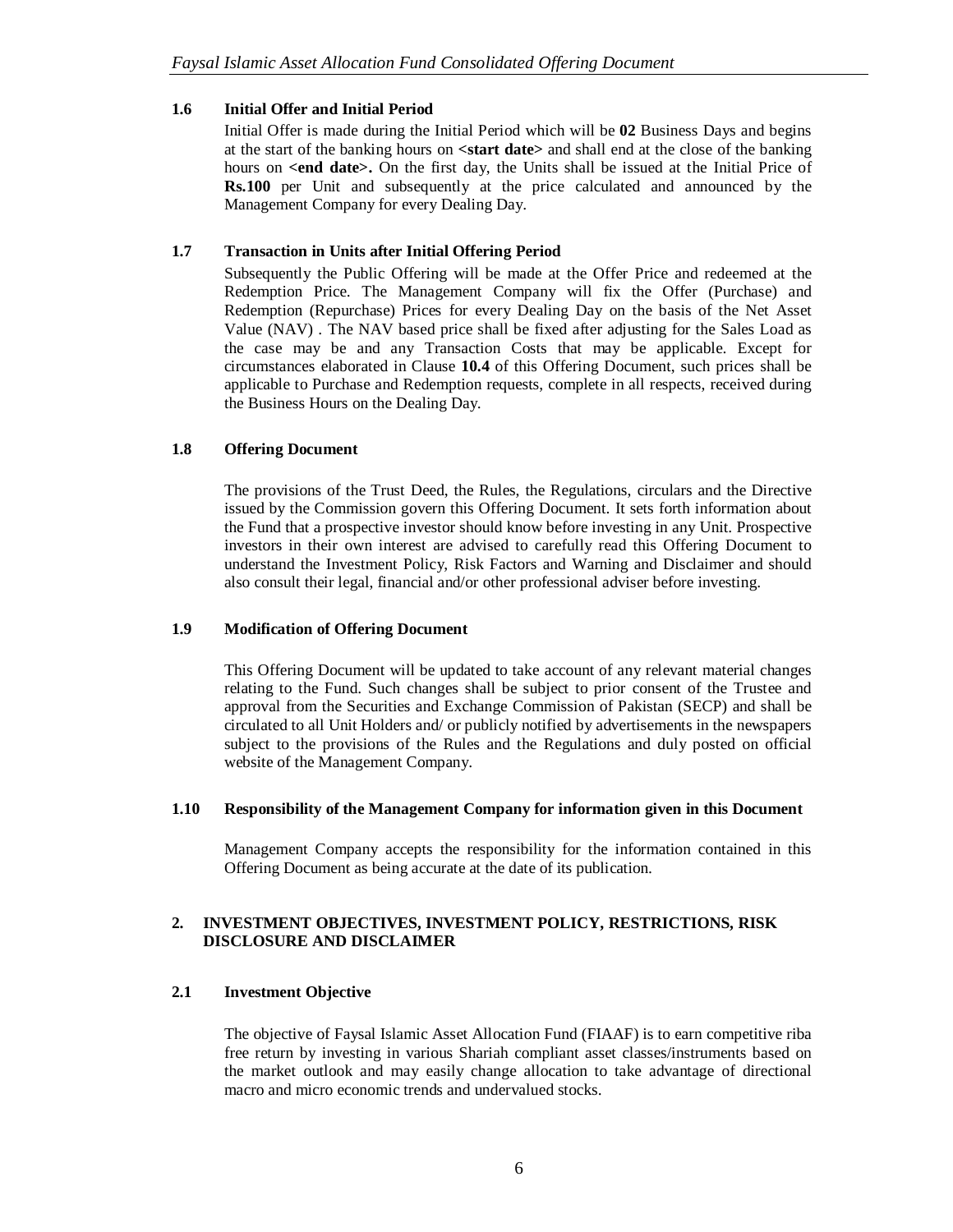# 2.1.1 **Investment Policy**

**Faysal Islamic Asset Allocation Fund,** in line with its Investment Objectives, will invest in Authorized Investments.

### **Benchmark:**

**Weighted Average Daily Return of KMI-30 Index and Six (6) Month Deposit Rate of A and above rated Islamic Banks or Islamic windows of Scheduled Commercial Banks based on the Fund's actual proportion in the Equity and Income / Money Market securities.**

|                | <b>Investment Type</b>                                                                                                                                                                                               | <b>Minimum</b><br><b>Entity</b><br><b>Rating/Instr</b><br>ument<br><b>Rating</b> | <b>Maximum</b><br><b>Exposure</b> | <b>Minimum</b><br><b>Exposure</b> | <b>Maximum</b><br><b>Maturity</b> |
|----------------|----------------------------------------------------------------------------------------------------------------------------------------------------------------------------------------------------------------------|----------------------------------------------------------------------------------|-----------------------------------|-----------------------------------|-----------------------------------|
| $\mathbf{1}$   | Shari'ah Compliant Listed<br><b>Equity Securities</b>                                                                                                                                                                |                                                                                  | 90%                               | 0%                                | N/A                               |
| $\overline{2}$ | Certificate of Musharaka<br>(CoM) issued by Financial<br>Institutions                                                                                                                                                | A                                                                                | 75%                               | 0%                                | 1 year                            |
| 3              | GOP Ijara Sukuk and<br>other Government of<br>Pakistan Shari'ah<br>Compliant debt securities                                                                                                                         | N/A                                                                              | 90%                               | 0%                                | 10 years                          |
| $\overline{4}$ | Cash in Shari'ah<br><b>Compliant Bank Accounts</b><br>(Excluding TDRs)                                                                                                                                               | $A - \&$ above                                                                   | 100%                              | 10%                               | N/A                               |
| 5              | Shari'ah Compliant<br>Commercial Papers and<br>any other Shariah<br>Compliant money market<br>instrument i.e. Certificate<br>of Deposits, Certificate of<br>Musharaka, and<br>Certificate of Islamic<br>Investments. | A $\&$ above                                                                     | 90%                               | 0%                                | 1 year                            |
| 6              | Deposits / Placements<br>with Islamic Banks /<br>Islamic Windows of<br><b>Commercial Banks</b>                                                                                                                       | A- & above                                                                       | 90%                               | 0%                                | N/A                               |
| $\tau$         | <b>Shariah Compliant Spread</b><br>transaction                                                                                                                                                                       | N/A                                                                              | 40%                               | 0%                                | N/A                               |

#### **Authorized Investments**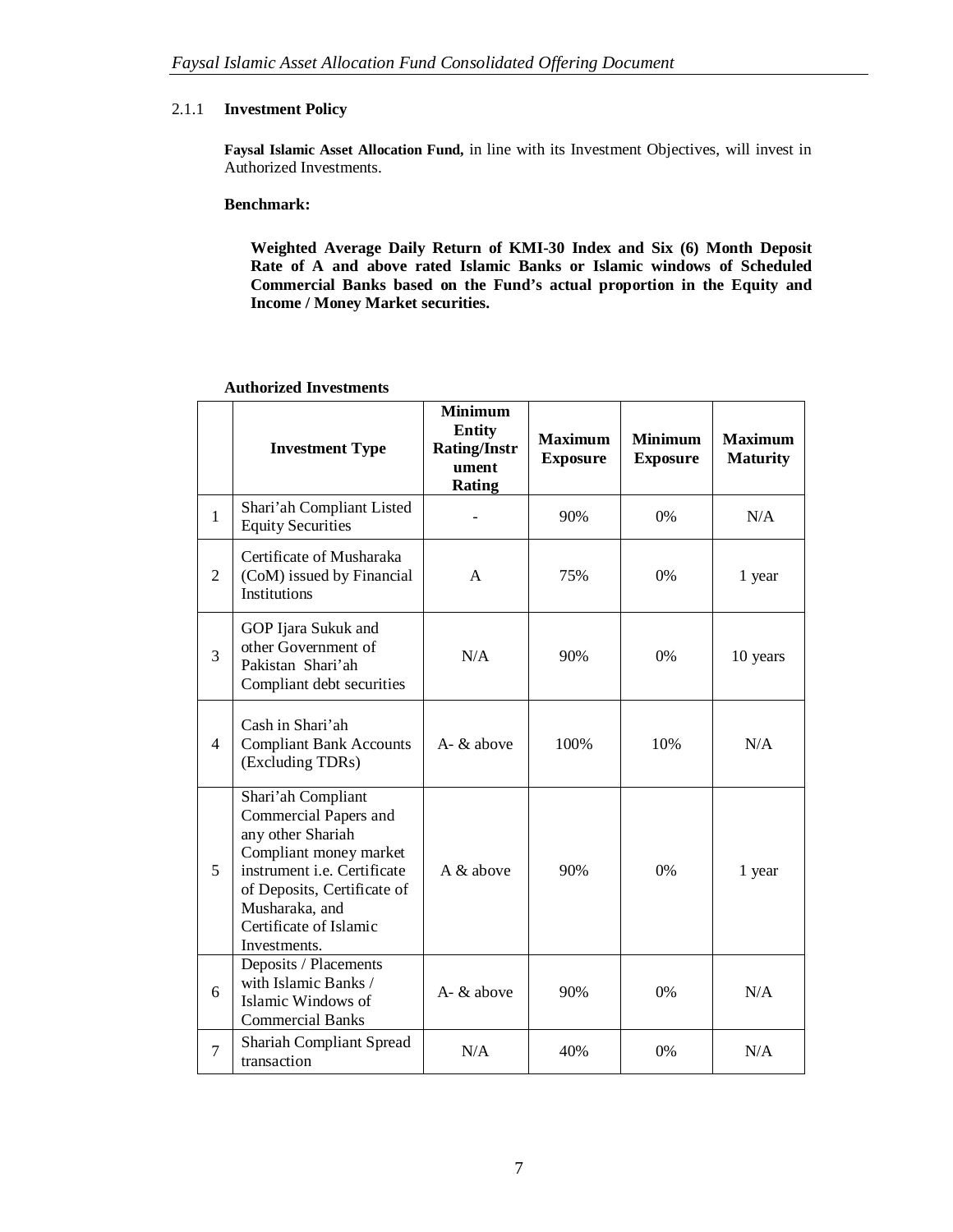| 8  | Shariah compliant<br>corporate debt securities                                                                                                                                                 | $A-$  | 75%                                          | $0\%$ | 10 years |
|----|------------------------------------------------------------------------------------------------------------------------------------------------------------------------------------------------|-------|----------------------------------------------|-------|----------|
| 9  | Shari'ah Compliant<br><b>Authorized Investments</b><br>available outside Pakistan<br>subject to SECP, SBP and<br>Shariah Advisors<br>Approval                                                  |       | 30%<br>(subject to<br>a cap of US<br>\$15mn) |       |          |
| 10 | Any other Shariah<br>compliant securities or<br>instruments that may be<br>permitted<br>or approved under the<br><b>SECP Rules, Regulations</b><br>or any other directive<br>from time to time | $A -$ | 50%                                          | 0%    | N/A      |

# 2.1.2 **Offshore Investments**

The Trustee shall, if requested by Faysal Asset Management Limited, open Bank Accounts titled "CDC – Trustee Faysal Islamic Asset Allocation Fund" in foreign countries where investments are made on account of the Fund, if such investments necessitate opening and operation of Bank Accounts by the Trustee. For this purpose, the Trustee shall be deemed to be authorized to sign and submit the prescribed account opening forms of submit the prescribed account opening forms of such Banks. The opening, operation and maintenance of such Bank Accounts in foreign countries shall always be subject to the approval of the SBP  $\&$  SECP and the exchange control regulations, as well as any directives of the SBP and the Commission. Any such proposal by Faysal Asset Management Limited shall be submitted to the Commission and SBP with the prior consent of the Trustee. While opening and operating any type of account and/or making investments in offshore countries on the instructions of Management Company, if the Trustee is required to provide any indemnities to offshore parties then Trustee and the Fund would be counter indemnified by Faysal Asset Management Limited to such extent.

# 2.1.3 **Risk Control in the Investment Process**

In line with the investment objective of the scheme, the Investment Committee aims to identify investment opportunities which offer superior risk adjusted yields, at lower volatility levels. The Investment Committee will be guided through the internal and external rating of the investee companies, research covering in-depth credit evaluation of the proposed investments, and industry dynamics pertinent to the proposed investment.

In addition to the above mentioned controls the Investment Committee will continuously monitor the macroeconomic environment, including the political and economic factors, money supply in the system, government borrowing, demand and supply of money market and debt instruments, among others affecting the liquidity and interest rates.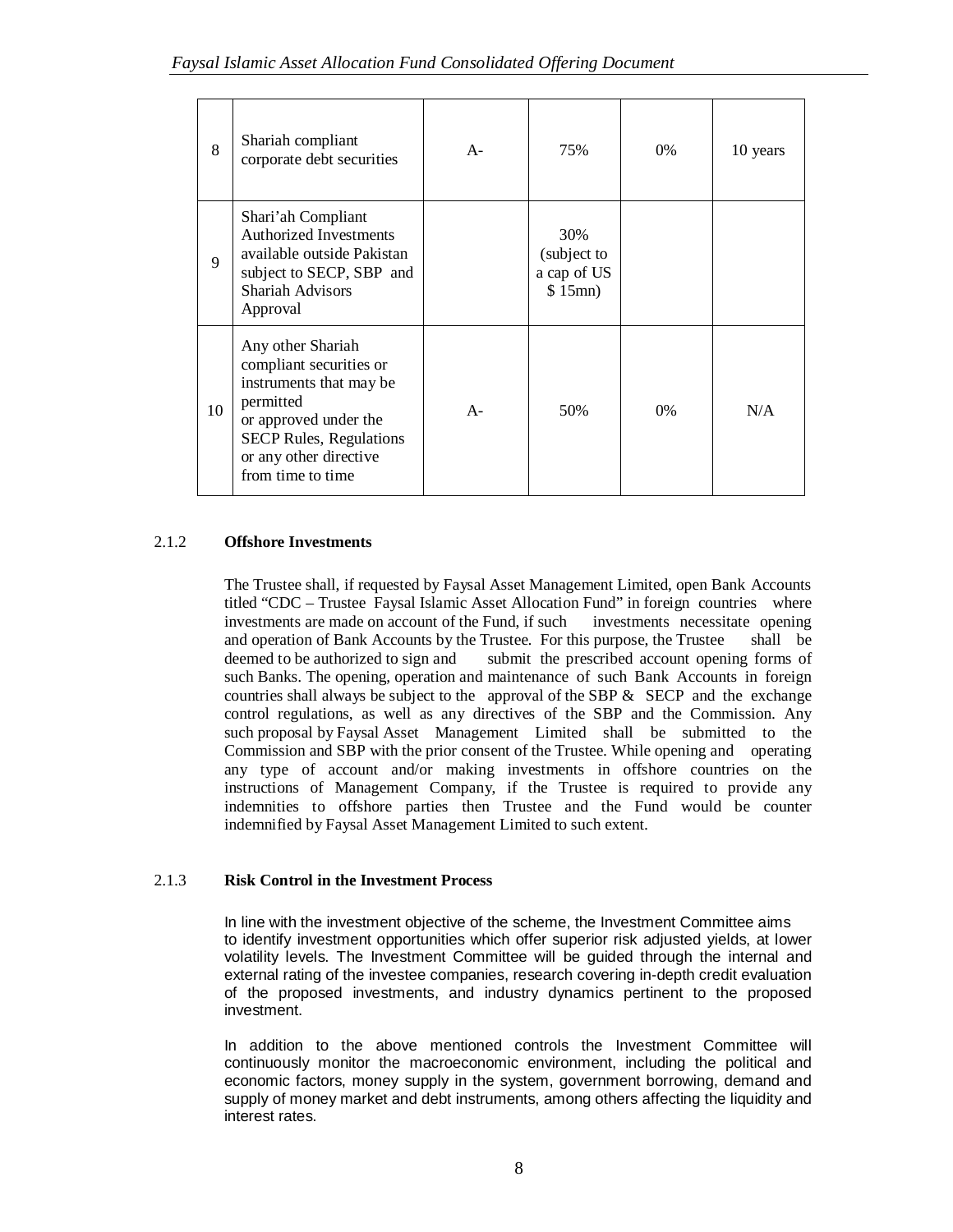The Investment process would adapt a preemptive risk management framework to dilute risk levels and volatility during the portfolio construction process. The investment restrictions defined in Clause 2.3 will also contribute to the reduction in overall risk pertinent to the portfolio and result in diversification of exposure.

### 2.1.4 **Management Company Can Alter Investment Mix**

The Management Company can from time to time alter the weightings, subject to the specified limits as per Clause 2.1.1 above, between the various types of investments if it is of the view that market conditions so warrant. The Funds not invested in the foregoing avenues shall be placed as deposit with scheduled banks.

# **2.2 Changes in Investment Policy**

The investment policy will be governed by the Regulations and/or SECP directives. Any Fundamental change in the Investment Policy will be implemented only after obtaining prior approval from SECP and giving 90 days prior notice to the Unit Holders as specified in the regulation.

# **2.3 Investment Restrictions**

- (a) The Trust Property shall be subject to such exposure limits or other prohibitions as are provided in the Regulations, Trust Deed, this Offering Document of the Fund, circulars and directives and shall also be subject to any exemptions that may be specifically given to the Fund by SECP and are explicitly mentioned under the heading Exceptions to Investment Restriction in this offering document or subsequently in writing. If and so long as the value of the holding in a particular company or sector shall exceed the limit imposed by the Regulations, the Management Company shall not purchase any further Investments in such company or sector. In the event Exposure limits are exceeded due to corporate actions including taking up rights or bonus issue and/or owing to appreciation or depreciation in value of any Investment, disposal of any Investment or Redemption of Units, the excess exposure shall be regularized in such manner and within such time as specified in the Regulations, circular or notification issued by SECP from time to time.
- (b) The Management Company, on behalf of the Fund, shall not enter into transactions with any broker that exceeds the limit provided in the Regulations and or circulars and notifications issued by the Commission from time to time.

Transactions relating to money market instruments and debt securities do not fall under this clause.

- (c) The Management Company on behalf of the Scheme shall not:
	- i. Make Investments in Non-Shar'iah complained instruments and against the guidelines of Shar'iah Advisor of the Fund.
	- ii. Purchase or sell
		- a. Bearer securities;
		- b. Securities on margin;
		- c. Real estate, commodities or commodity contracts;
		- d. Securities which result in assumption of unlimited liability (actual or contingent);
		- e. Anything other than Authorized Investments as defined herein;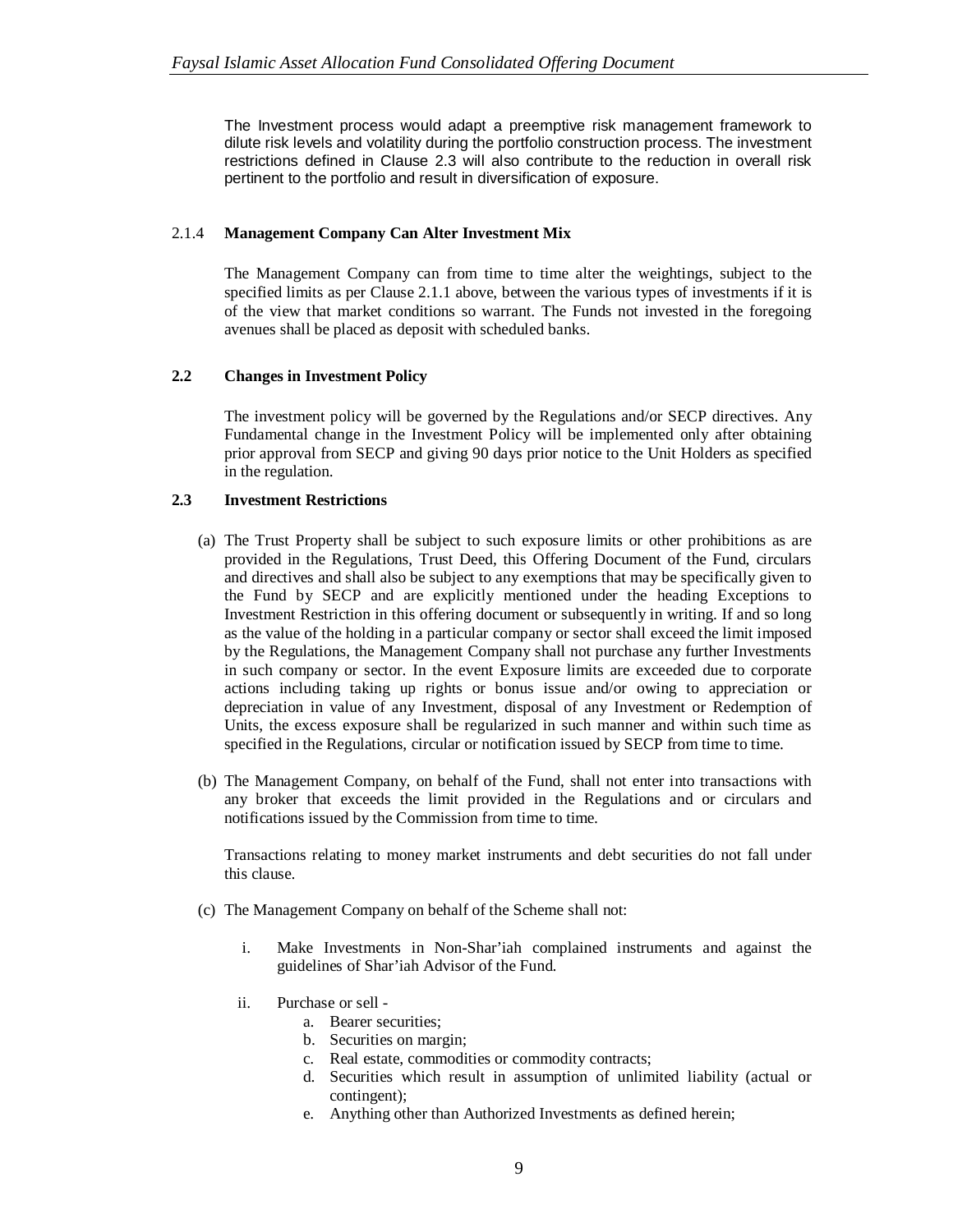- iii. Participate in a joint account with others in any transaction;
- iv. Affect a short sale in a security whether listed or unlisted;
- v. Take Exposure in any other Collective Investment Scheme.
- vi. Lend, assume, guarantee, endorse or otherwise become directly or contingently liable for or in connection with any obligation or indebtedness of any person as specified in the Regulation;
- vii. Make any investment which will vest with the Management Company or its group the management or control of the affairs of the investee company.
- viii. Invest in securities of the Management Company
- ix. issue a senior security which is either stock or represents indebtedness, without the prior written approval of the Commission
- x. apply for de-listing from stock exchange, unless it has obtained prior written approval of the Commission.
- xi. sell or issue Units for consideration other than cash unless permitted by the Commission on the basis of structure and investment policy of the Scheme.
- xii. Merge with, acquire or take over any scheme, unless it has obtained the prior approval of the SECP in writing to the scheme of such merger, acquisition or take over.
- xiii. invest the subscription money until the closure of initial offering period.
- xiv. enter on behalf of the Scheme, into underwriting or sub-underwriting contracts.
- xv. subscribe to an issue underwritten, co-underwritten or sub-underwritten by group companies of the Management Company.
- xvi. pledge any of the securities held or beneficially owned by the Scheme except as allowed under the Regulations.
- xvii. accept deposits
- xviii. make a loan or advance money to any person from the assets of the Scheme
- xix. Invest more than 35% of net assets of the Fund in any single group where "group" means as mentioned in Regulation 55(10)(a) of the NBFC Regulations as amended from time to time.
- xx. Invest more than 35% or index weight, whichever is higher, subject to maximum of 40% in a single sector,
- xxi. Invest more than 15% of NAV in equity of a single entity, and 15% of NAV in a single debt issue,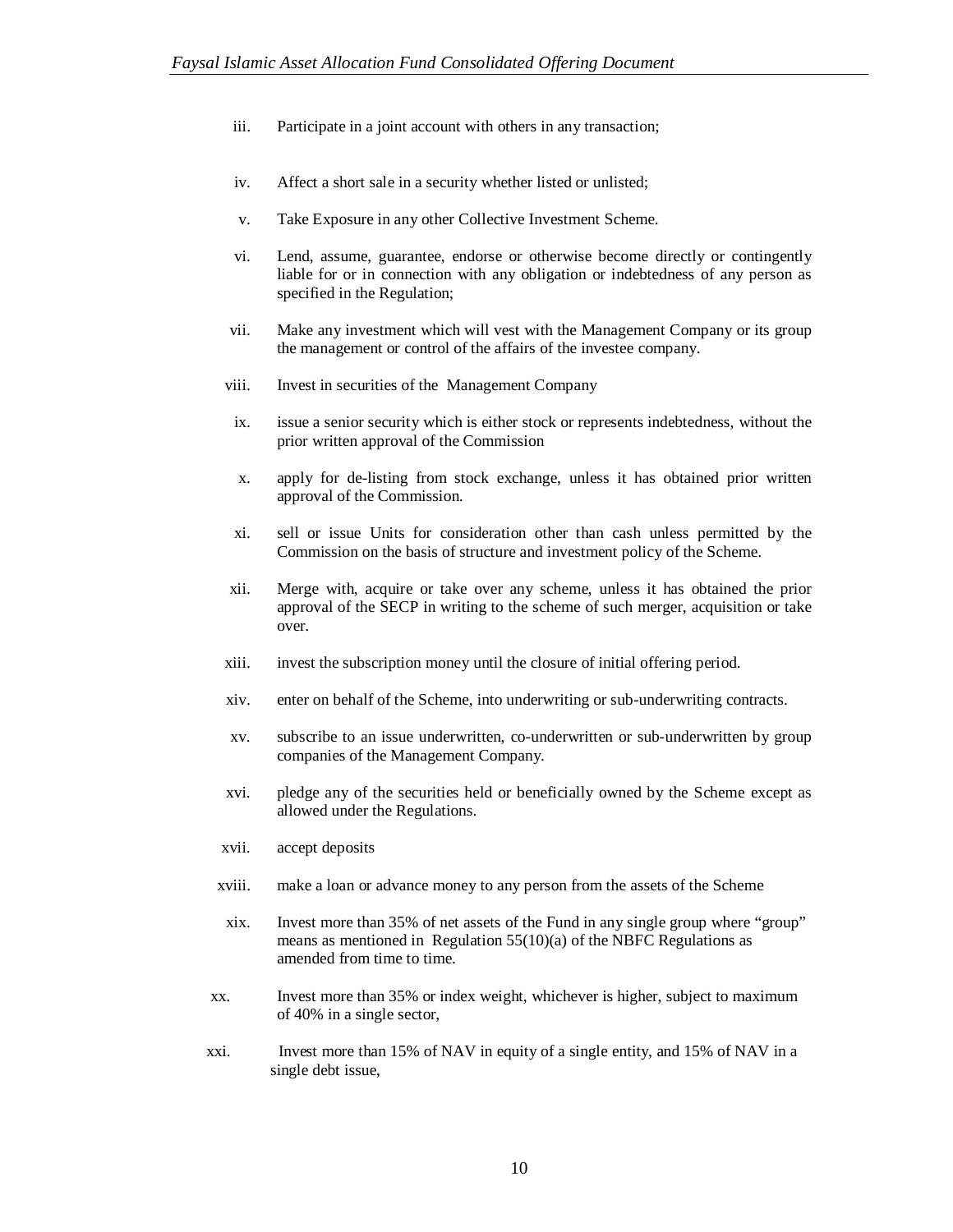- xxii. Invest more than 15% in Unlisted Securities of those securities for which the application for listing has been accepted by the Stock Exchange.
- (d) In case of redemptions requests are pending due to constraint of liquidity in the Fund, for more than the period as stipulated in the Regulations, the Management Company shall not make any fresh investment or rollover of any investment.
- (e) The Management Company on behalf of FIAAF shall maintain minimum cash and near cash instruments subject to applicable Regulations, Circulars or Directives issued by the Commission. The present limit for the fund is 10% of net assets.

# **Exemption to Investment Restrictions**

In order to protect the right of the Unit Holders, the Management Company may take an Exposure in any unauthorized investment due to recovery of any default proceeding of any counter party of any Authorized Investment with the approval of the Commission.

# 2.3.1 **Financing Arrangements**

(a) Subject to any statutory requirements for the time being in force and to the terms and conditions herein contained, the Management Company may arrange borrowing for account of the Scheme, with the approval of the Trustee, from Banks, Financial Institutions, or such other companies as specified by the Commission from time to time. The borrowing, however, shall not be resorted to, except for meeting the redemption requests and shall be repayable within a period of ninety days and such borrowing shall not exceed fifteen (15) percent of the net Assets or such other limit as specified by the Commission of the scheme at the time of borrowing.-

If subsequent to such borrowing, the Net Assets are reduced as a result of depreciation in the market value of the Trust Property or redemption of Units, the Management Company shall not be under any obligation to reduce such borrowing.

- (b) Neither the Trustee, nor the Management Company shall be required to issue any guarantee or provide security over their own assets for securing such financings from banks, financial institutions and non-banking finance companies. The Trustee or the Management Company shall not in any manner be liable in their personal capacities for repayment of such financings.
- (c) For the purposes of securing any such borrowing, the Trustee may on the instruction of the Management Company mortgage, charge or pledge in any manner all or any part of the Trust Property provided that the aggregate amount secured by such mortgage, charge or pledge shall not exceed the limits provided under the Regulations and/or any law for the time being in force.
- (d) Neither the Trustee nor the Management Company shall incur any liability by reason of any loss to the Trust or any loss that a Unit Holder(s) may suffer by reason of any depletion in the Net Asset Value that may result from any financing arrangement made hereunder in good faith.
- (e) Any liability or loss incurred due to negligence of AMC or the Trustee shall be borne by them.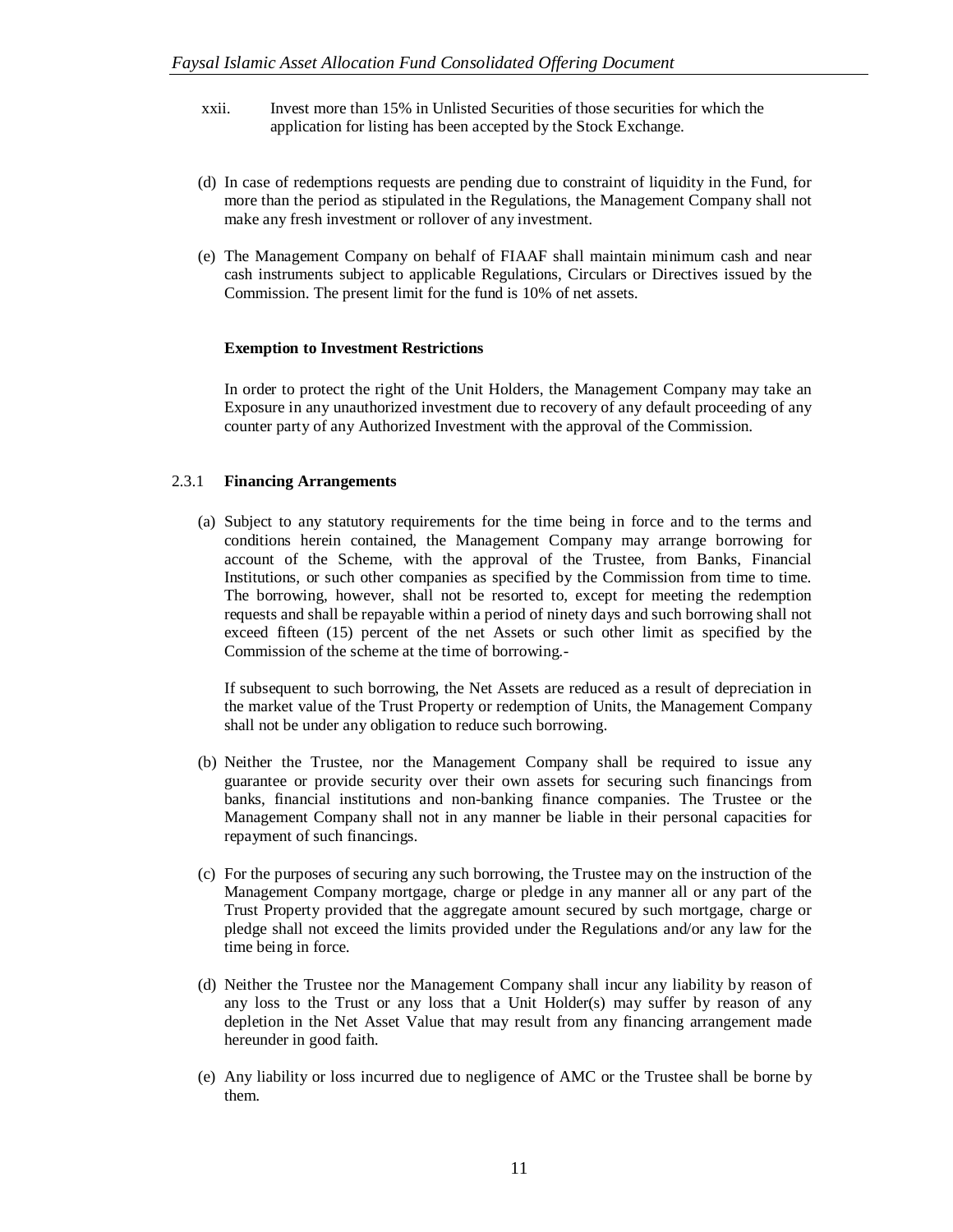### 2.3.2 **Restriction of Transactions with Connected Persons**

- (a) The Management Company in relation to the Scheme shall not invest in any security of a company if any director or officer of the Management Company owns more than five per cent of the total amount of securities issued, or, the directors and officers of the Management Company own more than ten per cent of those securities collectively subject to exemption provided in the Regulations.
- (b) The Management Company on behalf of the Scheme shall not without the approval of its Board of Directors in writing and consent of the Trustee, purchase or sell any security from or to any Connected Person or employee of the Management Company.
- (c) Provided that above shall not be applicable on sale or redemptions of Units.
- (d) For the purpose of sub-paragraphs (a) and (b) above the term director, officer and employee shall include spouse, lineal ascendants and descendants, brothers and sisters.
- (e) All transactions carried out by or on behalf of the Scheme with connected person(s) shall be made as provided in the Constitutive Documents, and shall be disclosed in the Scheme's annual reports.

# **2.4 Risk Disclosure**

Investors must realize that all investments in mutual Funds and securities are subject to market risks. Our target return / dividend range cannot be guaranteed and it should be clearly understood that the portfolio of the Fund is subject to market price fluctuations and other risks inherent in all such investments. The risks emanate from various factors that include, but are not limited to:

- **(1) Equity Risk -** Companies issue equities, or stocks, to help finance their operations and future growth. The Company's performance outlook, market activity and the larger economic picture influence the price of a stock. Usually when the economy is expanding, the outlook for many companies is good and the stock prices may rise and vice versa.
- **(2) Government Regulation Risk**  Government policies or regulations are more prevalent in some securities and financial instruments than in others. Funds that invest in such securities may be affected due to change in these regulations or policies, which directly or indirectly affect the structure of the security and/or in extreme cases a governmental or court order could restrain payment of capital, principal or income.
- **(3) Credit Risk**  Credit Risk comprises Default Risk and Credit Spread Risk. Each can have negative impact on the value of the income and money market instruments including Sukuks etc.
- *Default Risk* The risk that the issuer of the security will not be able to pay the obligation, either on time or at all;
- *Credit Spread Risk* The risk that there may be an increase in the difference between the return/markup rate of any issuer's security and the return/markup rate of a risk free security. The difference between this return/mark up rates is called a "credit spread". Credit spreads are based on macroeconomic events in the domestic or global financial markets. An increase in credit spread will decrease the value of income and including money market instruments;
- **(4) Price Risk**  The price risk is defined as when the value of the Fund, due to its holdings in such securities rises and falls as a result of change in interest rates.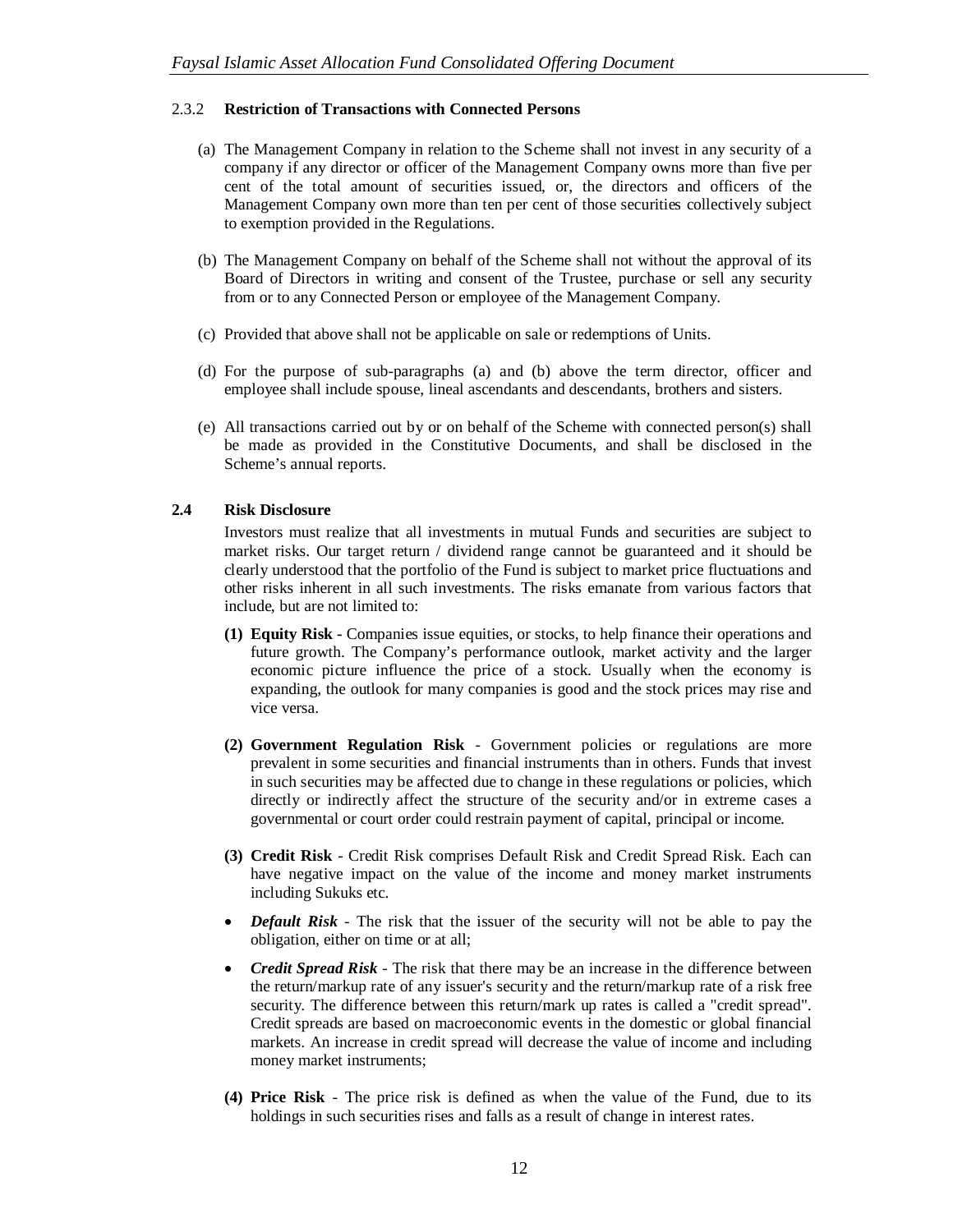- **(5) Liquidity Risk**  Liquidity risk is the possibility of deterioration in the price of a security in the Fund when it is offered for sale in the secondary market.
- **(6) Settlement Risk**  At times, the Fund may encounter settlement risk in purchasing / investing and maturing / selling its investments which may affect the Fund's performance etc.
- **(7) Reinvestment Rate Risk** –In a declining interest/ markup rate economic environment, there is a risk that maturing securities or coupon payments will be reinvested at lower rates, which shall reduce the return of the Fund compared to return earned in the preceding quarters.
- **(8) Events Risk -** There may be adjustments to the performance of the Fund due to events including but not limited to, natural calamities, market disruptions, mergers, nationalization, insolvency and changes in tax law.
- **(9) Redemption Risk** There may be special circumstances in which the redemption of Units may be suspended or the redemption payment may not occur within six working days of receiving a request for redemption from the investor.
- **(10) Shari'ah non-compliance Risk** Shari'ah non-compliance risk is the risk arising from the failure to comply with the Shari'ah rules and principles prescribed by the Commission's Regulations, guidelines, directives and Shari'ah advisor of the Fund.
- 2.4.1 There may be times when a portion of the investment portfolio of the Scheme is not compliant either with the investment policy or the minimum investment criteria of the assigned 'category'. This non-compliance may be due to various reasons including, adverse market conditions, liquidity constraints or investment – specific issues. Investors are advised to study the latest Fund Manager Report specially portfolio composition and Financial Statements of the Scheme to determine what percentage of the assets of the Scheme, if any, is not in compliance with the minimum investment criteria of the assigned category. The latest monthly Fund Manager Report as per the format prescribed by Mutual Funds Association of Pakistan (MUFAP) and financial statements of the Scheme are available on the website of the Management Company and can be obtained by calling / writing to the Management Company.

### **2.5 Disclaimer**

The Units of the Trust are not bank deposits and are neither issued by, insured by, obligations of, nor otherwise supported by SECP, any Government agency, the Trustee (except to the extent specifically stated in this document and the Deed) or any of the shareholders of the Management Company or any other bank or financial institution.

#### **Disclosure:**

There may be times when a portion of the investment portfolio of the Scheme is not compliant either with the investment policy or the minimum investment criteria of the assigned 'category'. This non-compliance may be due to various reasons including, adverse market conditions, liquidity constraints or investment – specific issues. Investors are advised to study the latest Fund Manager Report specially portfolio composition and Financial Statements of the Scheme to determine what percentage of the assets of the Scheme, if any, is not in compliance with the minimum investment criteria of the assigned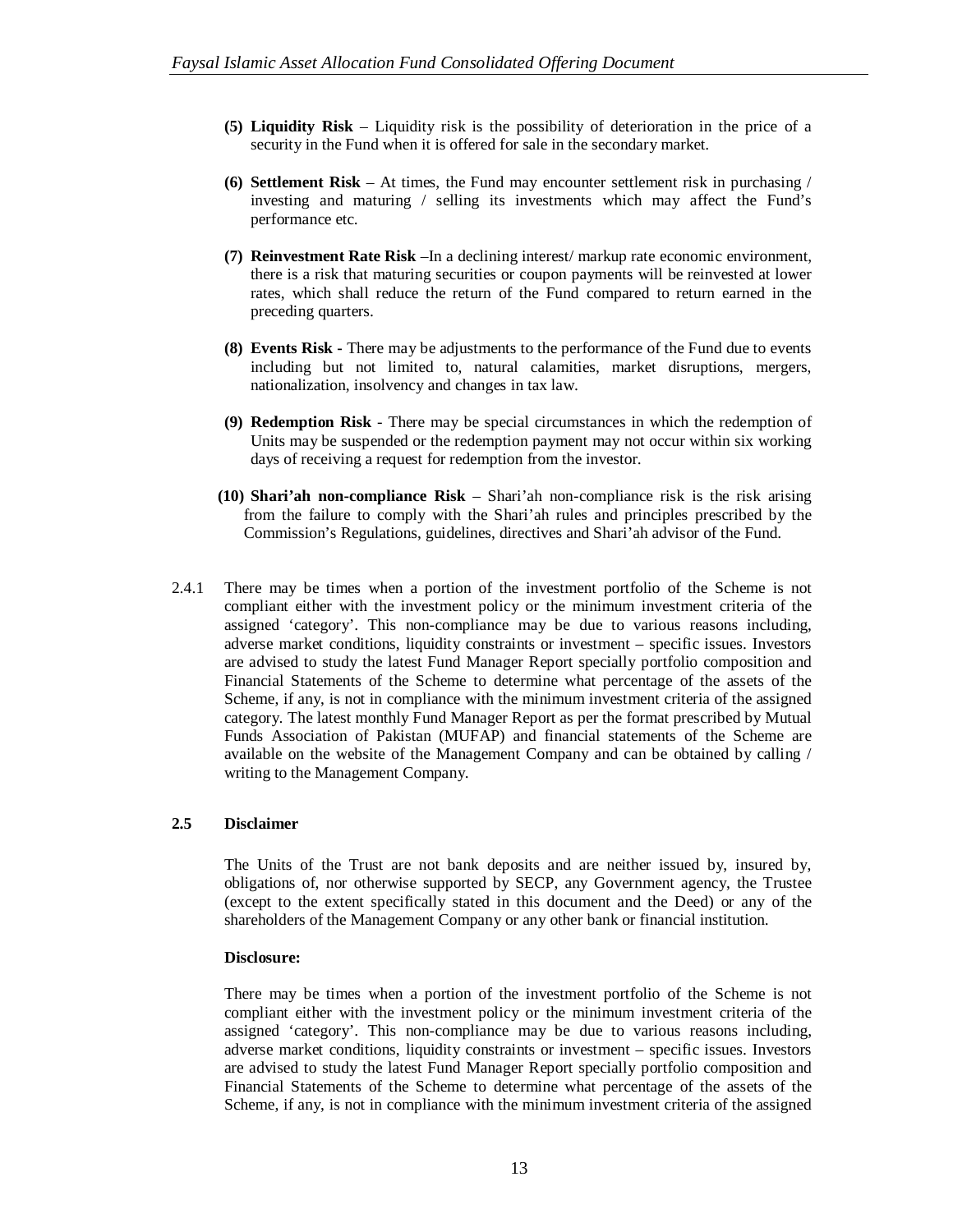category. The latest monthly Fund Manager Report as per the format prescribed by Mutual Funds Association of Pakistan (MUFAP) and financial statements of the Scheme are available on the website of the Management Company and can be obtained by calling / writing to the Management Company.

# **3. OPERATORS AND PRINCIPALS**

# **3.1 Management Company**

**Organization -** Faysal Asset Management Limited (FAML) is a Non-Banking Finance Company with a license to perform Asset Management Services and Investment Advisory Services as per the Non-Banking Finance Companies and Notified Entities Regulations, 2008. The main sponsors of FAML are Islamic Investment Company of the Gulf (Bahamas) Ltd., Faysal Bank Limited. FAML's main area of business is Investment Management; more specifically floating and managing mutual funds and to provide Investment Advisory Services. The paid-up capital of FAML is Rs.150 million**, held by:**

| S.No. | <b>Name of Shareholder</b>                                          | Number of<br><b>Shares</b> | Face<br>Value | <b>Amount</b> in<br><b>Rupees</b> |
|-------|---------------------------------------------------------------------|----------------------------|---------------|-----------------------------------|
|       |                                                                     |                            |               |                                   |
|       | Islamic Investment Company of the Gulf<br>(Bahamas) Limited (IICGB) | 7.498.500                  | 10            | 74,985,000                        |
| 2     | <b>Faysal Bank Limited</b>                                          | 4,499,000                  | 10            | 44,990,000                        |
|       | Individuals                                                         | 3,002,500                  | 10            | 30,025,000                        |
|       |                                                                     | 15,000,000                 |               | 150,000,000                       |

# **3.2 Board of Directors of the Management Company -**

| <b>Director</b>                           | <b>Position in</b><br>other<br>companies                | Company                                                        | <b>Shareholding</b><br>of more than<br>$5\%$ in any<br>Company | <b>Address</b>                                                                                                                          |
|-------------------------------------------|---------------------------------------------------------|----------------------------------------------------------------|----------------------------------------------------------------|-----------------------------------------------------------------------------------------------------------------------------------------|
| Mr. Nauman Ansari<br>(Chairman /Director) | 1)President<br>& CEO<br>2)Nominee<br>Director of<br>FBL | 1) Faysal Bank Limited<br>2) DHA Cogen Limited                 | Nil                                                            | House $\# 3/11$ , 7th<br>Zulfiqar Street,<br>Off. Khayaban-e-<br>Qasim, Defence<br>Housing<br><b>Authority</b> , Phase<br>VIII, Karachi |
| Mr. Razi-ur-Rahman<br>Khan (Director)     | Group Chief<br>Finance<br>Officer                       | Burj Capital Limited                                           | Nil                                                            | J-35, 9th Gizri<br>Street, Phase 4,<br>DHA Karachi                                                                                      |
| Syed Ibad ur Rehman<br>Chishti (Director) | General<br>Manager                                      | Islamic Investment<br>Company of the Gulf<br>(Bahamas) Limited | Nil                                                            | Islamic Investmentl<br>Company of the<br>Gulf (Bahamas)<br>Limited                                                                      |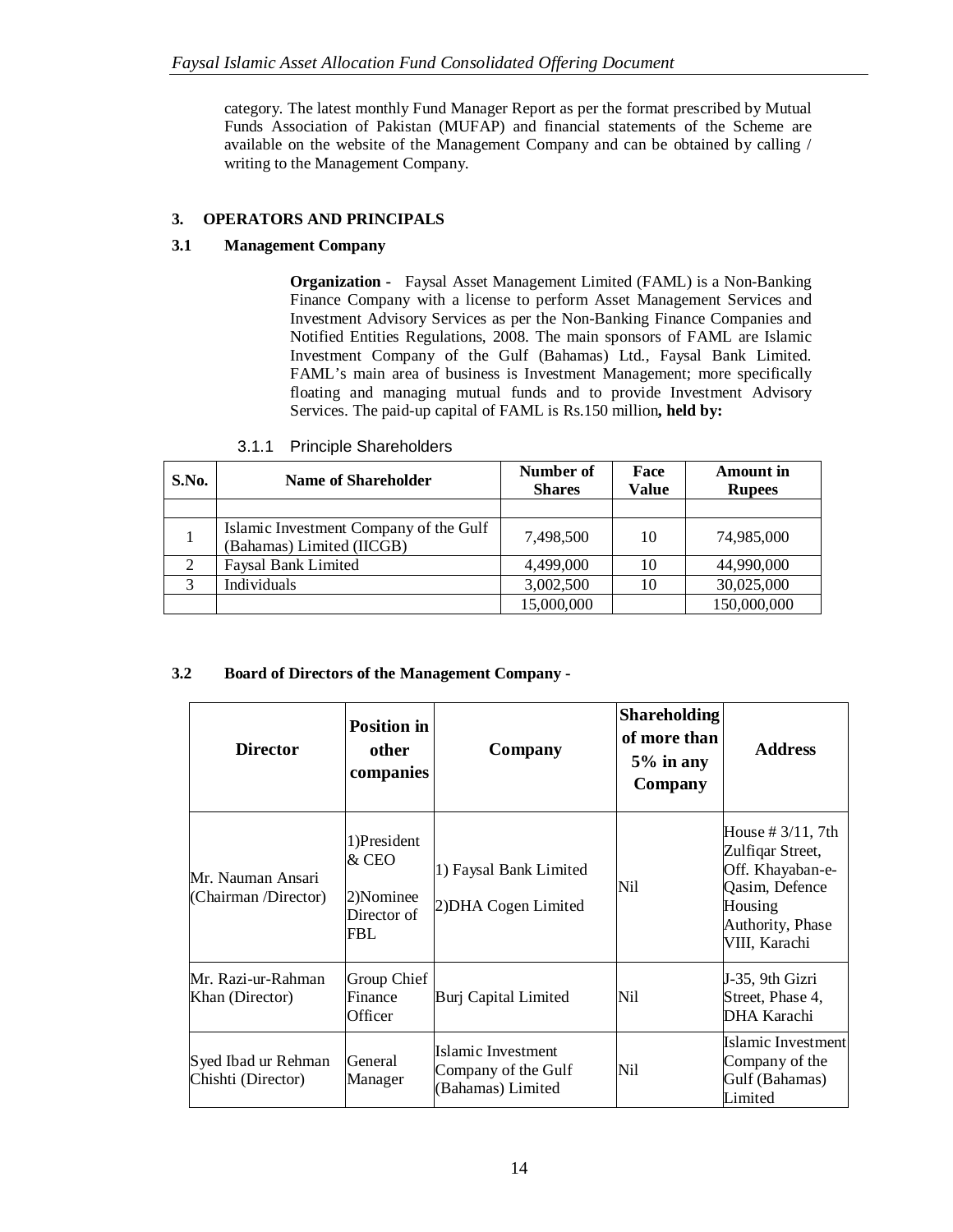|                                                   | 1) Director                            | 1) Cinepax Pakistan (Pvt)<br>Limited.                                              |     | C/o MFAI<br>(JERSEY)<br>LIMITED,<br>10TH Floor,<br>Addax Tower,<br>Seef Area,<br>Kingdom of<br>Bahrain |
|---------------------------------------------------|----------------------------------------|------------------------------------------------------------------------------------|-----|--------------------------------------------------------------------------------------------------------|
| Mr. Osman Khan<br>(Director)                      | 2) Director<br>$3)$ Country<br>Manager | 2) Fast Track Pakistan<br>(Pvt) Limited<br>3) EMC Information<br>Systems (Pvt) Ltd | Nil | 15-a 2nd Sunset<br>Street DHA,<br>Karachi                                                              |
| Mr. Enamullah Khan<br>Chief Executive<br>Officer) | Nil                                    | Nil                                                                                | Nil | 98, Ninth Street,<br>Khayaban-e-<br>Rahat, Phase-VI,<br>DHA, Karachi                                   |

# **Mr. Nauman Ansari**

Mr. Nauman Ansari is the chairman of the board of FAML and serves as President and CEO of Faysal Bank Limited. Mr. Nauman has over 20 years of rich Credit, Corporate and Investment Banking experience, having been associated with Standard Chartered Bank (Karachi), Bank of America (Karachi), ABN AMRO (in Pakistan, Middle East and Asia Pacific regions), Fortis Bank (Middle East) and Crescent Commercial Bank (Pakistan). Mr. Nauman holds a Bachelors of Science degree in Business Studies from the USA

# **Mr. Razi-ur-Rahman Khan**

Razi-Ur-Rahman Khan has more than 37 years of experience in the financial sector. He is a Fellow Chartered Accountant from Institute of Chartered Accountants in England and Wales and is currently the CFO for the Burj Capital group. Prior to this position he was the Group Managing Directors at Dewan Group of Companies and also was Chairman of Securities and Exchange Commission of Pakistan.

# **Mr. Syed Ibad-Ur-Rehman Chisti**

Syed Ibadur Rehman Chisti has more than 25 years of experience in the financial services industry in areas such as investments, real estate, private equity, trade finance, syndication, project finance and fund management. He was also involved in structuring and management of numerous cross border transactions. Since 2003, he is a part of a team that floated more than USD 625 million worth of real estate and equipment leasing funds with underlying investment in the GCC, North American and European markets.

Mr. Chisti holds BBA (Hons.) and MBA degrees from IBA Karachi and has attended various seminars and workshops on banking, credit programs and quality management in Canada and Bahrain. He is currently the Acting General Manager of the Islamic Investment Company of the Gulf (Bahamas) Limited.

# **Mr. Osman Khan**

Mr. Osman Asghar Khan serves as Country Manager of Pakistan and Afghanistan at EMC Information Systems. Mr. Khan has been a Director of Lahore Stock Exchange (G) Ltd and National Clearing Company of Pakistan Ltd. Mr. Khan also served a Director of Karachi Stock Exchange (Guarantee) Limited. Mr. Osman Asghar Khan is a Certified Public Accountant from USA and a Chartered Accountant from Canada and Pakistan. He has completed his MBA (Accounting) from Boston University (USA) and BA (Economics & International Relations) from Brown University (USA)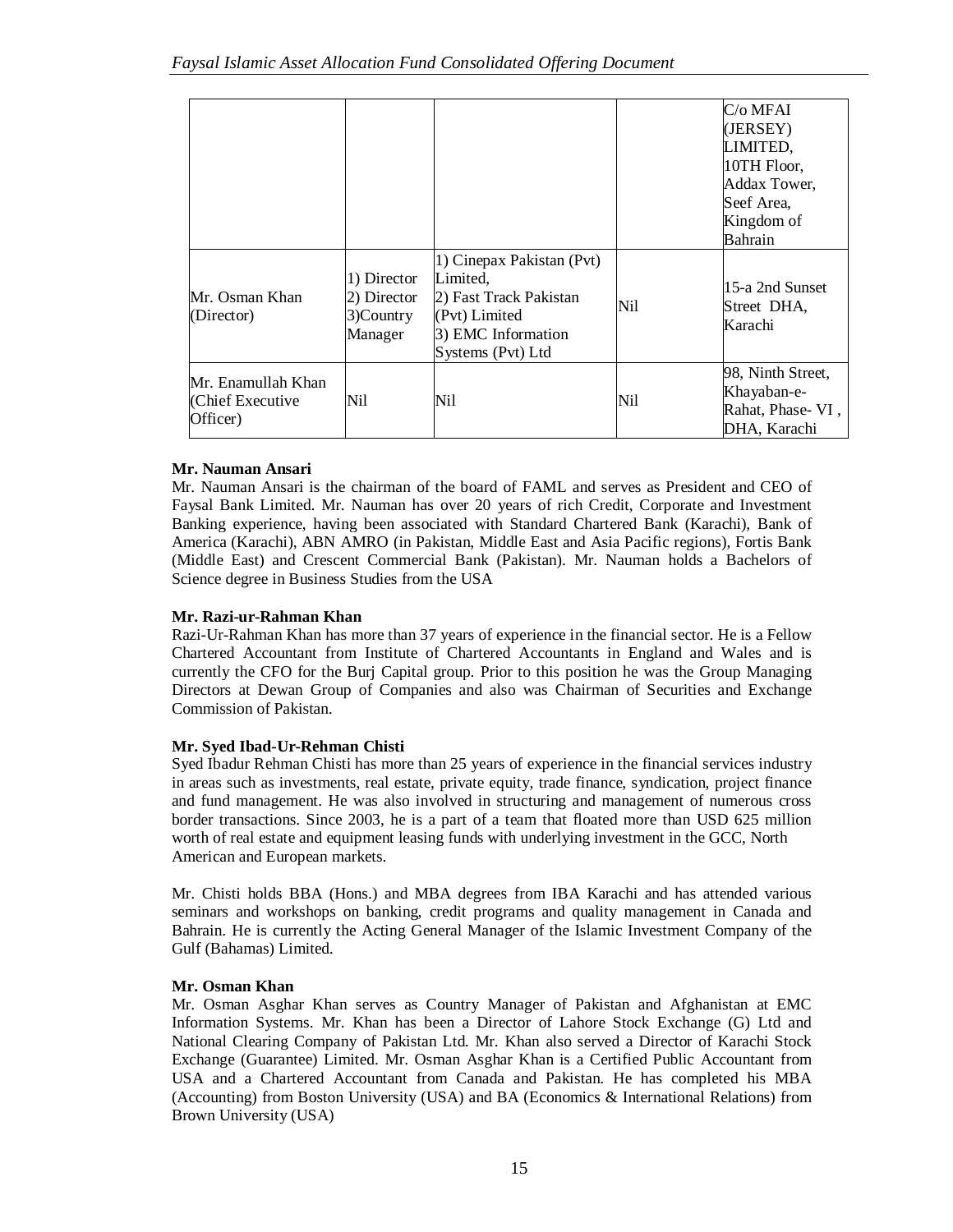# 3.2.1 **Profile of the Management -**

# **Mr. Enam Ullah Khan – Chief Executive Officer**

Mr. Khan has over 22 years of diversified experience and technical know-how in equity markets, fixed income markets, complex derivatives and commodity markets from across the globe. Prior to joining Faysal Bank, he served as a consultant with Nasdaq OMX, Stockholm, Managing Director - Cannon Bridge Corporation, London, Head of Pakistan Initiative - Cantor Fitzgerald, London, Head of Asian Markets - IG Index plc and as Head of Sales and Trading Asia at Berkely Futures Ltd, London.

In his previous assignment Mr. Khan served as Head of Equity Capital Markets (ECM) division at Faysal Bank since 2008, where he initiated Pakistan's first ever equity capital markets department within the banking sector backed by a comprehensive buy-side research desk. Furthermore, he is accredited with setting up Pakistan's first ever technical analysis desk.

Mr. Khan holds several FSA (Financial Services Authority) accreditations, obtained during his time in London which has aided his desire towards pioneering product development in the capital markets world-over.

# **Mr. Najm Ul Hassan - Chief Operating Officer**

Mr. Hassan, having held positions of Chief Financial Officer & Company Secretary brings with himself an experience of more than 18 years with various reputable organizations i.e. Pak Oman Asset Management Company Ltd, Pakistan Kuwait Investment Company Ltd, JS Investment Ltd, Rahimtoola Group of Companies and TAS Engineers. Before joining FAML, he was working with Pak Oman Asset Management Company Ltd as Chief Financial Officer. Where he was heading two core functions i.e. Finance & Operations. He also worked in POAMCL, in addition to his core responsibilities of CFO, as Company Secretary for over three years, and also managed Product Development activities as additional responsibilities. He also took part in restructuring of various problematic Term Finance Certificates and Placements. Mr. Najam completed his Cost & Management Accountant in year 2000 and also did his MBA from Institute of Business Administration.

# **Mr. Umairullah Khan CFO & Company Secretary**

Mr. Umairullah Khan is a qualified chartered accountant (ACA), Qualified Public Finance Accountant (APFA) and a Certified Financial Consultant (CFC) with over 9 years of audit, advisory and consultancy experience with PricewaterhouseCoopers Pakistan, formally known as A.F. Ferguson & Co. Prior to joining Faysal Asset Management Limited he was working as a Senior Consultant / Manager in GRMS ( Global Risk Management Services ). He also has with him 6 years of (ABAS) Audit Based Assurance Services and (RAS) Risk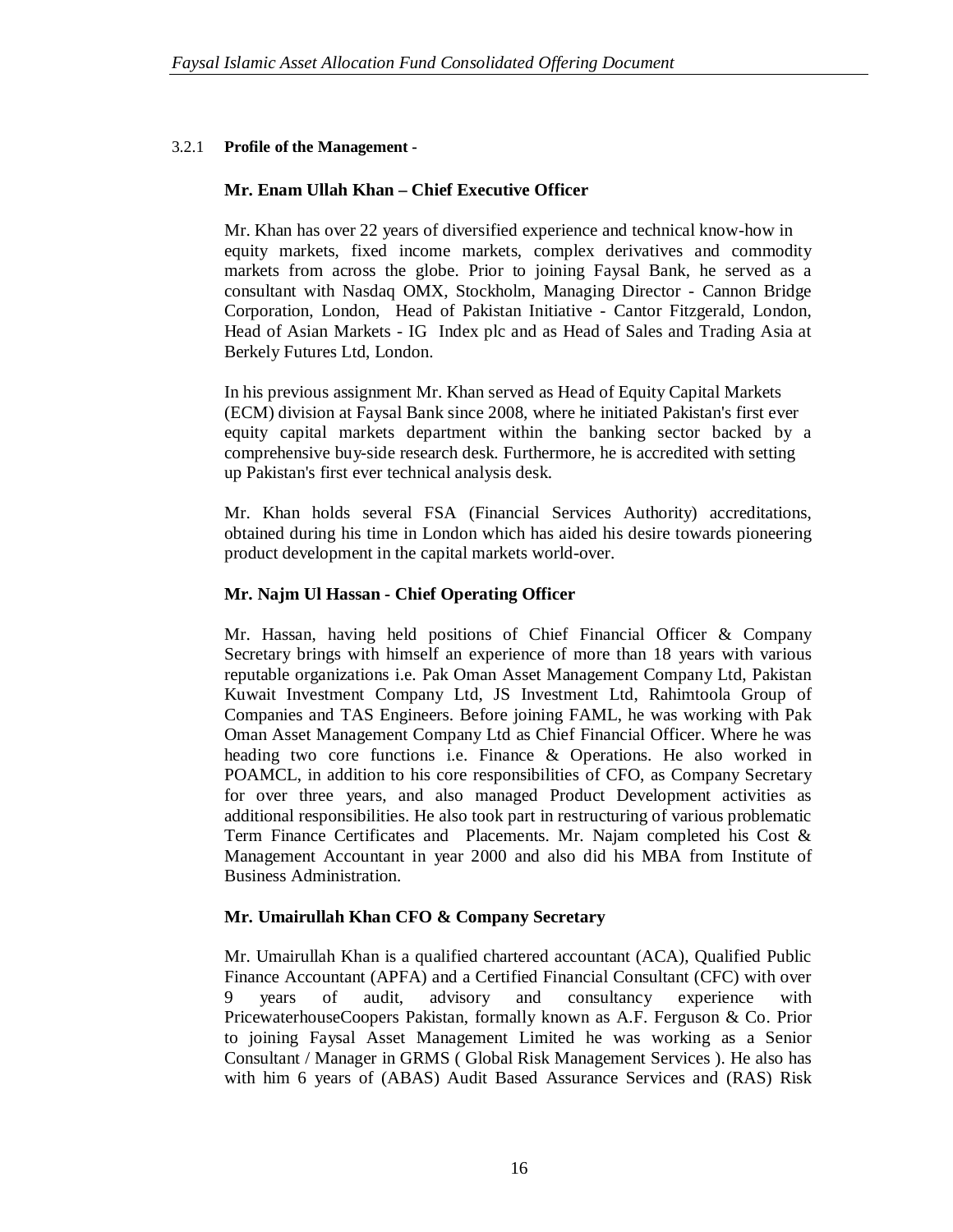Advisory Services experience. Majority of his work clientele is within the financial sector.

# **Mr. Nadeem Bhurgri Chief Distribution Officer**

Mr. Bhurgri has an enriched banking experience of more than 18 years, particularly in the area of Retail Banking Sales and Marketing. He started his career with DHL Express. He also worked with the renowned banks in Pakistan; Standard Chartered Bank and United Bank Limited in senior management roles. Prior to joining FAML, he was working as Head of Marketing at Pakistan Remittance Initiative-PRI to provide for an ownership structure in Pakistan for remittance facilitation. Mr. Bhurgri holds a Master's degree in Economics.

# **Mr. Ayub Khuhro - Head of Research**

Mr. Khuhro has more than 6 years of experience in Capital Market Research & Investment Advisory with over 3 years association with Faysal Group as Research Analyst. Mr. Khuhro earned his BSc (Hons). in Economics from Lahore University of Management Sciences (LUMS).

# **Mr. Vasseh Ahmed – Chief Investment Officer**

Mr. Ahmed has more than 6 years of diversified experience in Treasury and Portfolio management. Before joining FAML, he was senior equity trader at Faysal Bank Limited. Preceding his involvement with Faysal bank Vasseh was engaged in the United Kingdom as a spread trader. In 2011 he completed a DCPP certification from the Dubai, Gold and Commodity Exchange (DGCX). Mr. Ahmed has an MSc in Management from University of Surrey and a BSc (hons.) from Hull University, United Kingdom.

# **Mr. Ravi Kumar Mandhan - Head of Internal Audit and Compliance**

Mr. Mandhan is a qualified accountant from Association of Chartered Certified Accountants, UK. He is also an ICAEW (Institute of Chartered Accountants of England and Wales) Finalist. Prior to joining Faysal Asset Management Limited, he was working at A F Fergusons & Co, Chartered Accountants, a member firm of PwC global network.

During his four years at PwC with the Audit and Assurance of the firm, he conducted audits of major financial institutions of Pakistan including local and foreign commercial banks, mutual funds, asset management companies and insurance companies.

| <b>Faysal Bank Limited</b> |                                                                                    |              |               |              |  |  |  |
|----------------------------|------------------------------------------------------------------------------------|--------------|---------------|--------------|--|--|--|
| Year                       | <b>Profit After Tax</b><br><b>Earnings Per</b><br><b>Dividend Per</b><br>Return on |              |               |              |  |  |  |
| December 31                | (Rs in millions)                                                                   | <b>Share</b> | <b>Equity</b> | <b>Share</b> |  |  |  |
| 2010                       | .190                                                                               | .14          | 8.51%         | Nil          |  |  |  |
| 2011                       | 280                                                                                | 23           | 7.43%         | Nil          |  |  |  |

# 3.2.2 **Performance of Listed Associated Companies –**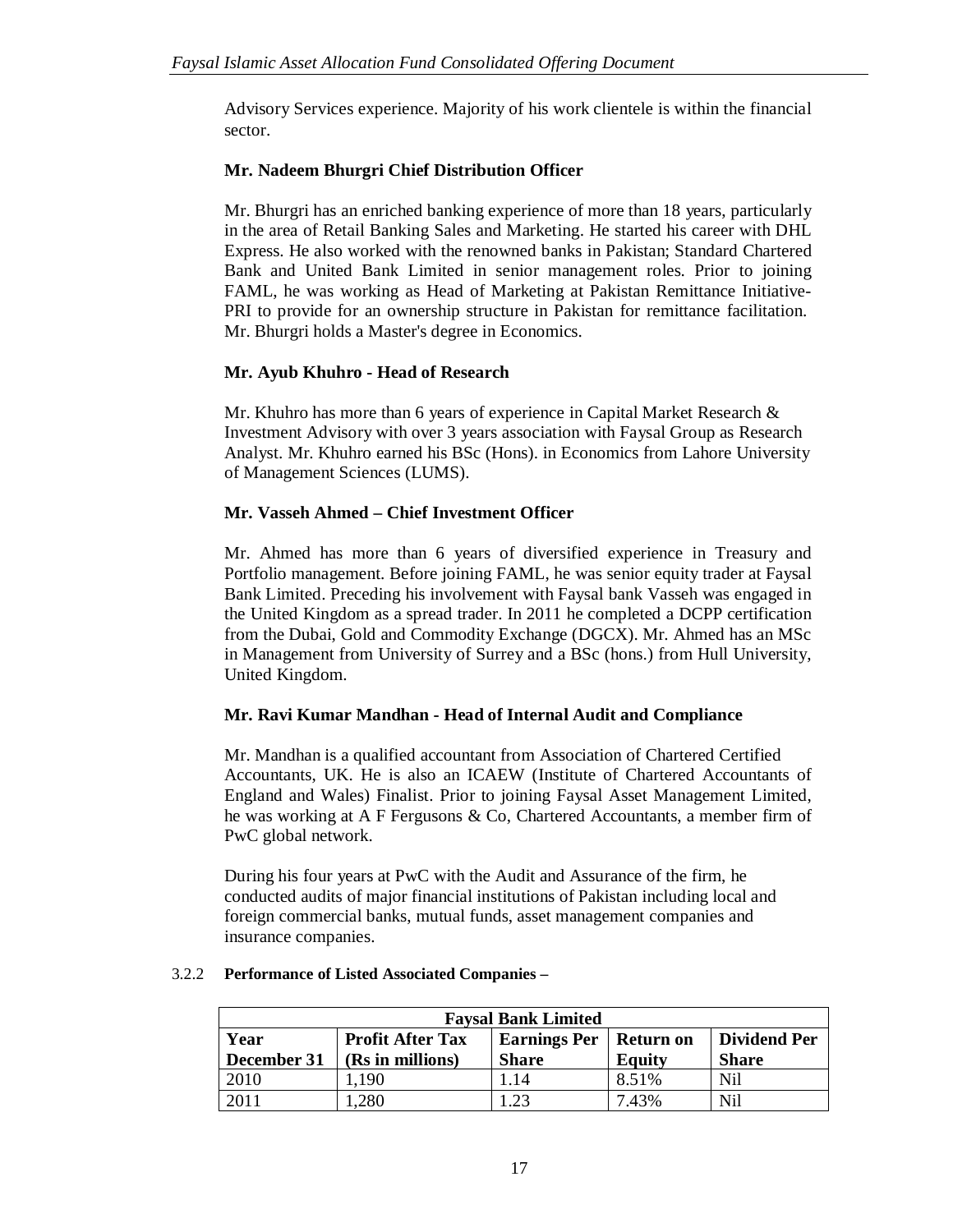| 2012 | 1,420 | 1.36                       | 76%<br>−  | Nil        |
|------|-------|----------------------------|-----------|------------|
| 2013 | 1,850 | <b>……</b><br><b>L.I.</b>   | 9.40%     | Nil        |
| 2014 | 2,477 | $\bigcap$<br>$\sim$<br>ا ت | $.1.68\%$ | <b>Nil</b> |

# **3.3 Existing Schemes under Management and their performance -**

| <b>FMMF</b>                |                   |                     |                     |                 |  |  |
|----------------------------|-------------------|---------------------|---------------------|-----------------|--|--|
| <b>Fund Name</b><br>Launch |                   | Category            | Par Value when      |                 |  |  |
|                            | Date              |                     | launched            |                 |  |  |
| <b>FMMF</b>                | $13$ -Dec- $10$   | Money Market        | 100                 |                 |  |  |
|                            |                   | Scheme              |                     |                 |  |  |
|                            |                   |                     |                     |                 |  |  |
| <b>Year Ended</b>          | <b>Net Assets</b> | <b>Nav Per Unit</b> | <b>Annual Yield</b> | <b>Dividend</b> |  |  |
| June 30                    |                   |                     |                     | Payout          |  |  |
| 2011                       | 579.74            | 103.68              | 11.20%              | 5.75%           |  |  |
| 2012                       | 1,639.45          | 102.87              | 10.98%              | 10.60%          |  |  |
| 2013                       | 2,782.10          | 102.27              | 9.06%               | 8.45%           |  |  |
| 2014                       | 5,191.66          | 100.86              | 8.35%               | 8.05%           |  |  |

| <b>FSGF</b>       |                   |                |                     |                 |  |
|-------------------|-------------------|----------------|---------------------|-----------------|--|
| <b>Fund Name</b>  | Launch            | Category       | Par Value when      |                 |  |
|                   | Date              |                | launched            |                 |  |
| <b>FSGF</b>       | 12-May-07         | Income         | 100                 |                 |  |
|                   |                   | Scheme         |                     |                 |  |
|                   |                   |                |                     |                 |  |
| <b>Year Ended</b> | <b>Net Assets</b> | <b>Nav Per</b> | <b>Annual Yield</b> | <b>Dividend</b> |  |
| June 30           |                   | Unit           |                     | <b>Payout</b>   |  |
| 2007              | 1,133.00          | 101.40         | 10.42%              | 1.25%           |  |
| 2008              | 4,044.80          | 103.58         | 9.97%               | 10.00%          |  |
| 2009              | 6,422.19          | 103.00         | 12.74%              | 12.75%          |  |
| 2010              | 7,070.00          | 103.17         | 10.98%              | 10.95%          |  |
| 2011              | 4,556.00          | 102.99         | 11.01%              | 10.75%          |  |
| 2012              | 1,726.45          | 103.26         | 11.14%              | 9.00%           |  |
| 2013              | 898.45            | 102.42         | 8.67%               | 7.85%           |  |
| 2014              | 1,418.35          | 101.46         | 8.81%               | 8.57%           |  |

| <b>FISGF</b>     |                 |                |                |  |
|------------------|-----------------|----------------|----------------|--|
| <b>Fund Name</b> | Launch          | Category       | Par Value when |  |
|                  | Date            |                | launched       |  |
| <b>FISGF</b>     | $14$ -Jun- $10$ | Islamic Income | 100            |  |
|                  |                 | Scheme         |                |  |
|                  |                 |                |                |  |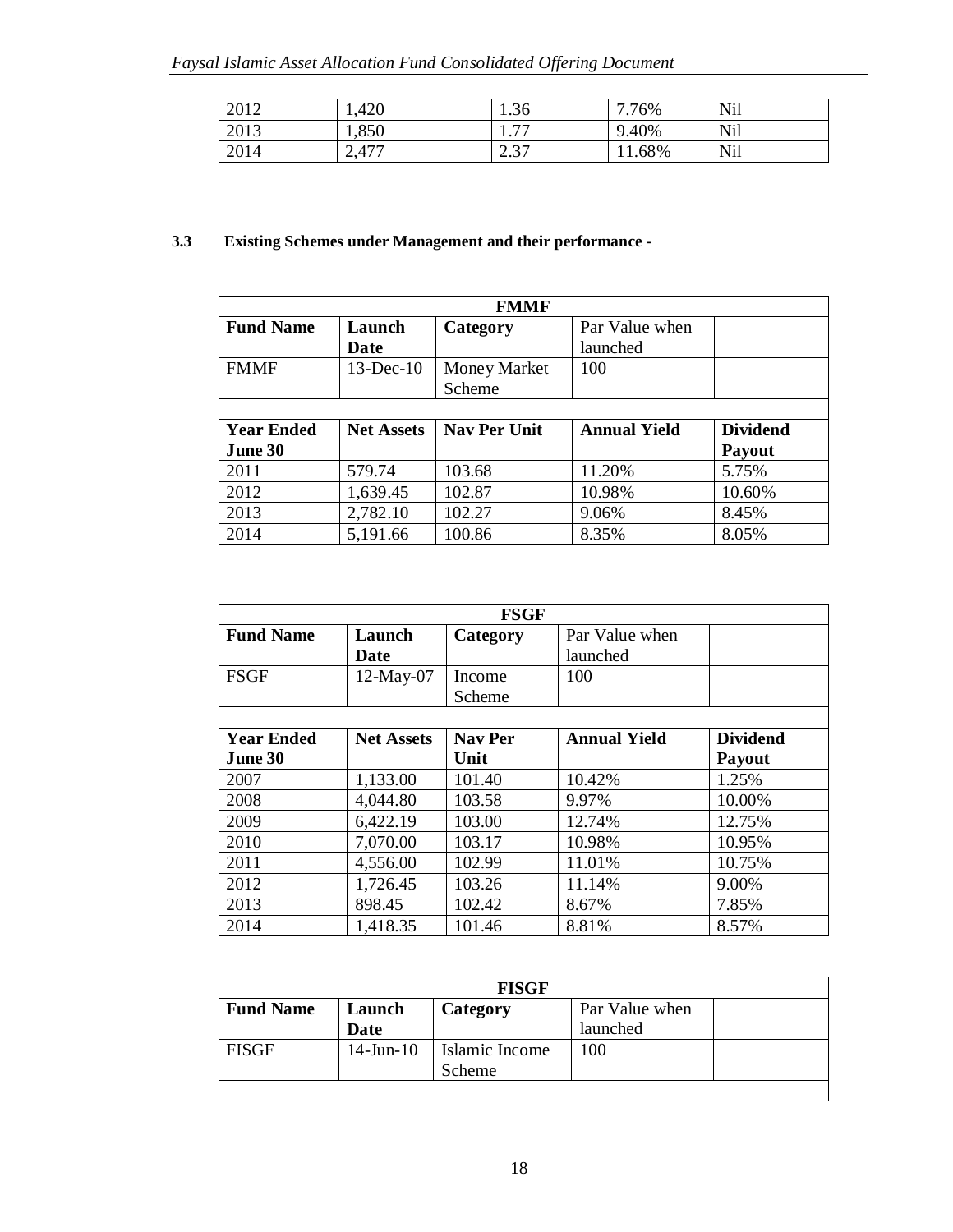| <b>Year Ended</b> | <b>Net Assets</b> | <b>Nav Per Unit</b> | <b>Annual Yield</b> | <b>Dividend</b> |
|-------------------|-------------------|---------------------|---------------------|-----------------|
| June 30           |                   |                     |                     | Payout          |
| 2010              | 333.58            | 100.38              | 9.04%               | 0.35%           |
| 2011              | 295.40            | 103.51              | 10.33%              | 9.75%           |
| 2012              | 536.52            | 103.00              | 11.24%              | 10.35%          |
| 2013              | 784.98            | 102.56              | 8.28%               | 7.80%           |
| 2014              | 665.42            | 101.49              | 7.65%               | 7.42%           |

| <b>FIGF</b>       |                   |                     |                     |                 |
|-------------------|-------------------|---------------------|---------------------|-----------------|
| <b>Fund Name</b>  | Launch            | Category            | Par Value when      |                 |
|                   | Date              |                     | launched            |                 |
| <b>FIGF</b>       | $10$ -Oct-05      | Aggressive          | 100                 |                 |
|                   |                   | Income              |                     |                 |
|                   |                   |                     |                     |                 |
| <b>Year Ended</b> | <b>Net Assets</b> | <b>Nav Per Unit</b> | <b>Annual Yield</b> | <b>Dividend</b> |
| June 30           |                   |                     |                     | <b>Payout</b>   |
| 2006              | 1,501.00          | 105.59              | 7.73%               | 5.50%           |
| 2007              | 2,553.60          | 112.86              | 12.75%              | 12.75%          |
| 2008              | 2,304.00          | 103.43              | 9.94%               | 10.00%          |
| 2009              | 722.97            | 101.8               | 8.90%               | 8.00%           |
| 2010              | 746.97            | 104.12              | 11.04%              | 10.75%          |
| 2011              | 604.00            | 104.45              | 9.71%               | 9.00%           |
| 2012              | 530.54            | 107.11              | 13.55%              | 11.50%          |
| 2013              | 565.62            | 105.92              | 9.50%               | 8.50%           |
| 2014              | 460.12            | 104.92              | 8.82%               | 8.98%           |

| <b>FAAF</b>       |                   |                     |                            |                 |
|-------------------|-------------------|---------------------|----------------------------|-----------------|
| <b>Fund Name</b>  | Launch<br>Date    | Category            | Par Value when<br>launched |                 |
| <b>FAAF</b>       | $24$ -Jul-06      | Asset<br>Allocation | 100                        |                 |
|                   |                   |                     |                            |                 |
| <b>Year Ended</b> | <b>Net Assets</b> | <b>Nav Per Unit</b> | <b>Annual Yield</b>        | <b>Dividend</b> |
| June 30           |                   |                     |                            | <b>Payout</b>   |
| 2007              | 650.30            | 123.54              | 23.52%                     | 19.26%          |
| 2008              | 544.83            | 91.31               | $-10.48%$                  | <b>NIL</b>      |
| 2009              | 231.21            | 56.34               | $-38.30%$                  | <b>NIL</b>      |
| 2010              | 305.51            | 73.64               | 30.70%                     | 15.00%          |
| 2011              | 351.58            | 70.71               | 20.58%                     | 4.75%           |
| 2012              | 297.08            | 65.95               | $-0.02%$                   | <b>NIL</b>      |
| 2013              | 106.32            | 79.31               | 20.26%                     | 12.75%          |
| 2014              | 125.90            | 68.94               | 17.01%                     | 9.00%           |

| FBGF             |        |          |                |  |
|------------------|--------|----------|----------------|--|
| <b>Fund Name</b> | Launch | Category | Par Value when |  |
| Date<br>launched |        |          |                |  |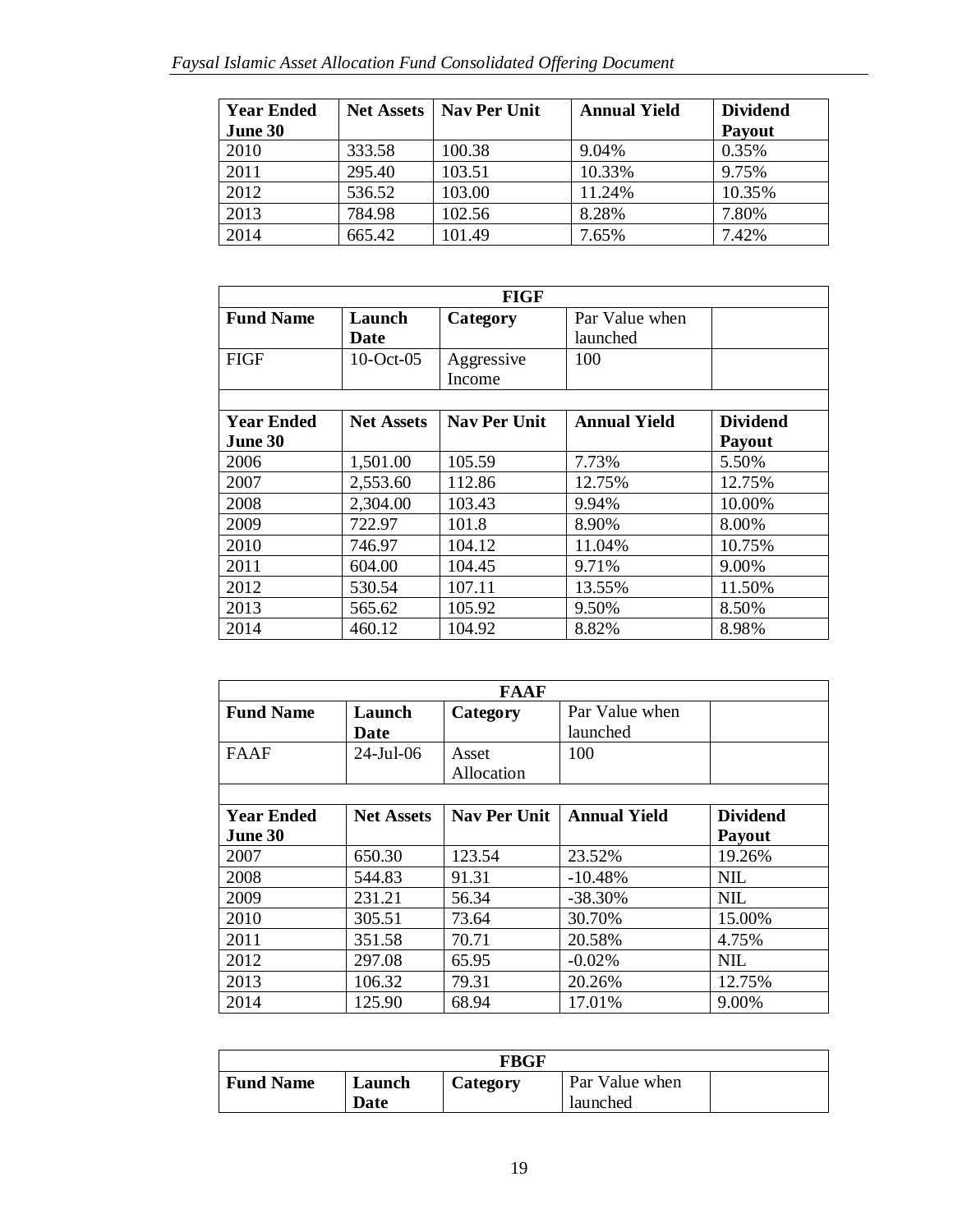| <b>FBGF</b>       | 19-Apr-04         | <b>Balanced</b>     | 100                 |                 |
|-------------------|-------------------|---------------------|---------------------|-----------------|
|                   |                   | Scheme              |                     |                 |
|                   |                   |                     |                     |                 |
| <b>Year Ended</b> | <b>Net Assets</b> | <b>Nav Per Unit</b> | <b>Annual Yield</b> | <b>Dividend</b> |
| June 30           |                   |                     |                     | Payout          |
| 2004              | 1,998.00          | 98.59               | $-1.57%$            | <b>NIL</b>      |
| 2005              | 1,761.00          | 112.9               | 14.70%              | 12.50%          |
| 2006              | 1,621.00          | 106.26              | 26.00%              | 26.00%          |
| 2007              | 1,076.40          | 121.49              | 21.16%              | 18.00%          |
| 2008              | 1,020.00          | 101.8               | $-0.09%$            | 3.40%           |
| 2009              | 640.00            | 76                  | $-24.00\%$          | <b>NIL</b>      |
| 2010              | 516.30            | 92.71               | 21.99%              | 27.00%          |
| 2011              | 360.19            | 72.27               | 9.98%               | 9.55%           |
| 2012              | 210.02            | 59.78               | $-4.69%$            | <b>NIL</b>      |
| 2013              | 107.69            | 71.23               | 19.15%              | 10.85%          |
| 2014              | 119.80            | 61.79               | 17.01%              | 7.50%           |

| <b>FFSOF</b>      |                   |                |                     |                 |
|-------------------|-------------------|----------------|---------------------|-----------------|
| <b>Fund Name</b>  | Launch            | Category       | Par Value when      |                 |
|                   | Date              |                | launched            |                 |
| <b>FFSOF</b>      | $03$ -Jul-13      | Income         | 100                 |                 |
|                   |                   | Scheme         |                     |                 |
|                   |                   |                |                     |                 |
| <b>Year Ended</b> | <b>Net Assets</b> | <b>Nav Per</b> | <b>Annual Yield</b> | <b>Dividend</b> |
| June 30           |                   | Unit           |                     | Payout          |
| 2014              | 394.65            | 100.22         | 9.12%               | 8.52%           |

# **3.4 Role and Responsibilities of the Management Company**

The Management Company shall manage, operate and administer the Scheme in accordance with the Rules, Regulations directives, circulars and guidelines issued by SECP and this Deed and the Offering Document.

The Fund is based on the Shariah principles of "Wakala", in which the Management Company shall manage, operate and administer the Scheme and Fund Property in the interest of the Principal (Unit Holders) in good faith, and to the best of its ability.

### 3.4.1 **Administration of the Scheme**

The Management Company shall administer the Scheme in accordance with the Rules, the Regulations, the Deed and this Offering Document and the conditions (if any), which may be imposed by the Commission from time to time.

# 3.4.2 **Management of Fund Property**

The Management Company shall manage the Fund Property in the interest of the Unit Holders in good faith, to the best of its ability and without gaining any undue advantage for itself or any of its Connected Persons and group companies or its officers, and subject to the restrictions and limitations as provided in the Deed and the Rules and Regulations. Any purchase or sale of investments made under any of the provisions of the Deed shall be made by the Trustee according to the instructions of the Management Company in this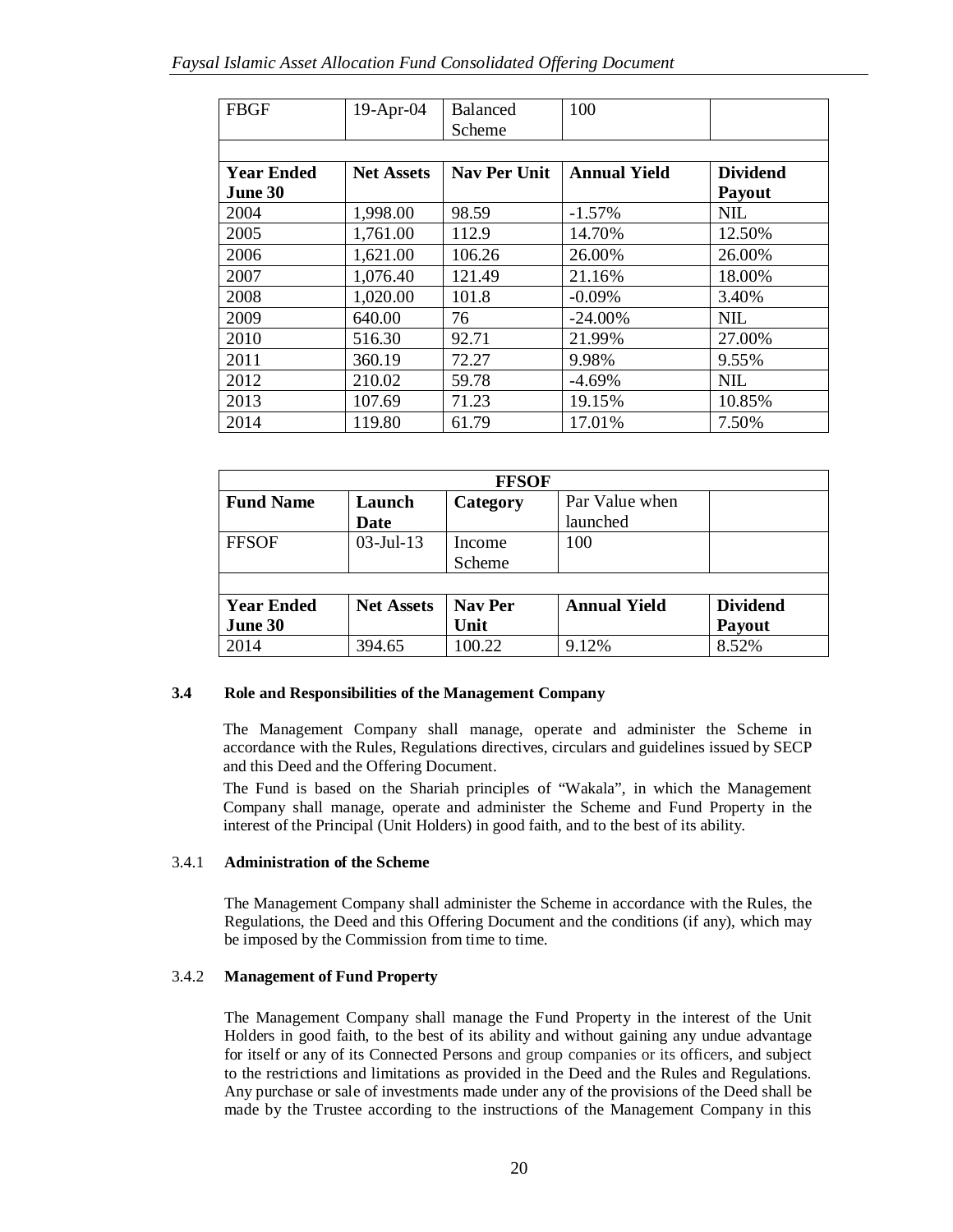respect, unless such instructions are in conflict with the provisions of the Deed or the Rules and Regulations. The Management Company shall not be liable for any loss caused to the Trust or to the value of the Fund Property due to elements or circumstances beyond its reasonable control.

The Management Company shall comply with the provisions of the Regulations, the Deed and this Offering Document of the Scheme for any act or matter to be done by it in the performance of its duties and such acts or matters may also be performed on behalf of the Management Company by any officer(s) or responsible official(s) of the Management Company or by any nominee or agent appointed by the Management Company and any act or matter so performed shall be deemed for all the purposes of the Deed to be the act of the Management Company. The Management Company shall be responsible for the acts and omissions of all persons to whom it may delegate any of its functions, as if these were its own acts and omissions and shall account to the Trustee for any loss in value of the Trust Property where such loss has been caused by willful act and / or omission or of its officers, officials or agents.

# 3.4.3 **Appointment of Distributors**

The Management Company, shall from time to time under intimation to the Trustee appoint, remove or replace one or more suitable persons, entities or parties as Distributor(s) for carrying on Distribution Function(s) at one or more location(s) locally or internationally. The Management Company may also itself act as a Distributor for carrying on Distribution Functions and updated list of distributors would be available on official website of the Management Company.

The Management Company shall ensure, where it delegates the Distribution Function, that:

- (a)the Distributors to whom it delegates, have acquired registration with the Mutual Funds Association of Pakistan (MUFAP) as registered service providers and are abiding by the code of conduct prescribed by the Association; and
- (b)the written contract with the Distributors clearly states the terms and conditions for avoidance of frauds and sales based upon misleading information

# 3.4.4 **Appointment of Investment Facilitator**

The Management Company may, at its own responsibility  $\& cost$ , from time to time appoint Investment Facilitators to assist it in promoting sales of Units. An update list of investment facilitators appointed by the Management Company shall be made available at all times on the websites of the Management Company.

The Management Company shall ensure, where it appoints the investment facilitator, that:

- a. the investment facilitator have acquired registration with the Mutual Funds Association of Pakistan (MUFAP) as registered service providers and are abiding by the code of conduct prescribed by the Association; and
- b. the written contract with the Investment facilitator clearly states the terms and conditions for avoidance of frauds and sales based upon misleading information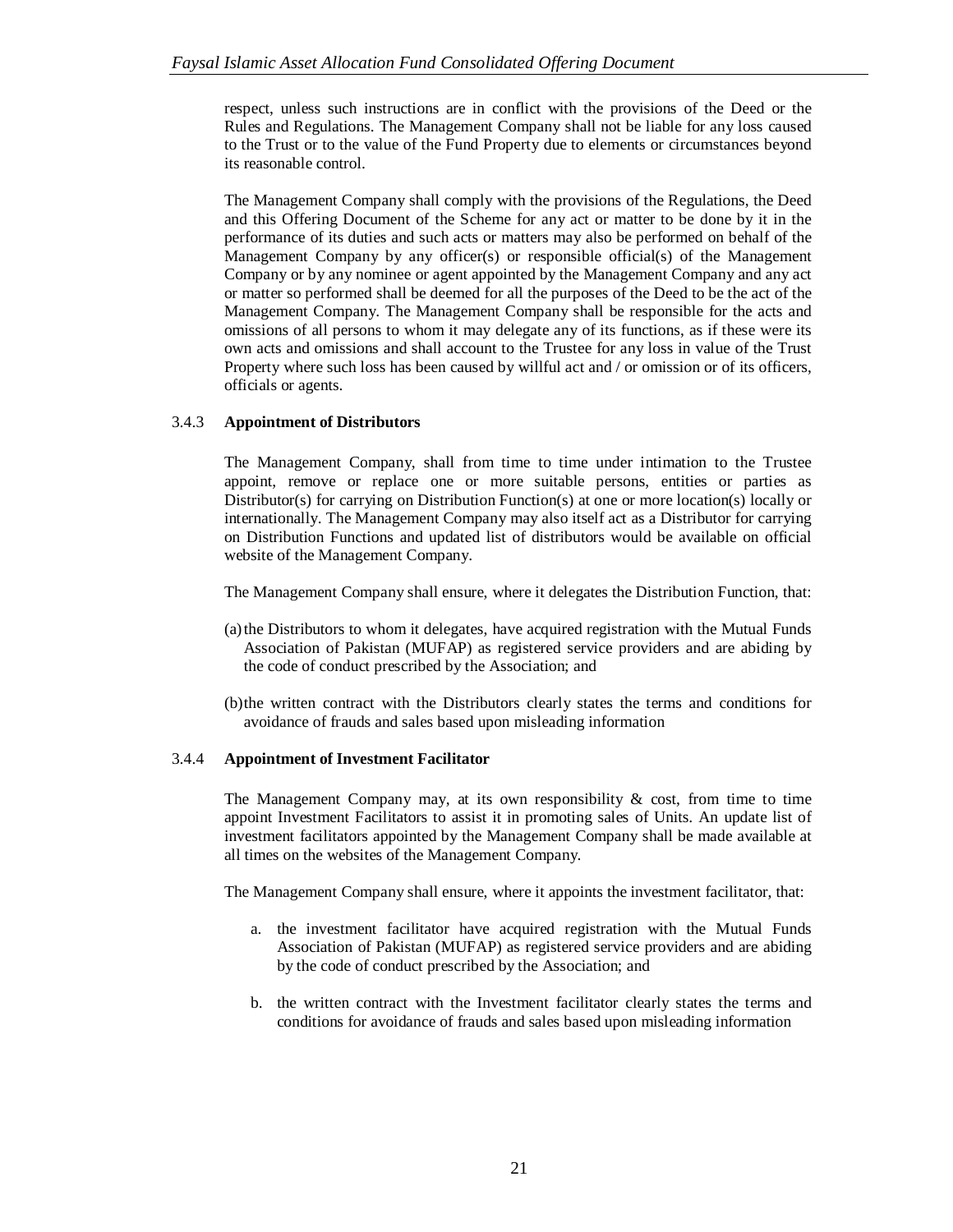# 3.4.5 **Maintenance of Accounts and Records**

The Management Company shall maintain at its principal office, complete and proper accounts and records to enable a complete and accurate view to be formed of the assets and liabilities and the income and expenditure of the Scheme, all transactions for the account of the Scheme, amounts received by the Scheme in respect of issue of Units, payments made from the Scheme on redemption of the Units and by way of distributions and payments made at the termination of the Scheme. The Management Company shall maintain the books of accounts and other records of the Scheme for a period of not less than ten years.

The Management Company shall ensure that no entry and exit from the Scheme (including redemption and re-issuance of Units to the same Unit Holders on different NAVs) shall be allowed other than the following manners, unless permitted otherwise by the Commission under the Regulations:

- (a) cash settled transaction based on the formal issuance and redemption requests
- (b)net off issuance and redemption transaction at same net asset value when redemption request is ready to disburse and rank at the top in the list of pending redemption requests (if any).

The Management Company shall clearly specify Cut-Off Timings (for acceptance of application forms of issuance, redemption, and conversion of Units of the Scheme) in this Offering Document, on its web site and at designated points. Such Cut-Off Timing shall uniformly apply on all Unit Holders.

The Management Company shall ensure all valid redemption request are paid based on ranking of the request in a queue.

### **3.5 Maintenance of Unit Holders Register**

- 3.5.1 A Register of Unit Holders may be maintained by the Management Company itself or such other company, as the Management Company may appoint after giving prior notice to the Unit Holders.
- 3.5.2 The Management Company has appointed Technology Trade Pvt. (Ltd) as Transfer Agent. The office of the Transfer Agent is located at Dagia House, 241-C, Block 2, PECHS Karachi where Register of Unit Holder will be maintained.
- 3.5.2 The Management Company has appointed JWAFFS Register Services Limited as Transfer Agent. The office of the Transfer Agent is located at 407-408, Al Ameen Centre, Shahrahe-Iraq, Saddar, Karachi where Register of Unit Holder will be maintained.
- 3.5.3 Every Unit Holder will have a separate Registration Number. The Management Company shall use such Registration Number for recording Units held by the Unit Holder. Unit Holder's account identified by the registration number will reflect all the transactions in that account held by such Unit Holder.

\_\_\_\_\_\_\_\_\_\_\_\_\_\_\_\_\_\_\_\_\_\_\_\_\_\_\_\_\_\_\_\_\_\_\_\_\_\_\_\_\_\_\_\_\_\_\_\_\_\_\_\_\_\_\_\_\_\_\_\_\_\_\_\_\_\_

<sup>2-</sup>Amendment approved by SECP through Letter No. SCD/AMCW/FAML/411/2018 dated June 13, 2018.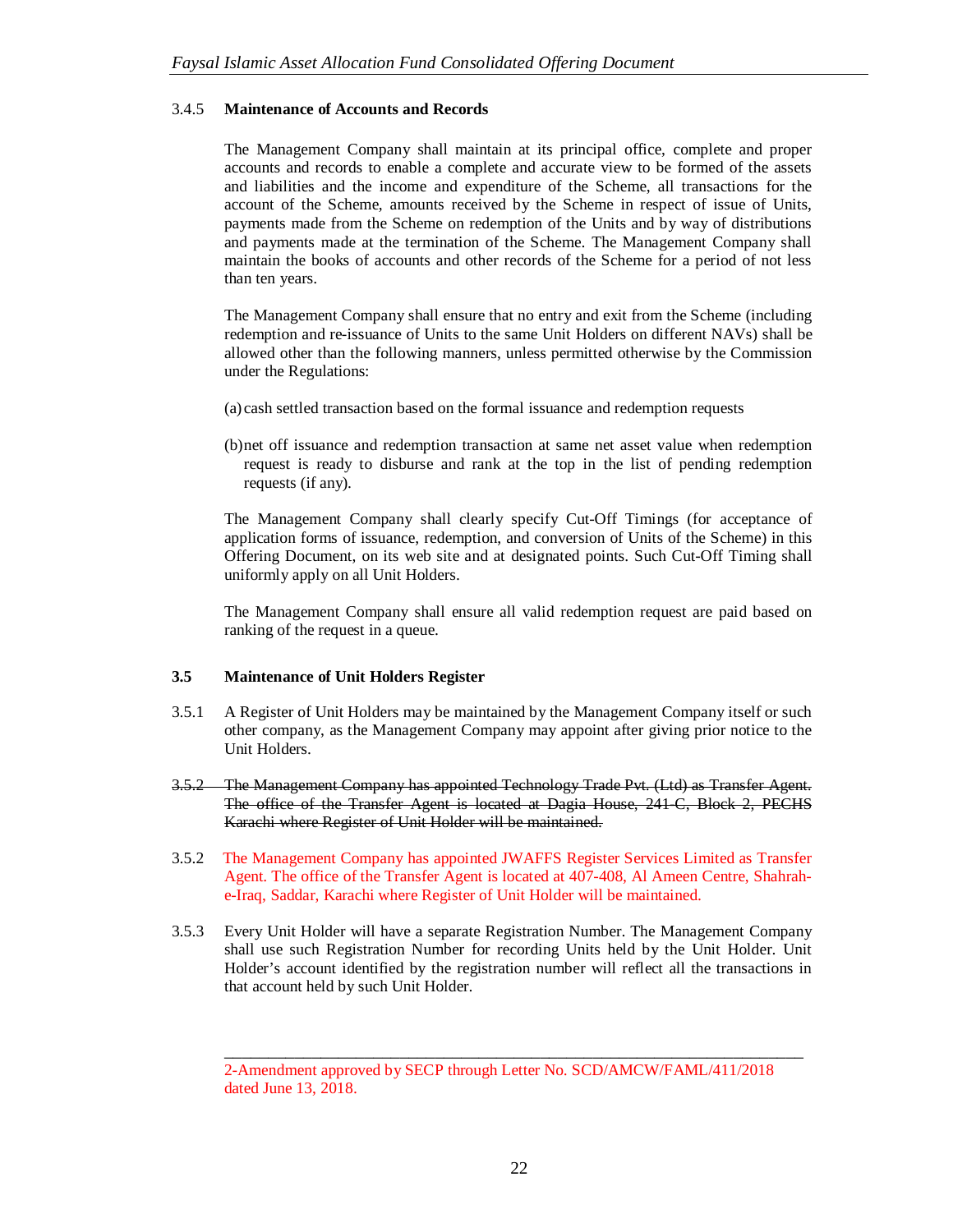# 3.5.4 **Disclaimer**

The Management Company shall not be under any liability except such liability as may be expressly assumed by it under the Rules, Regulations and the Constitutive Documents, nor shall the Management Company (save as herein otherwise provided) be liable for any act or omission of the Trustee nor for anything except for its own gross negligence or willful breach of duty and the acts and omissions of all persons to whom it may delegate any of its functions as manager as if they were its own acts and omissions. If for any reason it becomes impossible or impracticable to carry out the provisions of the Constitutive Documents, the Management Company shall not be under any liability therefore or thereby and it shall not incur any liability by reason of any error of law or any matter or thing done or suffered or omitted to be done in good faith hereunder.

# **3.6 Role of the Trustee**

- A. The trustee shall perform its role as specified in the Rules, Regulation and directives issued there under, this Deed and the Offering Document.
- B. The Trustee shall exercise all due diligence and vigilance in carrying out its duties and in protecting the interests of the Unit Holder(s). The Trustee shall not be under any liability on account of anything done or suffered by the Trust, if the Trustee had acted in good faith in performance of its duties under this Trust Deed or in accordance with or pursuant to any request of the Management Company provided it is not in conflict with the provisions of this Trust Deed or the Rules and Regulations. Whenever pursuant to any provision of this Trust Deed, any instruction, certificate, notice, direction or other communication is required to be given by the Management Company, the Trustee may accept as sufficient evidence thereof:
- C. a document signed or purporting to be signed on behalf of the Management Company by any authorized representative(s) whose signature the Trustee is for the time being authorized in writing by the Management Committee to accept; and
- D. any Instructions received online through the software solution adopted by the Management Company/Trustee in consultation with each other shall be deemed to be instructions from the authorized representative(s)
- E. The Trustee shall not be liable for any loss caused to the Fund or to the value of the Trust Property due to any elements or circumstances of Force Majeure
- F. In the event of any loss caused due to any gross negligence or willful act and/or omission, the Trustee shall have an obligation to replace the lost investment forthwith with similar investment of the same class and issue together with all rights and privileges pertaining thereto or compensate the Trust to the extent of such loss. However the trustee shall not be under any liability thereof or thereby and it shall not incur any liability by reason of any error of law or any matter or thing done or suffered or omitted to be done in good faith hereunder.

# 3.6.1 **Obligations under Regulations and Constitutive Document**

The Trustee shall perform all the obligations entrusted to it under the Regulations, circulars, directives, the Deed and this Offering Document and discharge all its duties in accordance with the Rules, Regulations, the Trust Deed and this Offering Document. Such duties may also be performed on behalf of the Trustee by any officer or responsible official of the Trustee or by any nominee or agent appointed by the Trustee under intimation to the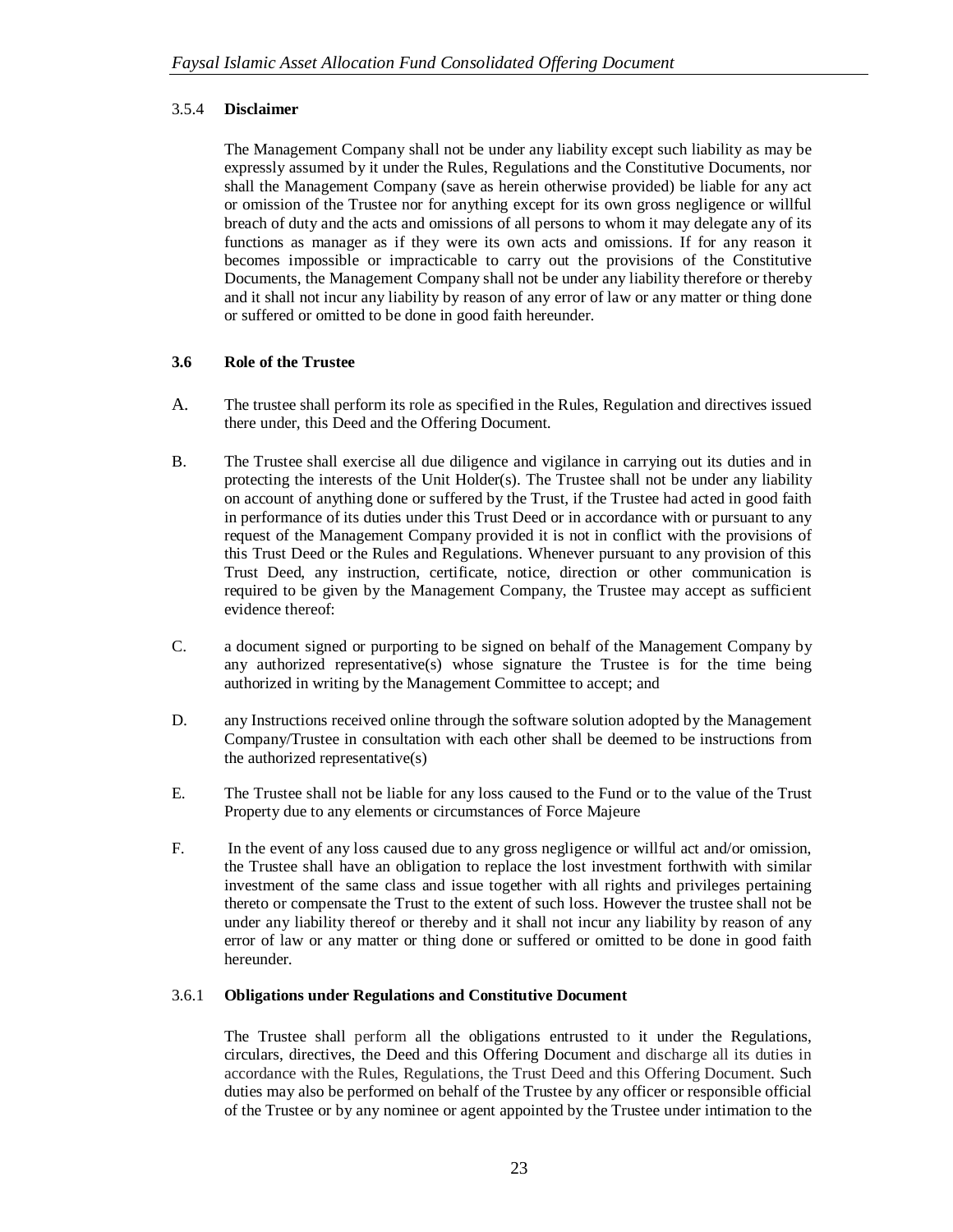Management Company. Provided that the Trustee shall be responsible for the willful acts and omissions of all persons to whom it may delegate any of its duties, as if these were its own acts and omissions and shall account to the Trust for any loss in value of the Fund Property where such loss has been caused by negligence or any reckless willful act or omission of the Trustee or any of its attorney (ies), or agents.

# 3.6.2 **Custody of Assets**

The Trustee has the responsibility for being the nominal owner and for the safe custody of the assets of the Fund on behalf of the beneficial owners (the Unit Holders), within the framework of the Regulations, the Trust Deed and Offering Document issued for the Fund.

# 3.6.3 **Investment of Fund Property at direction of Management Company**

The Trustee shall invest the Fund Property from time to time at the direction of the Management Company strictly in terms of the provisions contained and the conditions stipulated in the Deed, this Offering Document(s), the Regulations, circulars, directives and the conditions (if any) which may be imposed by the Commission from time to time.

# 3.6.4 **Carrying out instructions of the Management Company**

The Trustee shall carry out the instructions of the Management Company in all matters including investment and disposition of the Fund Property unless such instructions are in conflict with the provisions of the Deed, this Offering Document(s), the Regulations, the Circulars and Directives of SECP or any other applicable law.

### 3.6.5 **Liabilities of the Trustee**

The Trustee shall not be under any liability except such liability as may be expressly assumed by it under the Rules, the Regulations and/or the Deed, nor shall the Trustee be liable for any act or omission of the Management Company nor for anything except for loss caused due to its willful acts or omissions or that of its agents in relation to any custody of assets of investments forming part of the Fund Property. If for any reason it becomes impossible or impracticable to carry out the provisions of the Deed the Trustee shall not be under any liability therefor or thereby and it shall not incur any liability by reason of any error of law or any matter or thing done or suffered or omitted, to be done in good faith hereunder. The Trustee shall not be liable for any loss caused to the Trust or to the value of the Fund Property due to any elements or circumstances beyond its reasonable control.

### 3.6.6 **Disclaimer**

The Trustee shall not be under any liability except such liability as may be expressly assumed by it under the Rules and Regulations and the Deed nor shall the Trustee be liable for any act or omission of the Management Company nor for anything except for loss caused due to its willful acts or omissions or that of its agents in relation to any custody of assets of investments forming part of the Trust Property. If for any reason it becomes impossible or impracticable to carry out the provisions of the Deed the Trustee shall not be under any liability therefore or thereby and it shall not incur any liability by reason of any error of law or any matter or thing done or suffered or omitted to be done in good faith hereunder.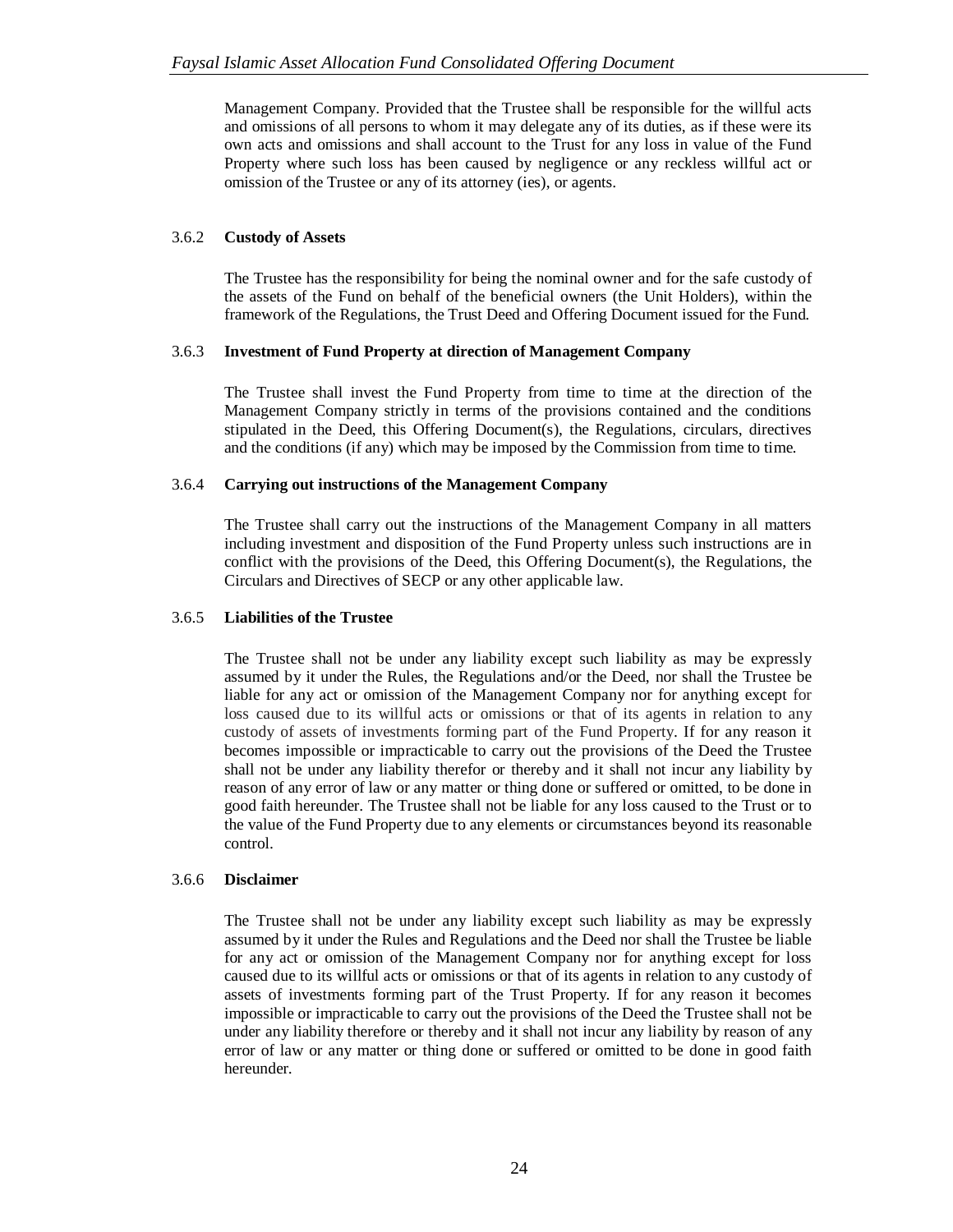# **3.7 Shariah Advisor**

Management Company, on its own expense, has appointed 1) Mufti Abubaker Siddiq and 2) Mufti Abdul Zahid Farooqi as the Shari'ah Advisor for the Fund. The profile(s) of the Shari'ah Advisor(s) are detailed below:

**1) Mufti Muhammad Abubaker Siddiq** is a well-known Islamic scholar of the country. He has a multi-dimensional personality. He is an orator of the highest level and delivers amazing speeches in Urdu, English and Arabic .He has worked as Shariah Advisor of Faysal Bank Limited, he is also the Head of Dar-ul-Ifta QTV International, Sheik-ul-Hadith at Jamia Mustafa Rizviyah and Chief Mufty of Dar-ul-Itfa Jamia Toba, Karachi. He has also worked as a Shariah Advisor in Dawood Islamic Bank, Dawood Islamic Fund and Dawood Family Takaful. His work included many publications in English and Urdu. He has completed his Dars-e-Nizami in 1994 From Tanzeemul Madaris Ahle Sunnat Pakistan, where he secured the 3rd position. He also holds a Master's degree in Islamic Culture from the University of Sind. He has been successfully teaching the course of Dars-e-Nizami for over 20 years now.

**2) Mufti Abdul Zahid Farooqi** is a recognized Islamic scholar and researcher having strong comprehensions of all aspects of Islamic law and Fatwa Naveesi. He has been working as Shariah Advisor of Faysal Islamic Saving Growth Fund in Faysal Asset Mangement Limited for last five years. He is also an active research worker at Al-Madinat-ul-Ilmia. He is also a lecturer in Mustafvi Shariah College; he has also worked in the capacity of Assistant Mufty under Mufty Muhammad Abubaker Siddiq. Mr Farooqi has a strong educational back ground. He has completed ten year Religious Education from Dar ul loom Muhammaddia Ghosia, Bhera Dist., Sargodha. He has specialized in Takassuhs-fil-Fiqh-al-Islami from Tooba Islamic Centre Karachi, he also holds a Master's degree in Arabic literature from Karachi University. Along with that he also holds a Master's degree in Islamic Banking & Finance and a Post Graduate Diploma from Sheikh Zayed Karachi University. Recently he has completed his MS from Karachi University and indulged in his research work of M.Phil./PHD.

The Shari'ah Advisor will be appointed under intimation to the Trustee for a period of five years, but may be reappointed on completion of the term. The Management Company may at any time, with prior notice to the Trustee and intimation to the Commission, terminate the Agreement with the Shariah Advisor by giving a notice as per the Agreement with the Shariah Advisor, before the completion of the term, and fill the vacancy under intimation to the Commission and the trustee. Furthermore, the agreement entered into for the appointment of the Shariah Advisor shall be furnished to the Commission.

# 3.7.1 **Duties and Responsibilities of Shariah Advisor**

The Shari'ah Advisor shall advise the Management Company on matters relating to Shari'ah compliance and recommend general investment guidelines consistent with Shari'ah. Any verdict issued by the Shari'ah Advisor in respect of any Shari'ah related matter would be final and acceptable to the Trustee, the Management Company, the Unit Holders and other parties. However, in case of any dispute between Shari'ah Advisor and the management, the matter may be reffered to SECP for resolution.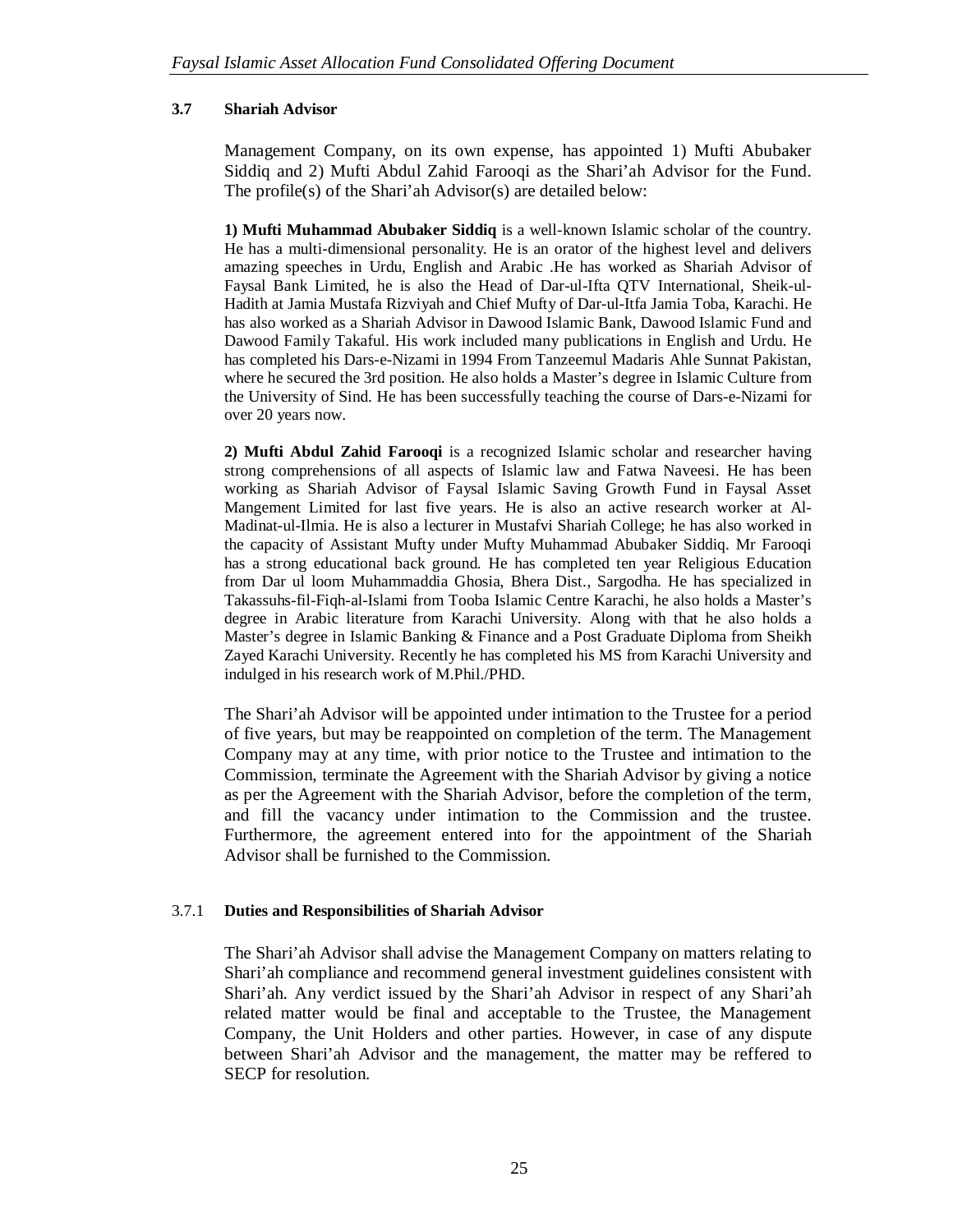The Shari'ah Advisor shall do the research as appropriate on the criteria followed by Islamic Unit Trusts all over the world for the purpose of screening of investments. The Shari'ah Advisor will then decide as to which screening criteria are relevant to be used in the context of Pakistan's capital markets and the instruments available therein, and which need to be modified/added/deleted.

The Shari'ah Advisor shall provide technical guidance and support on various aspects of Shari'ah, so as to enable the Management Company to ensure the Fund is Shari'ah compliant.

The Shari'ah Advisor has certified that Investment Policy of the Trust is compliant with the requirements of Shari'ah. However, in case there is a requirement for any amendment, based on future research for purposes of increasing the Shariah acceptability of the Investment Policy, permission for necessary amendments of the Deed may be sought from the Commission.

The Shari'ah Advisor shall determine an appropriate percentage of income and cash flows included in the income and cash flow of the companies in which the Unit Trust has invested from activities not in accordance with the principles of the Shari'ah, and will recommend to the Management Company the criteria for selecting the charities to whom such sums shall be donated, subject to the condition that such approved charity organization is not related to the Shari'ah Advisor, Management Company or any of their employees.

At the end of each Annual and Semi Annual Accounting Period or such other interval as the Commission may require, the Shariah Advisor shall issue a certificate to be included in the annual reports or such other report in respect of the Shari'ah compliance of the preceding year's or past operations of the Fund.

# **3.8 Transfer Agent**

The Management Company has appointed Technology Trade (Pvt.) Ltd having its office at Dagia House, 241-C, Block 2, PECHS, Karachi as the Transfer Agent of the Fund until any further notice and intimation to the Trustee. The Transfer Agent will be responsible for maintaining the Unit Holder's Register, preparing and issuing account statements, Unit Certificates and dividend warrants/advice and providing related services to the Unit Holders.

# **3.8 Transfer Agent**

The Management Company has appointed **JWAFFS Register Services Limited** having its office at **407-408, Al Ameen Centre, Shahrah-e-Iraq, Saddar, Karachi** as the Transfer Agent of the Fund until any further notice and intimation to the Trustee. The Transfer Agent will be responsible for maintaining the Unit Holder's Register, preparing and issuing account statements, Unit Certificates and dividend warrants/advice and providing related services to the Unit Holders.

2-Amendment approved by SECP through Letter No. SCD/AMCW/FAML/411/2018 dated June 13, 2018.

\_\_\_\_\_\_\_\_\_\_\_\_\_\_\_\_\_\_\_\_\_\_\_\_\_\_\_\_\_\_\_\_\_\_\_\_\_\_\_\_\_\_\_\_\_\_\_\_\_\_\_\_\_\_\_\_\_\_\_\_\_\_\_\_\_\_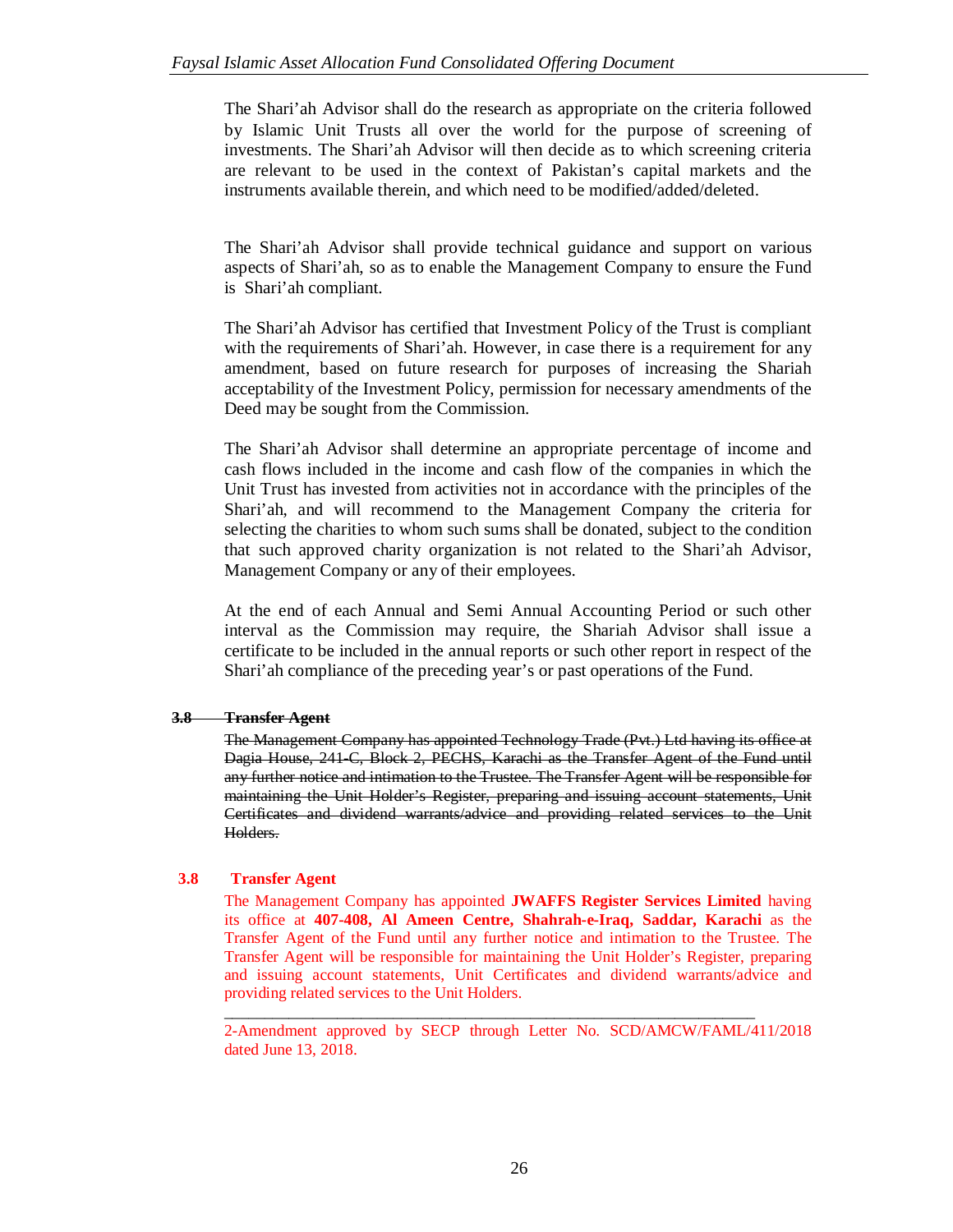### **3.9 Custodian**

Central Depository Company of Pakistan Limited, in addition to act as Trustee will also be performing the functions of the custodian of the Trust Property. The salient features of the custodial function are:

- (a) Segregating all property of the Fund from Custodian's own property and that of its other clients.
- (b) Assuring the smooth inflow/outflow of dematerialized securities and such other instruments as required.
- (c) Ensuring that the benefits due on investments are received and credited to the Fund's account.

The Trustee may, in consultation with the Management Company, from time to time, appoint, remove or replace one or more Custodian(s) for performing the Custodian Function at one or more locations, on terms and conditions to be agreed between the Custodian and the Trustee and agreed by the Management Company for the safe keeping of any portion of the Trust Property.

# **3.10 Distributors/Facilitators**

- 3.10.1 Parties detailed in Annexure C of this Offering Document have each been appointed as Distributors to perform the Distribution Functions at their Authorized Branches. The Management Company may, from time to time, appoint additional Distributors (if they fulfill the requirement of regulations) or terminate the arrangement with any Distributor and intimate the Trustee and Commission accordingly. The Management Company may itself perform the functions of a Distributor either directly or through sub-distributors.
- 3.10.2 The Distributors will be responsible for receiving applications for Purchase, Redemption, Conversion or Transfer of Units etc. They will be interfacing with and providing services to Unit Holders, including receiving applications for change of address or other particulars or applications for issuance of duplicate certificates, requests for income tax exemption or Zakat exemption, etc. for immediate transmission to the Management Company or Transfer Agent as appropriate for further action. The Management Company shall remunerate the Distributors out of its resources and/or from Sales Load.
- 3.10.3 The Management Company may, at its sole discretion, from time to time, appoint Investment Facilitators (Facilitators). The Facilitators' function is to identify, solicit and assist investors in investing in the Fund. The Management Company shall remunerate the Facilitators out of its resources and/or from Front-end Load.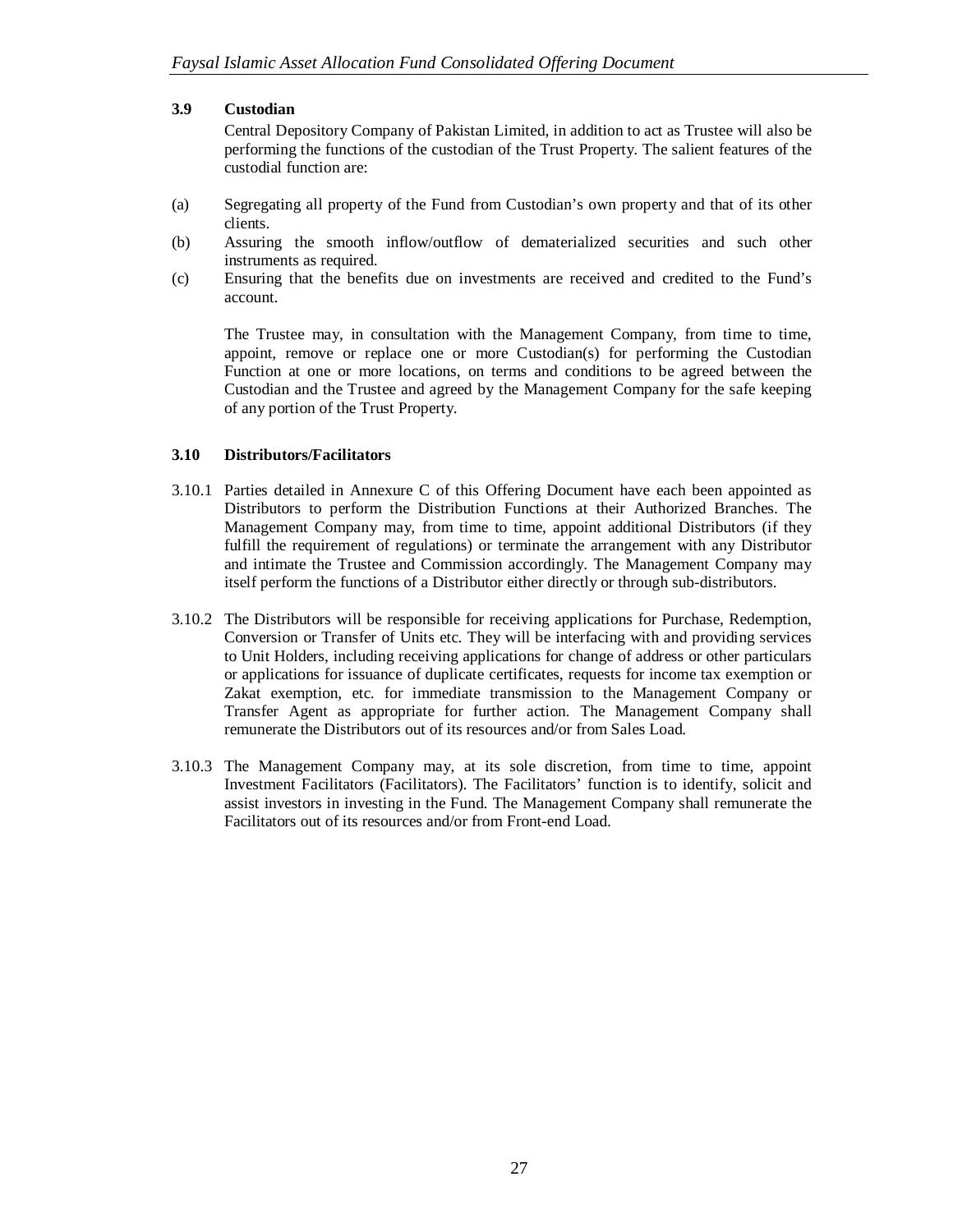### **3.11 Auditors**

Ernst & YoungFord Rhodes Siddat Hyder Chartered Accountants

Progressive Plaza

P.O Box 15541, Karachi 75530 Pakistan

- 3.11.1 They will hold office until the transmission of the reports and accounts, which will cover the period from commencement of the Trust up to the end of the Accounting Period and will, afterwards, be eligible for reappointment by the Management Company with the concurrence of the Trustee. However, an auditor may be reappointed for such terms as stipulated by the Regulations and/or the Ordinance, as amended from time to time. The appointment of Auditor and contents of the Auditor's report shall be in accordance with the provisions of the Rules and Regulations.
- 3.11.2 The Auditors shall have access to the books, papers, accounts and vouchers of the Trust, whether kept at the office of the Management Company, Trustee, Custodian, Transfer Agent or elsewhere and shall be entitled to require from the Management Company, Trustee and their Directors, Officers and Agents such information and explanations as considered necessary for the performance of audit.
- 3.11.3 The Trustee shall be entitled to require the Auditors to provide such further reports as may be agreed between the Trustee and the Management Company as may be considered necessary to facilitate the Trustee in issuing the certification required under the Regulations.
- 3.11.4 The Auditors shall prepare a written report to the Unit Holders on the accounts and books of accounts of the Trust and the balance sheet, profit and loss account, cash flow statement and statement of movement in Unit Holders' Funds and on every other document forming part of the balance sheet and profit and loss account, including notes, statements or schedules appended thereto.
- 3.11.5 The contents of the Auditors report shall be as mentioned in the Regulations.

# **3.12 Legal Advisors**

Mohsin Tayebaly & Co. Barristers & Advocates, Corporate Legal Consultants 2nd Floor, Dime Centre BC-4 Block 9, KDA Scheme 9 Clifton, Karachi, Pakistan

### **3.13 Bankers**

The bankers to the Fund may include Faysal Bank Limited, Bank Alfalah Limited and any other bank as per the discretion of the Management Company to change from time to time.

### 3.13.1 **Bank Accounts**

(a) The Trustee, at the request of the Management Company, shall open Bank Account(s) titled CDC-Trustee Faysal Islamic Asset Allocation Fund for the Unit Trust at designated Bank(s) inside or outside Pakistan, subject to the relevant laws, Trust Deed, Rules and Regulations, for collection, investment, redemption or any other use of the Trust's Funds.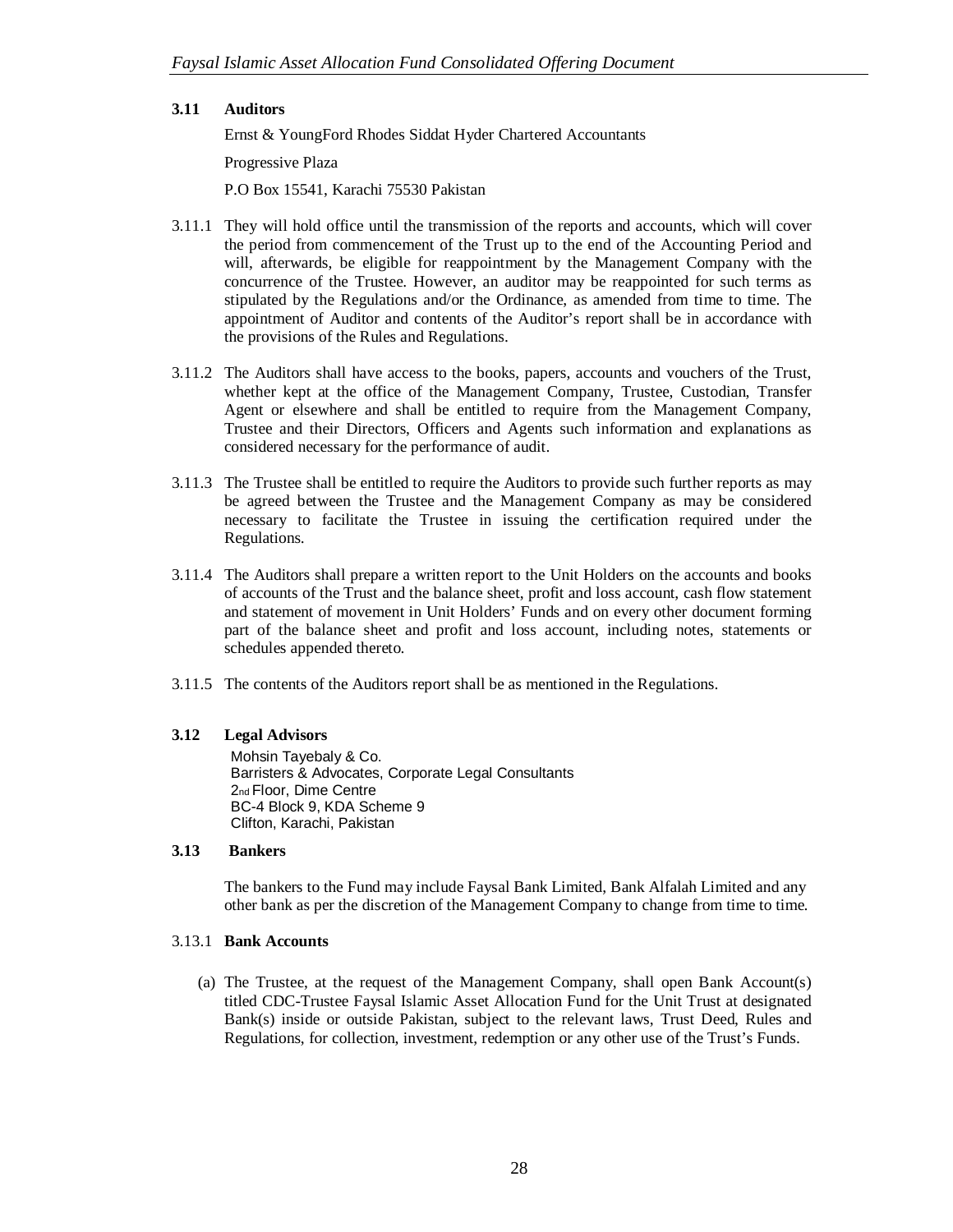- (b) The Management Company may also require the Trustee to open Bank Account(s) as Distribution Account(s) for dividend distribution out of the Unit Trust. Notwithstanding anything in the Deed, the beneficial ownership of the balances in the Accounts shall vest in the Unit Holders.
- (c) All bank charges for opening and maintaining Bank Accounts for the Trust shall be charged to the Fund.
- (d) All income, profit etc. earned in the Distribution Account(s), including those accruing on unclaimed dividends, shall form part of the Trust Property for the benefit of the Unit Holders and shall be transferred periodically from the Distribution Account(s) to the main Bank Account of the Trust.
- (e) The amounts received from the Investors before the Initial Period shall be deposited in a Bank Account of the Fund and any income, profit etc. earned and/or accrued on the investments of that amount up-to and including the day before the opening of Initial Period shall not form part of the Trust Property and shall be paid by the Management Company or the Trustee to those Investors participated before the Offering Period, either in cash or in additional Units as selected by those Investors, in proportion of their investments.
- (f) The Trustee shall, if requested by the Management Company at its discretion also open a separate Account designated by the Management Company. These account(s) may be used for the purpose of collection of sale proceeds, where collections received on account of subscription of Units by investors of various unit trusts and the administrative plans that are managed by the Management Company shall be held prior to their being allocated and transferred to pertinent unit trust(s). Such account(s) may also be used for temporary parking for the purpose of redemption. Provided however, in relation to the other unit trusts managed by the Management Company mentioned above, there are similar provisions in the trust deeds of such Funds and have Trustee as common between them such accounts shall be in the title of **CDC – Trustee FAML Funds**

# **3.14 Rating of the Scheme**

The Management Company will be obliged to obtain a rating of the Scheme, once the Scheme becomes eligible for rating as per the criteria of the rating agency, and such rating shall be updated at least once every Financial Year and also published in the annual and quarterly reports of the Scheme as well as on the Management Company's website.

### **3.15 Minimum Fund Size**

The minimum size of an open end scheme shall be one hundred million rupees at all times during the life of the scheme. In case of after the initial public offering or subsequently at any time if the size of open end scheme falls below that minimum size of one hundred million rupees, the asset management company shall ensure compliance with the minimum fund size within three (3) months of its breach and if the fund size remains below the minimum fund size limit for conservative ninety (90) days the asset management company shall immediately intimate the grounds to the Commission upon which it believes that the scheme is still commercially viable and its objective can still be achieved.

### **4. CHARACTERISTICS OF UNITS**

### **4.1 Units**

All Units and fractions thereof represent an undivided share in the Fund and rank pari passu as to their rights in the net assets, earnings, and the receipt of the dividends and distributions. Each Unit Holder has a beneficial interest in the Fund proportionate to the Units held by such Unit Holder. For the convenience of investors, the Management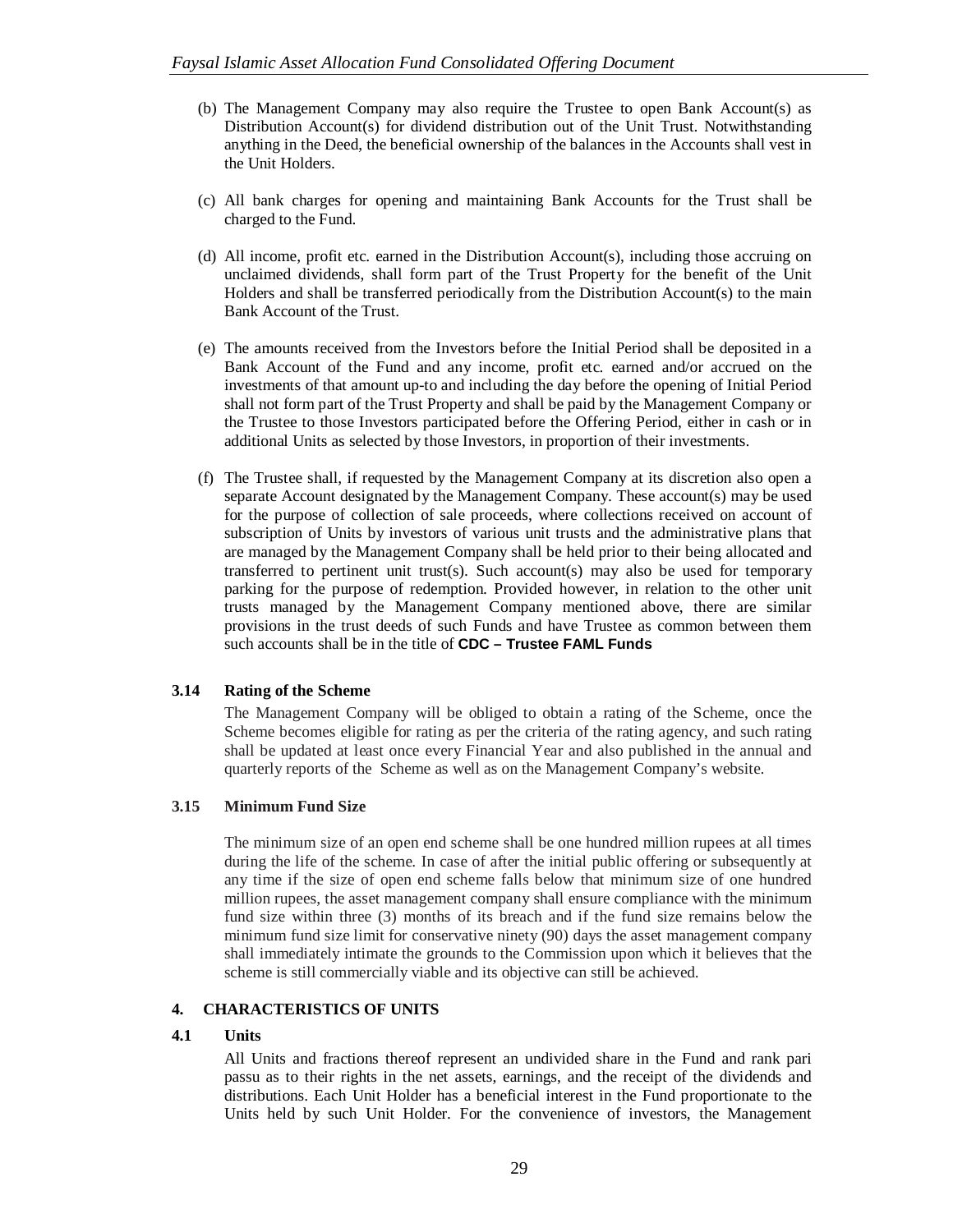Company may issue Units with different options for different arrangements as chosen by the investor from time to time, after seeking prior approval of the Commission and amending the Offering document.

# **4.2 Classes of Units**

- (a) Class "A" Units issued to the Investors participated before the Initial Period with no Frontend Load.
- (b) Class "B" Units being offered and issued during Initial Offer of Period with no Front-end Load.
- (c) Public Offering will be made with Class "C" Units, which shall be offered and issued after the Initial Period, with Front-end Load at the discretion of the Management Company.

# **4.3 Types of Units**

An investor shall, at the time of opening an account, select the types(s) of Unit(s) in which the investor wishes to invest, i.e. Growth Unit and/or Income Unit.

- 4.3.1 Growth Units: The Unit value grows in line with the growth in the NAV, and the Unit Holders shall receive distribution income in the form of bonus units if any distribution announced by the Fund. Bonus Units issued shall be growth Units.
- 4.3.2 Income Units: The Unit value grows in line with the growth in the NAV, and the Unit Holders shall receive distribution income in the form of cash, if any distribution announced by the Fund.
- 4.3.3 Unit Holders can switch from one type of Units to another at any time by filling out the required application form available at all distribution points.

However the Board can announce specifically Cash dividend in which case all the unit holders will be getting cash dividend.

### **4.3 A. Administrative Plan:-**

Investors of the Fund may opt for an Administrative Plan over the Fund at any time to attain a regular periodic income to support their liquidity requirements with the approval from trustee and commission.

### **4.4 Purchase and Redemption of Units**

- (a) Units are purchased at the Offer Price and redeemed at the Redemption Price at any of the Authorized Distribution Offices during Business Hours on any Dealing Day in accordance with the procedure set out in of this Offering Document.
- (b) Units are issued after realization of subscription money; however, these are allocated upon receipt of allocation.

\_\_\_\_\_\_\_\_\_\_\_\_\_\_\_\_\_\_\_\_\_\_\_\_\_\_\_\_\_\_\_\_\_\_\_\_\_\_\_\_\_\_\_\_\_\_\_\_\_\_\_\_\_\_\_\_\_\_\_\_\_\_\_\_\_\_\_\_\_\_\_\_

<sup>1-</sup> Amendment approved by SECP through Letter No. SCD/AMCW/FAML/178/2017 dated December 08, 2017.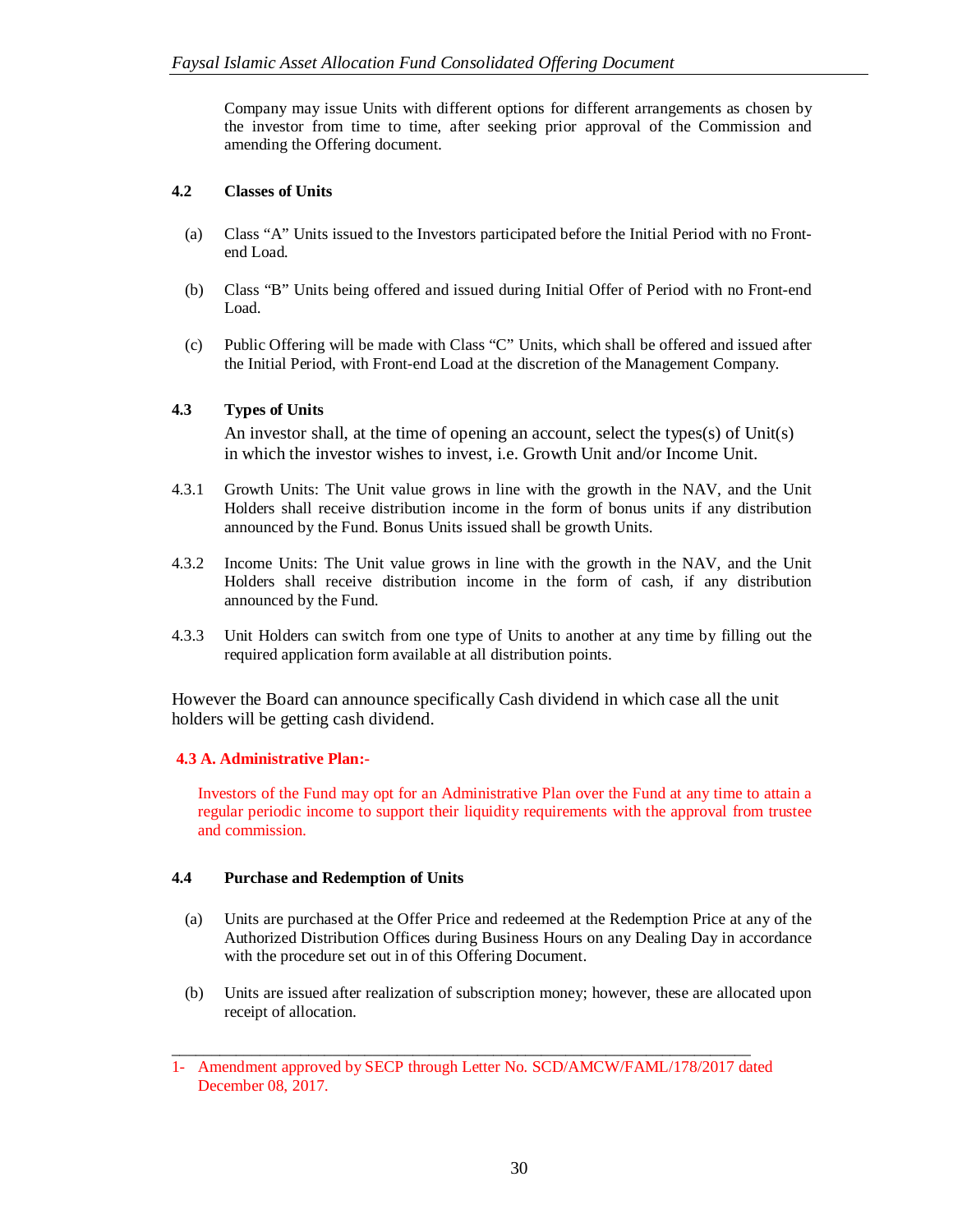- (c) During the period the register is closed, the sale, redemption and conversion of Units will be suspended.
- (d) The Management Company may decline an applicant for issue of units if it is of the opinion that it will not be possible to invest the substantial inflow of Funds or to meet any regulatory requirements.

### **4.5 Procedure for Purchase of Units**

### 4.5.1 **Who Can Apply?**

Any investor or any related group of investors qualified or authorized to purchase the Units may make applications for the Purchase of Units in the Fund. Application may be made pursuant to the procedures described in paragraph 4.5.2 below by any qualified or authorized investor(s).

- a) Citizens of Pakistan resident in Pakistan. In respect of minors below 18 years of age, applications may only be made by their guardians.
- b) Companies, corporate bodies, financial institutions, banks, partners of a firm and societies incorporated in Pakistan provided such investment is permitted under their respective memorandum and articles of association and / or bye-laws.
- c) Pakistanis resident abroad, foreign nationals and companies incorporated outside Pakistan can apply for Units subject to the regulations of the State Bank of Pakistan and the Government of Pakistan and any such regulations and laws that may apply to their place of residence, domicile and citizenship. The payment of dividends and redemption proceeds to such investors shall be subject to the relevant taxation and exchange regulations / laws. Any person making an application for the Purchase of Units in the Fund shall warrant that he/she is duly authorized to purchase such Units.
- d) Provident Funds constituted by companies registered under the Companies Ordinance, 1984, subject to conditions and investment limits as laid down in Employees Provident Fund (Investment in Listed Securities) Rules, 1996, as amended from time to time, including by SROs.
- e) Provident, Pension and Gratuity Funds constituted by organizations other than companies under Section 20 (h) of the Trusts Act 1882, (11 of 1882).
- f) Insurance companies under the Insurance Ordinance, 2000.
- g) Non Profit Organization under Rule 213 (i) of the Income Tax Rules, 2002.
- h) Fund of Funds.

### **How can Units be purchased?**

### 4.5.2 **Account Opening Procedure**

The procedure given below is designed for paper-based transactions. The Management Company at a later date after seeking approval of the Commission may introduce electronic/Internet based options for the transactions.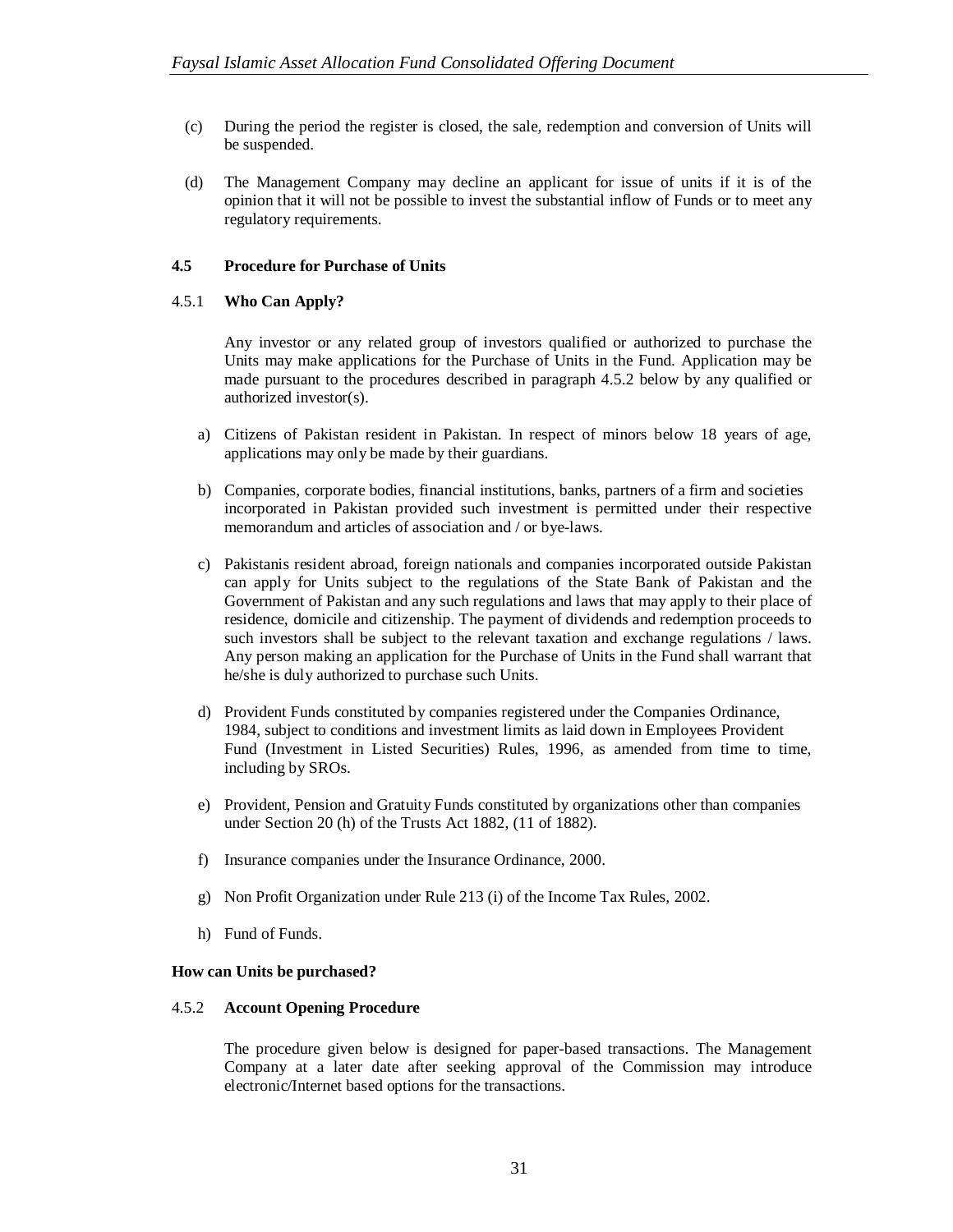- (a) Before purchasing Units of the Fund an investor must open an account with Management Company using the Account Opening Form (Form 01) attached to this Offering Document.
- (b) In case of individuals, a photocopy of the Computerized National Identity Card (CNIC), NICOP or Passport etc of the applicant or any other form of identification acceptable to the Management Company needs to be furnished
- (c) In case of a body corporate or a registered society or a trust the following documents would be required,
	- (i) Duly certified copy of the memorandum and articles of association/ Charter/ Byelaws or rules and regulations;
	- (ii) Duly certified copy of power of attorney and/or relevant resolution of the board of directors delegating any of its officers to invest the Funds and/ or to realize the Investment and;
	- (iii)Duly certified copy of the Computerized National Identity Card (CNIC) of the officer to whom the authority has been delegated.
- (d) In case of existing Unit Holders, if any of the documents (in a-c above) have previously been submitted with the Management Company and/or Transfer Agent, fresh submission of documents will not be required provided that submitted documents are acceptable to Management Company. However, the account number must be provided to facilitate linking.

Any change of name or address of any unit holder as entered in the Register shall forthwith notified in writing by relevant unit holder to the distributor company or transfer agent.

- (e) The Distribution Company and/or Management Company will be entitled to verify the particulars given in the Account Opening Form. In case of any incorrect information, the application may be rejected if the applicant fails to rectify the discrepancy.
- (f) If subsequent to receipt of the application by the Distributor, but prior to issue of the Units, the application is found by the Registrar or the Distributor to be incomplete or incorrect in any material manner, the Registrar or the Distributor will advise the applicant in writing to remove the discrepancy, in the meanwhile the application will be held in abeyance for fifteen days and in the event the discrepancy is not removed in the said fifteen days, the amount will be refunded without any interest or mark-up. However, in the event Units have been issued and a material discrepancy is discovered subsequent to that, the Registrar or the Distributor will advise the applicant in writing to remove the discrepancy within fifteen days and if the investor, in the opinion of the Registrar, fails to remove the discrepancy without good cause, the Units shall be redeemed at the Redemption Price fixed on the date the Units are so redeemed. The Unit Holder shall not be entitled to any payment beyond the redemption value so determined.
- (g) The Investor Account Opening Form can be lodged with any Distributor or directly lodged with the Management Company. No other person (including Investment Facilitators) is authorized to accept the forms or payment.
- (h) The Management Company will make arrangements, from time to time, for receiving Account Opening Forms from outside Pakistan and will disclose these arrangements through its website and its Distributors and agents outside Pakistan.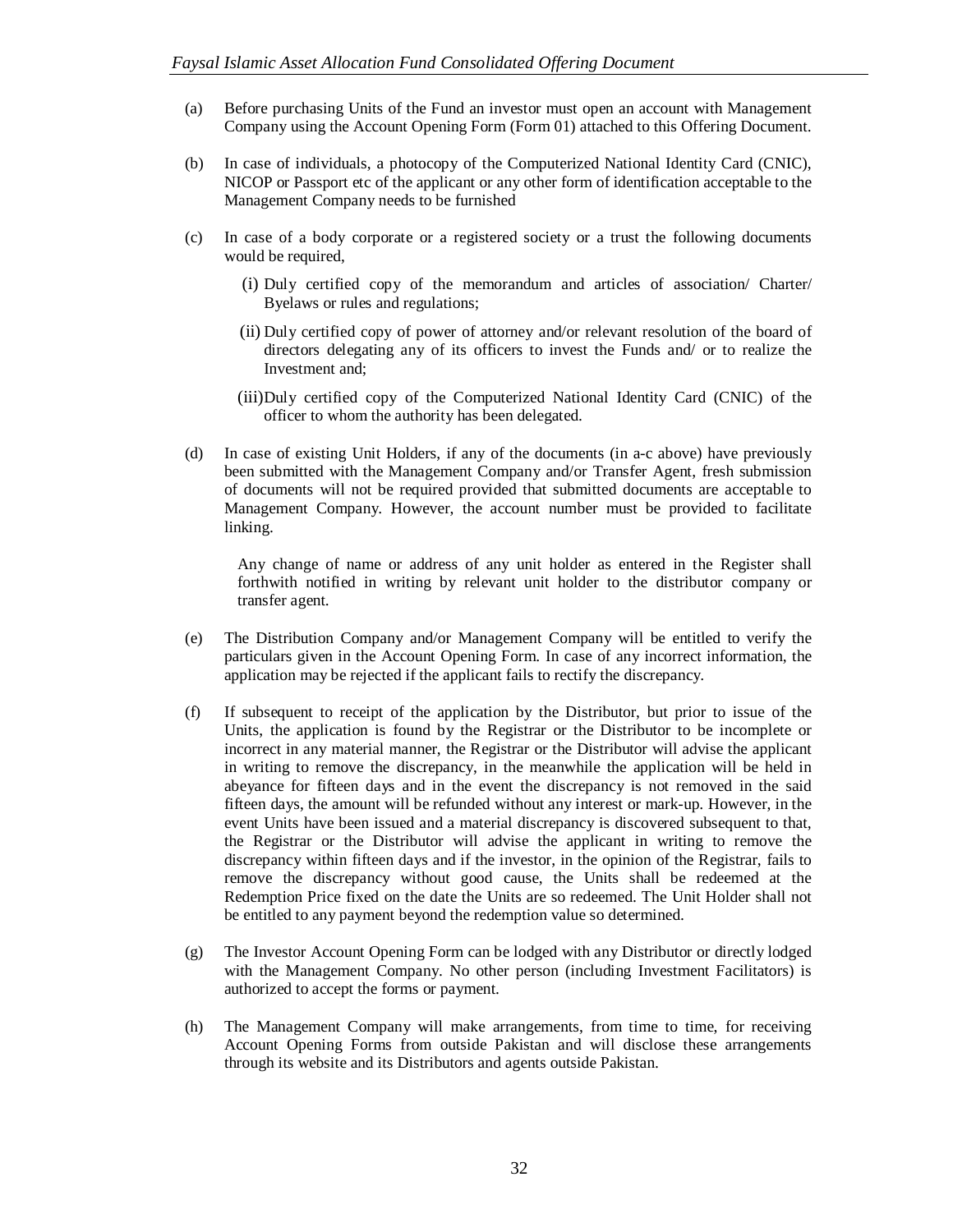# 4.5.3 **Joint Application**

- (a) Joint application can be made by up to four applicants. Such persons shall be deemed to hold Units on first holder basis. However, each person must sign the Account Opening Form and submit a copy of Computerized National Identity Card, NICOP, Passport and other identification document.
- (b) The first named Holder shall receive all notices and correspondence with respect to the account, as well as proceeds of any redemption, or dividend payments. Such person's receipt or payment into the person's designated bank account shall be considered as a valid discharge of obligation by the Trustee and the Management Company.
- (c) In the event of death of the first Holder, the person first in the order of survivor(s) as stated in the Account Opening Form, shall be the only person recognized by the Trustee and the Management Company to receive all notices and correspondences with regard to the accounts, as well as proceeds of any redemption requests or dividend. Such person's acknowledgement of receipt of proceeds shall be considered as the valid discharge of obligation by the Trustee and the Management Company.

Provided however the Trustee and/or the Management Company may at their discretion request the production of a Succession Certificate from an appropriate Court before releasing of redemption requests or dividends in cases of doubts or disputes among the Joint Unit Holders and/or the legal heirs or legal representatives of the deceased.

# 4.5.4 **Purchase of Units**

- (a) After opening an account an account holder may purchase Units of the Fund using the Investment Application Form attached to this Offering Document. Payment for the Units must accompany the form.
- (b) Application for Purchase of Units shall be made by completing the prescribed Investment Application Form and submitting it to the authorized branches of the Distributor or to the Management Company together with the payment by cheque, bank draft, pay order or online transfer or any other banking mode as the case may be in favor of
- (c) **CDC Trustee – Faysal Islamic Asset Allocation Fund** he Management Company may also notify, from time to time, arrangements or other forms of payment within such limits and restrictions considered fit by it with the prior approval of Commission.
- (d) Applicants must indicate their account number in the Investment Application Form except in cases where the Investor Account Opening Form is sent with the Investment Application Form.
- (e) The applicant must obtain a copy of the application signed and stamped by an authorized officer of the Distributor acknowledging the receipt of the application, copies of other documents prescribed herein and the demand-draft, pay-order, cheque or deposit slip as the case may be. Acknowledgement for applications and payment instruments can only be validly issued by Distributors.
- (f) The Distribution Company and/or Management Company will be entitled to verify the detail given in the Investment Form. In case of any incorrect information, the application may be rejected if the applicant fails to rectify the discrepancy (except for discrepancy in payment instrument, in which case application will be rejected immediately).
- (g) The Management Company will make arrangements, from time to time, for receiving Investment Request Forms and payments from outside Pakistan and will disclose these arrangements through its website and its Distributors and agents outside Pakistan.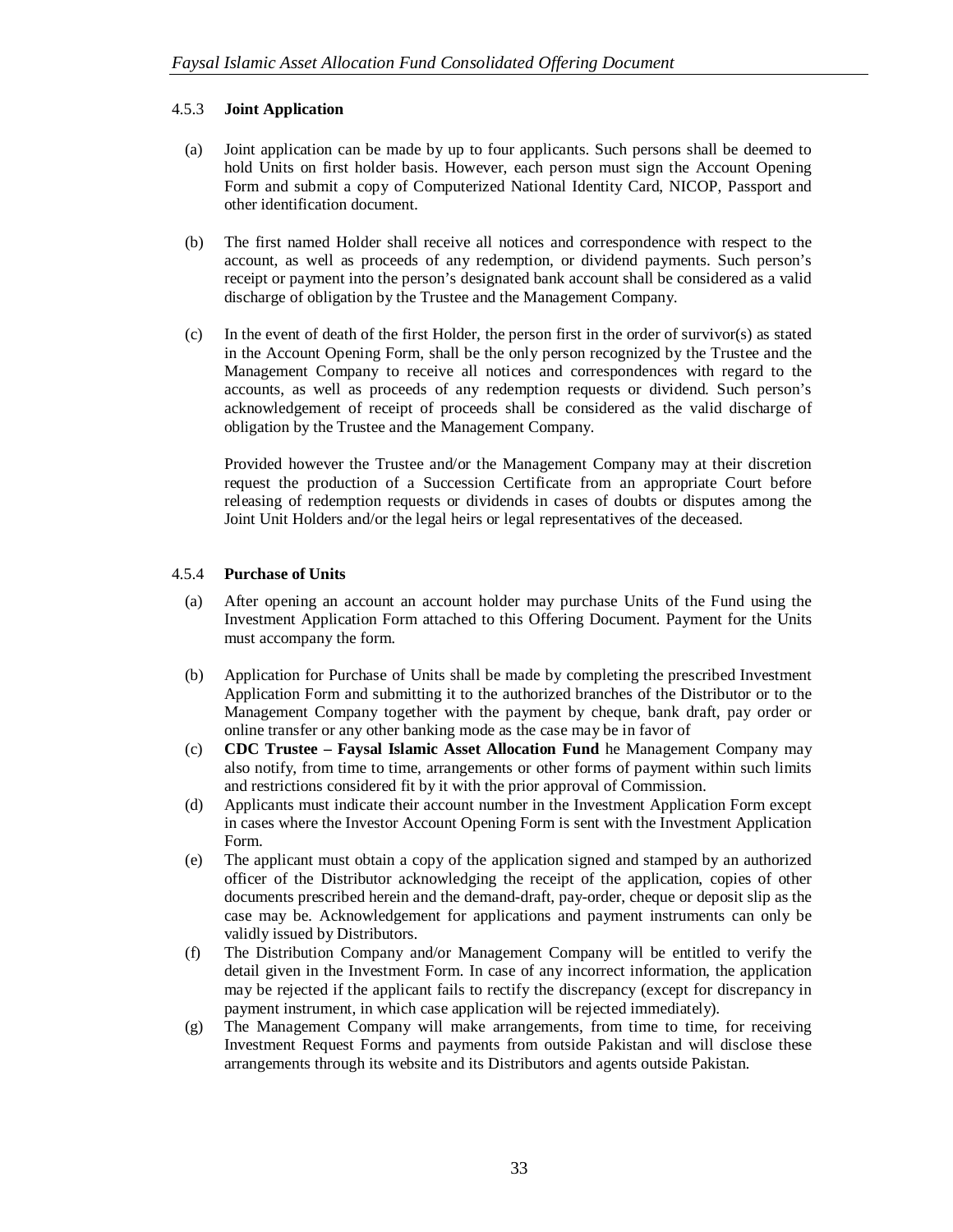# 4.5.5 **Minimum Amount of Investment**

Initially Units shall be issued at Par Value of **Rs 100** with a minimum investment size of **Rs.5,000/=** (Rupees : Five Thousand only) and thereafter the minimum amount for investment would be of **Rs. 1,000/=** (Rupees : One Thousand only) per transaction, at applicable NAV or purchase price, other than reinvestment of Dividend and Bonus Units. The Management Company reserves the right to alter the minimum amounts stated hereinabove after giving thirty days prior notice to the Unit Holders. However, enhancement in current minimum monetary investments shall not take effect retrospectively.

# 4.5.6 **Determination of Purchase (Public Offer) Price**

- (a) Units offered during the Initial period will be as specified in clause 1.6.
- (b) After the Initial Period, the Purchase (Offer) Price for the Unit offered through Public Offering, shall be determined from time to time pursuant to the Sub clause (c) hereafter and shall be announced by the Fund for Dealing Days during the period when the Fund is open for subscription.
- (c) The Purchase (Offer) Price shall be equal to the sum of:
	- (i) The Net Asset Value as of the close of the Business Day;
	- (ii) Any Front-end Load as disclosed in this Offering Document.
	- (iii) Such amount as the Management Company may consider an appropriate provision for Duties and Charges; and
	- (iv) Such amount as the Management Company may consider an appropriate provision for Transaction Costs.
	- (v) Such sum shall be adjusted upward to the nearest paisa.

If such price exceed or falls short of the current value of the underlying assets by more than five percent based on information available, the Assets Management Company shall defer dealing and calculate a new price and this new price would be applicable for dealing of units.

- (d) The Purchase (Offer) Price so determined shall apply to purchase requests, received by the Distributor or the Management Company during the Business Hours on the Dealing Day on which the completely and correctly filled purchase of Units application form is received.
- (e) The Purchase (Offer) Price determined by the Management Company shall be made available to the public at the office and branches of the Distributors and will also be published daily on the Management Company's and MUFAP's website.

# 4.5.7 **Allocation/ Issue of Units**

(a) The Purchase Price determined shall apply to all Investment Request Forms, complete in all respects, received by the Management Company at its registered address or by the Distributor at its Authorized Branch(s) during Business Hours on that Dealing Day. Any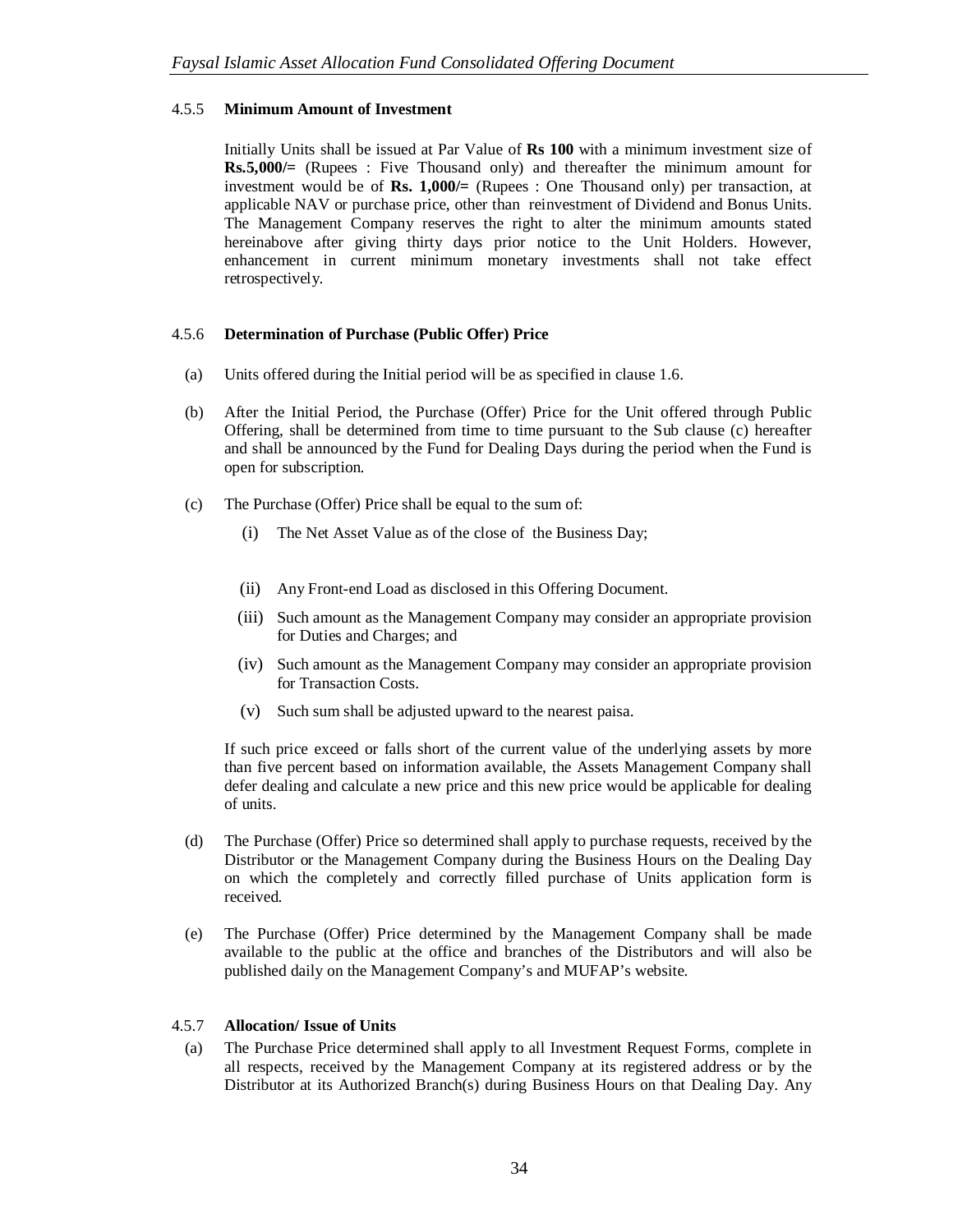Investment Request Forms received after Business Hours will be transferred to the next Dealing Day.

- (b) Units will be allocated at the Purchase Price as determined in clause 4.5.6 above and issued after realization of Funds in the bank account of the Fund.
- (c) The Transfer Agent shall send an account statement or report to the Unit Holder each time there is an activity in the account. Such statements or report shall be sent by electronic means or ordinary mail to the Unit Holder's address recorded in the Register of Unit Holders.
- (d) In case the Management Company announces a suspension of further issue of Units of Fund, it may allow existing Unit Holder to continue acquiring Units out of any dividend declared on the Units held.

### 4.5.8 **Issuance of Physical Certificates**

- (a) Unit Certificates will be issued only if requested by the Unit Holder.
- (b) Unit Holder can apply for the issue of Certificate by completing the prescribed application form and submitting it to the relevant Distribution Company together with a fee at the rate of **Rs. 50** per Certificate or any other amount as determined by the Management Company from time to time.
- (c) The Certificate will be posted at the applicant's risk within 21 Business Days after the request for the Certificate has been made to the address of the Unit Holder or to the address of the first named Joint Unit Holder, if the relevant Unit or Units are jointly held.
- (d) The Certificate will be available in such denomination as Management Company and the Trustee decide from time to time. Unless, the Unit Holder has instructed to the contrary, the minimum number of Certificates will be issued.
- (e) A Unit or any fraction thereof shall not be represented by more than one Certificate at any one time.

### 4.5.9 **Replacement of Certificates**

- (a) The Transfer Agent or Management Company may replace Certificates, which are defaced, mutilated, lost or destroyed on application received by them from the Unit Holder on the prescribed form on the payment of all costs and on such terms as to evidence, indemnity and security as may be required. Any defaced or mutilated Certificate must be surrendered before a new Certificate is issued.
- (b) The Unit Holder shall on application on prescribed form be entitled to consolidate the entire holding in the Fund into one (01) Certificate upon surrender of existing Certificates.
- (c) Each new issue of Certificates will require payment of **Rs.50** per Certificate, subject to revisions of fee from time to time by the Management Company.

#### 4.5.10 **Issuance of Units in Book Entry form in CDS**

Unit Holder may obtain Units in Book Entry form in CDS. The Issuance of Units in CDS shall be made in accordance with the procedure laid down in CDCPL Regulations.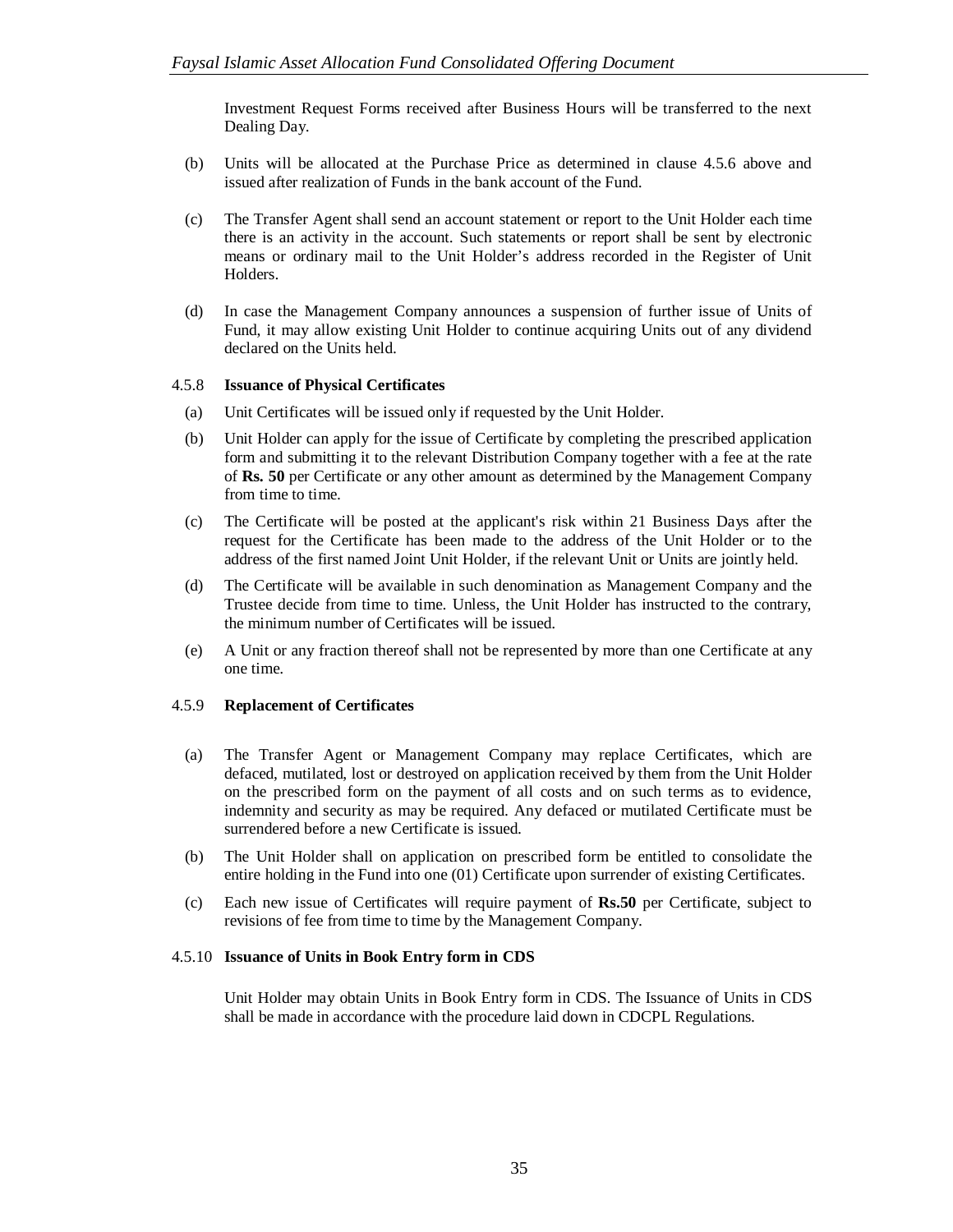# **4.6 Procedure for Redemption of Units**

# 4.6.1 **Who Can Apply?**

All Unit Holders shall be eligible for redemption after the closure of the Initial Period.

### 4.6.2 **Redemption Application Procedure**

- 4.6.3 Request for Redemption of Units shall be made by completing the prescribed redemption form and the same is received at the Authorized Branch or office of the Distributor on a Dealing Day during the Business Hours as may be announced by the Management Company from time to time. The Distributor may retain a copy of the Redemption Form and a copy may also be supplied to the Registrar, if so required by the Management Company.
- 4.6.4 The Management Company may redeem only part of the Units comprised in a Certificate and reissue a new Certificate for the remaining Units, however, in the case where Certificate is not issued any number of Units may be redeemed by the Unite Holder thereof. The relevant Certificate shall accompany the application for Redemption of Units, if issued. At the discretion of the Management Company certificate charges may apply for the reissued Certificate.
- 4.6.5 The Registrar with the consent of the Trustee may dispense with the production of any Certificate that shall have become lost, stolen or destroyed upon compliance by the Unit Holder(s) with the like requirements to those arising in the case of an application by him for the replacement thereof.
- 4.6.6 In case of application for redemption by joint Unit Holders, unless otherwise specified by the joint holders, such application should be signed by all the joint Holders as per their specimen signatures provided at the time of opening of the account within the Unit Holder Register, through the investor account opening Form.
- 4.6.7 The Distribution Company or the Registrar shall verify the particulars given in the application for Redemption of Units. The signature of any Unit Holder or joint Unit Holder on any document required to be signed by him under or in connection with the application for redemption of Units may be verified by Management Company or the Registrar or otherwise authenticated to their reasonable satisfaction. In case of submission of electronic on-line redemptions the Unit Holder's user ID and password will authenticate his identity.
- 4.6.8 The Unit Holder will receive a note confirming the receipt of the application for redemption from the relevant Distribution Office.
- 4.6.9 If subsequent to receipt of the redemption application by the Distributor, but prior to the redemption of the Units, the application is found by the Management Company or the Registrar or the Distributor to be incomplete or incorrect in any material manner, the Management Company or Registrar or the Distributor will advise the applicant to remove the discrepancy. In the meanwhile, the application will be held in abeyance for fifteen days. In the event the discrepancy is not removed in the said fifteen days, the application for redemption will be cancelled treating the same as null and void. The Unit Holder will then have to submit a fresh application for Redemption of Units.
- 4.6.10 The Management Company shall ensure all valid redemption request are paid based on ranking of the request in a queue.
- 4.6.11 The amount payable on redemption shall be paid to the Unit Holder or first named joint Unit Holder by dispatching a cheque/ bank draft/ pay order for the amount to the registered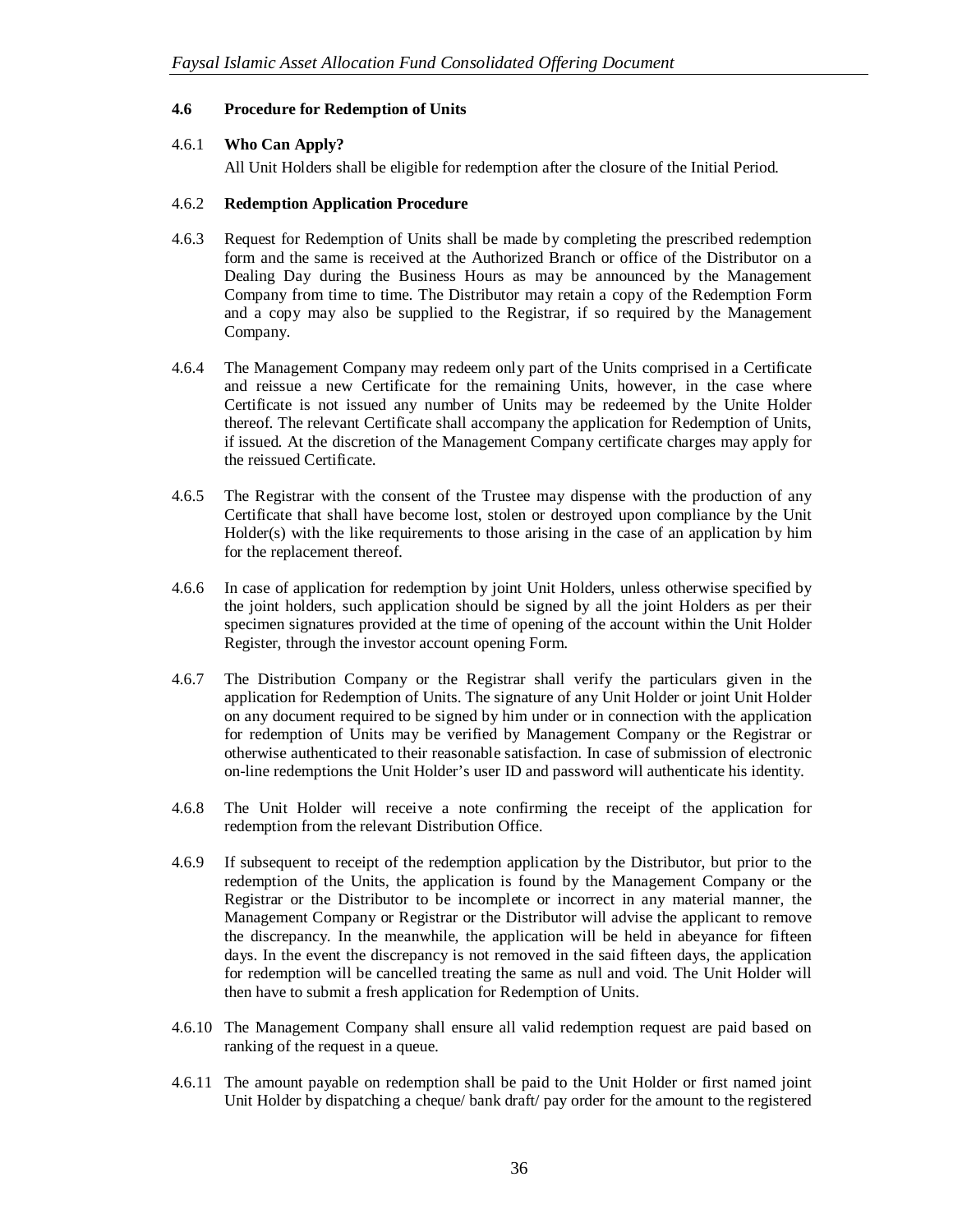address of the Unit Holder or may be paid to the Unit Holder through Electronic Bank transfer to the Unit Holder's designated bank account as mentioned in the Investor Account Opening Form or Redemption form within six Business Days from the date of presentation of the duly completed Redemption form, electronic or otherwise, at the Authorized Branch or office of the Distributor or the Management Company.

The amount can also be paid to the third party upon instruction of the Unit Holder through Electronic Bank transfer to the Unit Holder's designated bank account as mentioned in the Investor Account Opening Form or Redemption form.

- 4.6.12 No Money shall be paid to any intermediary except the Unit Holder or his authorized representative.
- 4.6.13 The Management Company may make arrangements through branches of banks to facilitate redemption of Units of the Unit Trust. A request for redemption of Units may also be made through the use of electronic means such as Internet or ATM facilities under prior arrangement with the Trustee and seeking prior approval of the Commission.
- 4.6.14 The receipt of the Unit Holders for any amount payable in respect of the Units shall be a good discharge to the Trustee and the Management Company. In case of joint Unit Holders any one of them may give effectual receipt for any such moneys.
- 4.6.15 Application for Redemption of Units will be received at the authorized offices or branches of the Distributor on all Dealing Days. Where redemption requests on any one Dealing Day exceed ten (10) percent of either the total number of Units outstanding, such redemption requests in excess of ten (10) percent may be deferred in accordance with the procedure elaborated in the **Clause 4.12.4**.
- 4.6.16 On the occurrence of any circumstance specified in the Regulation or the Deed that may require the Fund should be suspended, the Management Company shall suspend the Sale and Redemption of Units and the intimation of suspension shall be made to the Unit Holders, the Trustee and the Commission according to the procedure laid down in the Regulation.

### 4.6.17 **Redemption of Units in Book Entry form in CDS**

Unit Holder may redeem their Units held in Book Entry form in CDS. The Redemption of Units in CDS shall be made in accordance with the procedure laid down in CDCPL Regulations.

### **4.7 Purchase (Public Offer) and Redemption (Repurchase) of Units outside Pakistan**

4.7.1 Subject to exchange control, SECP prior approval and other applicable laws, Rules and Regulations, in the event of arrangements being made by the Management Company for the Purchase (Public Offer) of Units to persons not residing in Pakistan or for delivery in any country outside Pakistan, the price at which such Units may be issued may include in addition to the Purchase (Public Offer) Price as hereinbefore provided a further amount sufficient to cover any exchange risk insurance, any additional stamp duty or taxation whether national, local or otherwise leviable in that country in respect of such issue or of the delivery or issue of Certificates, or any additional costs relating to the delivery of certificates or the remittance of money to Pakistan or any other cost in general incurred in providing this facility.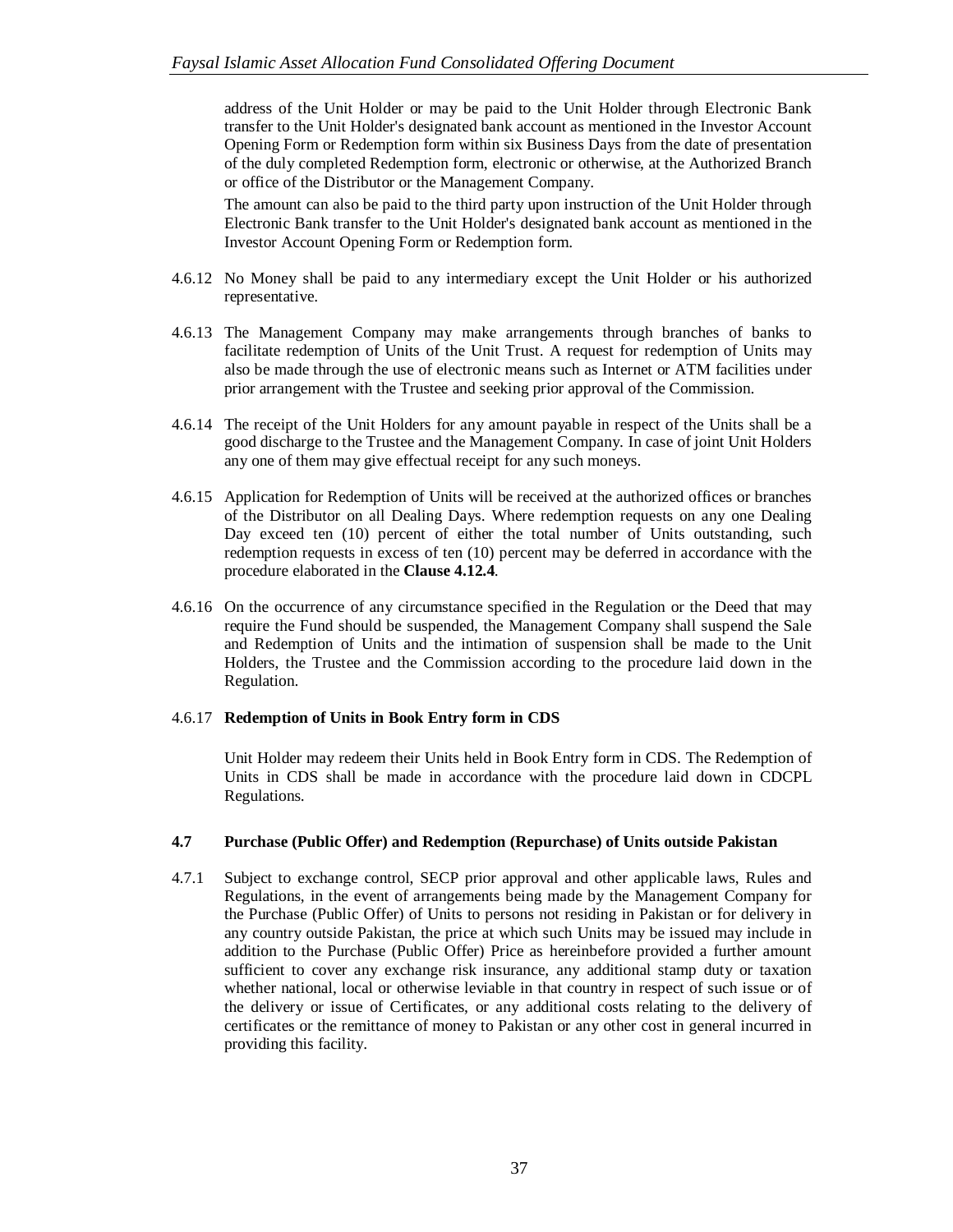- 4.7.2 In the event that the Redemption Price for Units shall be paid in any country outside Pakistan, the price at which such Units may be redeemed may include as a deduction to the Redemption Price as hereinbefore provided a further amount sufficient to cover any exchange risk insurance and any additional stamp duty or taxation whether national, local or otherwise livable in that country in respect of such payment or redemption or any bank or other charges incurred in arranging the payment or any other cost in general incurred in providing this facility. Provided however, neither the Management Company, nor the Trustee give any assurance or make any representation that remittance would be allowed by the State Bank of Pakistan at the relevant time
- 4.7.3 The currency of transaction of the Trust is the Pakistan Rupee and the Management Company, Trustee or any Distributor are not obliged to transact the purchase or redemption of the Units in any other currency and shall not be held liable, save as may be specifically undertaken by the Management Company, for receipt or payment in any other currency or for any obligations arising therefrom.

# **4.8 Determination of Redemption (Repurchase) Price**

- 4.8.1 The Redemption (Repurchase) Price shall be equal to the Net Asset Value as of the close of Business Day less:
	- (a) Any Back-end Load as per the details in this Offering Document; and;
	- (b) Such amount as the Management Company may consider an appropriate provision for Duties and Charges and other levies etc;
	- (c) Such amount as the Management Company may consider an appropriate provision for Transaction Costs; and
	- (d) Such sum shall be adjusted downward to the nearest paisa.

Level of all back end loads shall be disclosed in the Offering Document. An increase in Back End load will require 90 days prior notice to the Unit Holder or any other period as specified in the Regulations.

- 4.8.2 The Repurchase (Redemption) Price so determined shall apply to redemption requests, complete in all respects, received by the Distributor or the Management Company during the Business Hours on the Dealing Day on which a correctly and properly filled redemption application is received.
- 4.8.3 The Redemption Price determined by the Management Company shall be made available for every Dealing day to the public at the office and branches of the Distributors and at the discretion of the Management Company may also be published in any daily newspaper widely circulated in Pakistan and will be published at Management Company's and MUFAP's website.

# **4.9 Procedure for Requesting Change in Unit Holder Particulars**

# 4.9.1 **Who Can Request Change?**

All Unit Holders are eligible to change their Unit Holder details if they so desire. For such change in particulars, a request shall be made via the Special Instructions Form (Form 07). These Forms may be obtained from Distributors or Investment Facilitators or from the Management Company or through its website. However, if Units are held in CDS account then request should be made through CDS Participant or the Investor Account Service (IAS) with which the account is maintained, according to the procedure laid down in CDC Regulations.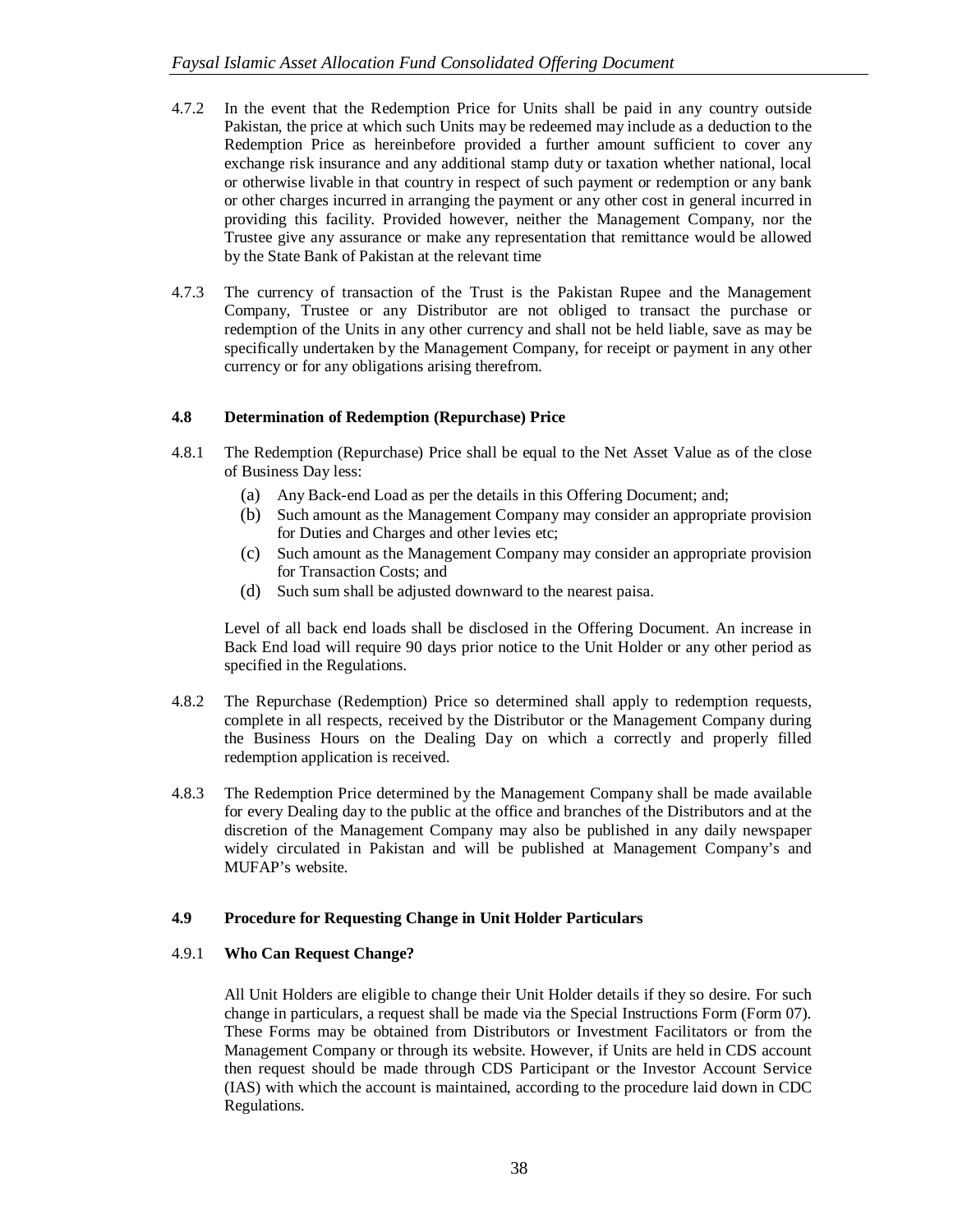# 4.9.2 **Application Procedure for Change in Particulars**

- (a) Some of the key information which the Unit Holder can change is as follows:
	- i. Change in address
	- ii. Nominee detail
	- iii. Change in Bank Account details
	- iv. Account Operating instructions
	- v. Frequency of profit payments
	- vi. Systemic Conversion Option

Change will not be allowed in Title of account, CNIC and Joint holders details.

- (b) Fully completed Special Instructions Form has to be submitted by both Individuals and/or Institutional Investor(s). This Form should be delivered to any of the Authorized Branches of the Distribution Companies or may be submitted to the Management Company through an Investment Facilitator within Business Hours on a Dealing Day.
- (c) The applicant must obtain a copy of the Special Instructions Form signed and duly verified by an Authorized Officer of the Distributor or Management Company.
- (d) The Distribution Company and /or Management Company will be entitled to verify the particulars given in the Special Instructions Form. In case of any incorrect information the application may be rejected if the applicant does not rectify the discrepancy.
- (e) The Unit Holder will be liable for any taxes, charges or duties that may be levied on any of the above changes. These taxes, charges or duties may either be recovered by redemption of Unit Holder equivalent Units at the time of the service request or the Management Company may require separate payment for such services.
- 4.9.3 Unless the Joint Unit Holder(s) of Units have specified otherwise, all the Joint Unit Holder(s) shall sign the Special Instructions Form for such Units. Transfer, Nomination, Transmission and Systemic Conversion Procedure
- 4.9.4 Unit Holder may, subject to the law, transfer any Units held by them to any other person. The transfer shall be carried out after the Management Company/Transfer Agent has been satisfied that all the requisite formalities including the payment of any taxes and duties have been complied with.
- 4.9.5 Both the transferor and the transferee must sign every instrument of transfer and the transferor shall be deemed to remain the Holder of the Units transferred until the name of the transferee is entered in the register. Every instrument of transfer must be duly completed in all respects including affixation of transfer stamps of the requisite value.
- 4.9.6 Where Certificates have been issued, the Management Company / Transfer Agent with the consent of the Trustee may dispense with the production of any Certificate that shall have become lost, stolen or destroyed upon compliance by the Unit Holder(s) with the like requirements to those arising in the case of an application by him for the replacement thereof as provided in this Offering Document. The Management Company or the Transfer Agent shall retain all instruments of transfer.
- 4.9.7 The Transfer Agent shall, with the prior approval of the Management Company or the Management Company itself be entitled to destroy all instruments of transfer or the copies thereof, as the case may be, which have been registered at any time after the expiration of twelve years from the date of registration thereof and all the Certificates which have been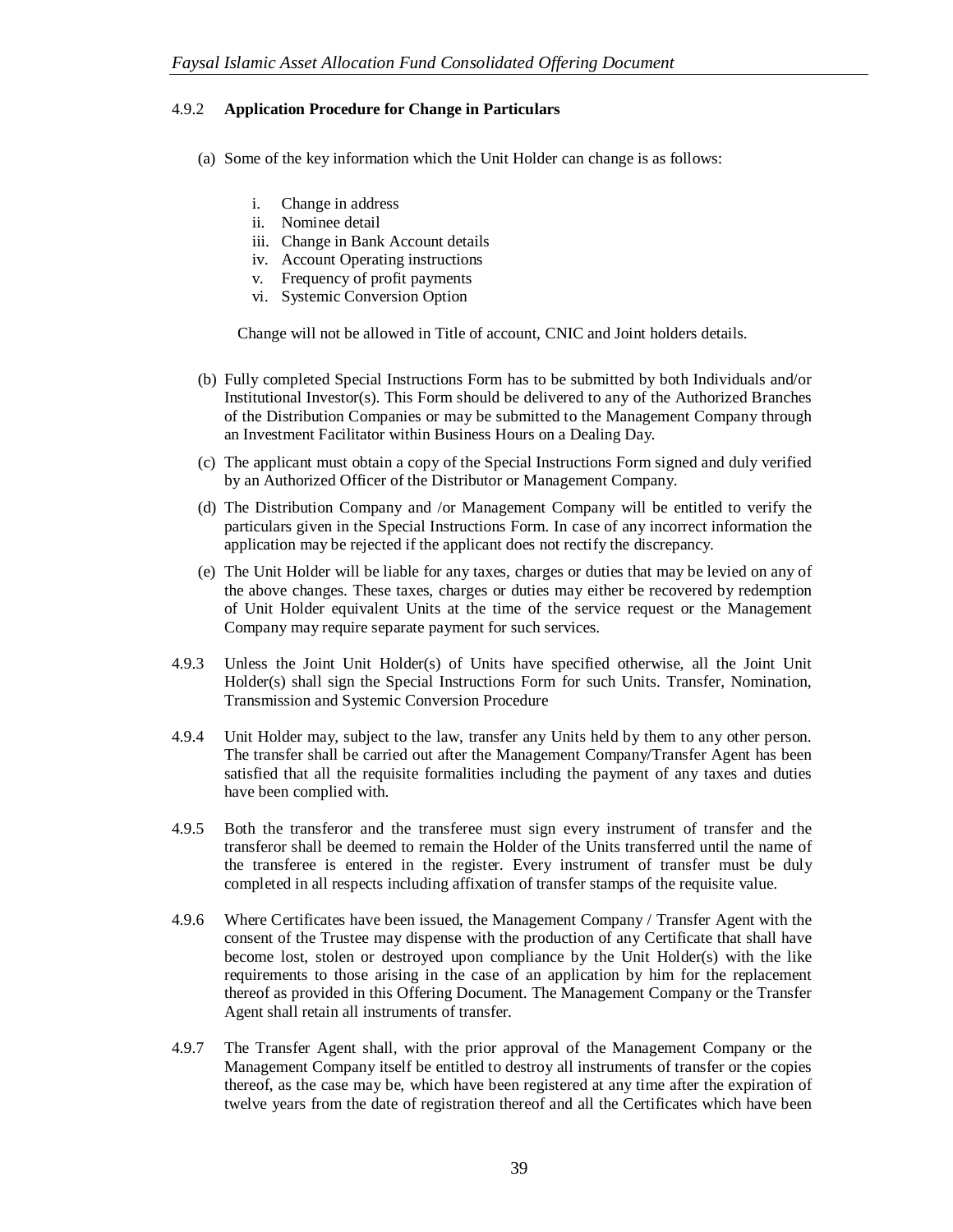cancelled at any time after the expiration of ten years from the date of cancellation thereof and all registers, statements and other records and documents relating to the Trust at any time after the expiration of ten years from transmission to the Trust. The Trustee or the Management Company or the Transfer Agent shall be under no liability, whatsoever, in consequence thereof and it shall conclusively be presumed in favor of the Trustee or the Management Company or the Transfer Agent that every Unit of Transfer so destroyed was a valid and effective instrument duly and properly registered by the Trustee or the Management Company or the Transfer Agent and that every Certificate so destroyed was a valid Certificate duly and properly cancelled, provided that (i) this provision shall apply only to the destruction of a document in good faith and without notice of any claim (regardless of the parties thereto) to which the document may be relevant; (ii) nothing in this sub-clause shall impose upon the Trustee or the Management Company or the Transfer Agent any liability in respect of the destruction of any document earlier than as aforesaid or in any case where the conditions of provision (i) above are not fulfilled. Reference herein to the destruction of any document includes reference to the disposal thereof in any manner. Complete list of unclaimed dividends will be maintained by AMCs and shall not be destroyed. Unit Holder may nominate any successor/ nominee for transmission, subject to all legal requirements, in case of the decease of Unit Holder.

- 4.9.8 Transmission of Units to successors in case of inheritance or distribution of the estate of a deceased Unit Holder shall be processed by the Transfer Agent or the Management Company itself as Registrar after satisfying as to all legal requirements such as intimation of death of deceased Unit Holder along-with certified copy of death certificate, indemnity from nominee along-with copy of CNIC of nominee and deceased Unit Holder, original unit certificate (in case of physical certificate) etc. The legal costs and taxes, if any, shall be borne and paid by the transferees. However, the processing fee shall not be payable by successors or the beneficiaries of the estate in the case of transmission. The Management Company shall pay the relevant processing fee to the Transfer Agent.
- 4.9.9 A Unit Holder may convert the Units in a Unit Trust Scheme managed by the Management Company into Units of another Unit Trust Scheme managed by the Management Company by redeeming the Units of first Scheme and issuance of Units of later Scheme(s) at the relevant price applicable for the day. The Transfer Agent or Management Company itself shall carry out the conversion after satisfying that all the requisite formalities have been fulfilled and payment of the applicable taxes, fees and/or load, if any, has been received. The Management Company may impose a time limit before which conversion may not be allowed.
- 4.9.10 A Unit Holder may merge the Units which he/she has invested with two folio/registration numbers into one folio/ registration number. The Transfer Agent shall carry out the merger after satisfying that all the requisite formalities have been completed and payment of applicable taxes and fee, if any, has been received.

# 4.9.11 **Partial Transfer**

Partial transfer of Units covered by a single Certificate is permitted provided that in case of physical certificates issued, the Unit Holder must apply for splitting of the unit certificate representing the partial amount and then the new certificate shall be applied for transfer.

# 4.9.12 **Systematic Conversion**

The Management Company may offer Systematic Conversion Plan facility to Unit Holders, wherein, Unit-Holders can opt to convert certain amount from the Fund to any other Fund(s) offered by the Management Company, at predefined intervals (i.e. monthly, quarterly, semiannually, or annually). The conversion amount, frequency of conversion,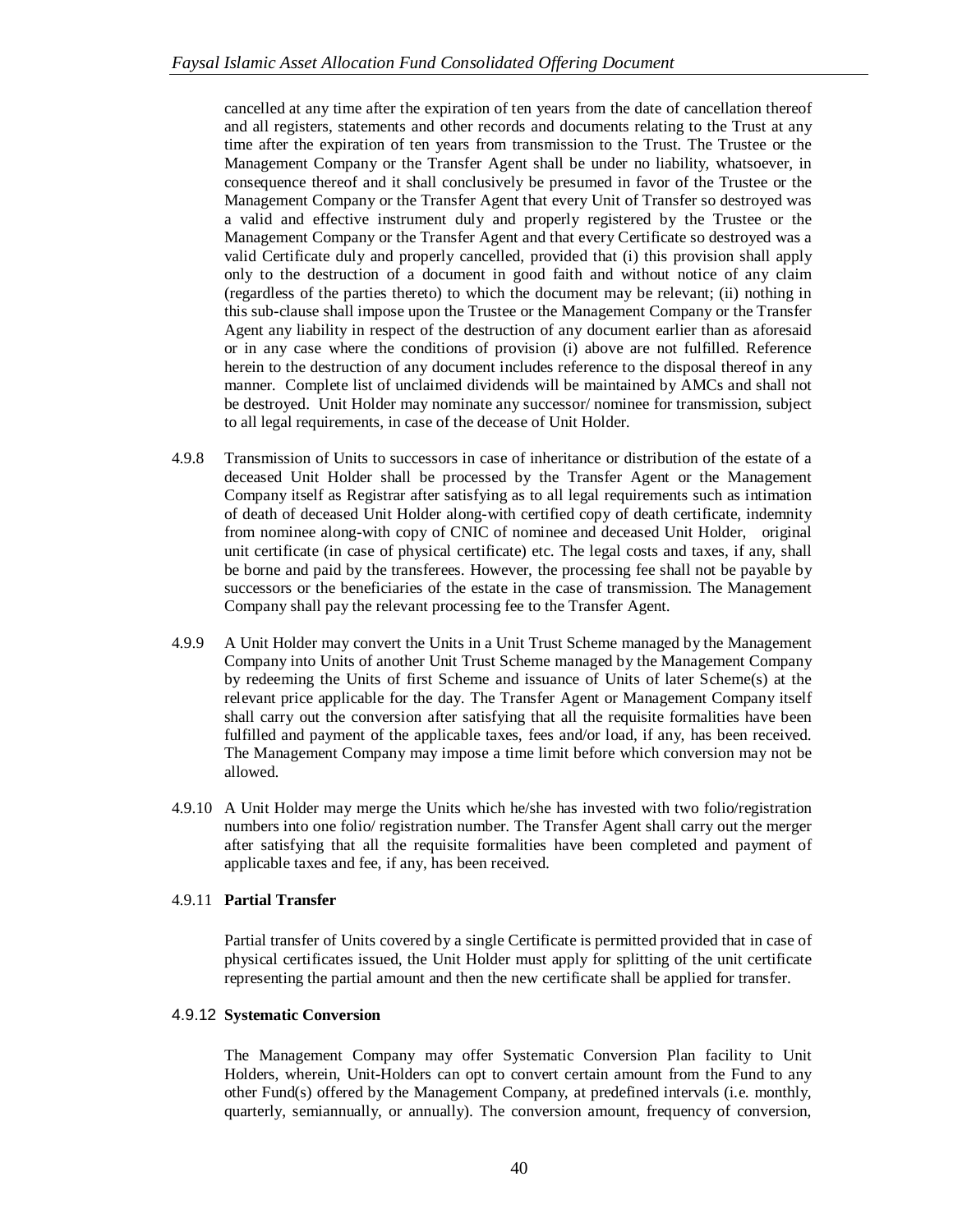and the systematic conversion option shall be specified by the Unit Holder in the Application Form for Purchase of Units The Management Company may offer both or any of the following Systematic conversion options to Unit Holders:

(i) **Fixed Amount Conversion Option:** Under the fixed conversion option, the Unit Holder can opt to convert fixed amount from the Fund into another Fund offered by the Management Company and having same Trustee at predefined intervals (i.e. monthly, quarterly, semi-annually, or annually).

(ii) **Regular Profit Conversion Option:** Under the regular conversion option, the Unit Holder can opt to convert the profit amount of their investment in the Fund to another Fund offered by the Management Company and having same Trustee, at predefined intervals (i.e. monthly, quarterly, semi-annually, or annually).

- 4.9.13 Any Unit Holder can avail this facility subject to the terms and conditions as specified below:
	- (a) The minimum conversion amount for systematic conversion plan shall meet minimum investment requirement for another Fund to which Units are being converted.
	- (b) The Conversion for systematic conversions shall take place at the redemption price calculated on the day of the conversion and such conversion dates are decided by the Unit Holder at the time of registration.
	- (c) Systematic conversions shall not be allowed on pledge Units, however, if part of the Units of the Unit Holder is pledged, conversions on the remaining unpledged Units shall be allowed.
	- (d) Conversions may be subject to Front-end load and Back-end Load/charges/fees specified in the respective Offering Document for the Units being converted and the Units of other scheme.
	- (e) Units under systematic conversion option shall not be issued in physical form.
	- (f) Unit Holders can modify their systematic conversion plan by filling out an Standard Instruction Form and submitting the same to the Distribution Company and their requests shall be facilitated accordingly.
	- (g) In the event a Unit Holder decides not to continue with the Systematic Conversion Plan facility, the Unit Holder should inform the Management Company of his intention in writing.

The Management Company may introduce changes in systematic conversion plan from time to time, through amendment to this Offering Document, subject to prior approval by the Trustee and the Commission and intimation to the Unit-holders. However, any changes introduced in systematic conversion plan, would not be binding on existing Unit Holders.

# **4.10 Procedure for Pledge / Lien / Charge of Units**

### 4.10.1 **Who Can Apply?**

(a) All Unit Holders are eligible to apply for pledge / lien / charge of Units if they so desire. Such Pledge / Lien / Charge can be made via the Pledge of Units Form as attached in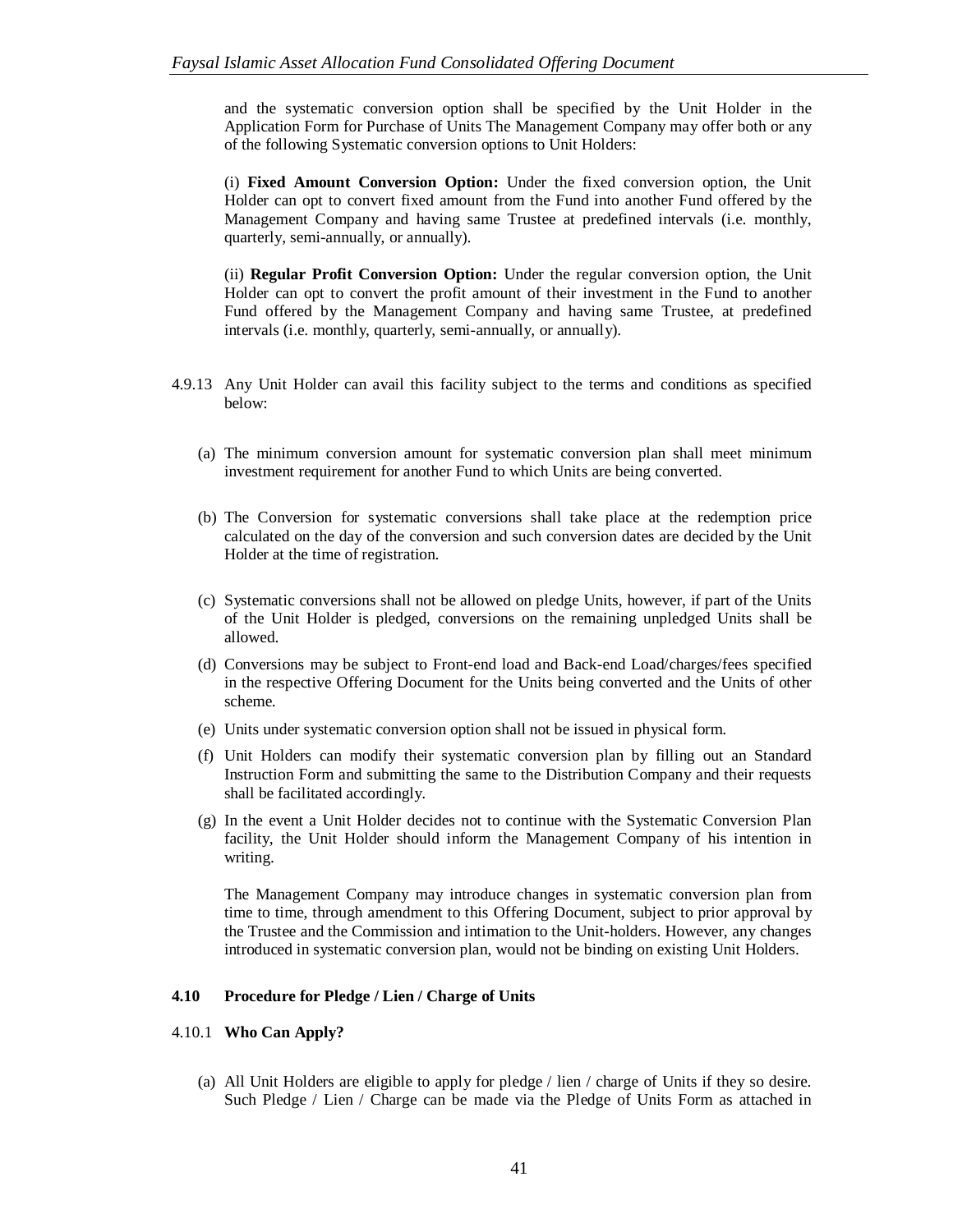Annexure "D" of this Offering Document. These forms may be obtained from Distributors or Investment Facilitators or from the Management Company or through its website. However, if Units are held in CDS account then request should be made to the CDS Participant or the Investor Account Service (IAS) with which the account is maintained, according to the procedure laid down in CDC Regulations.

- (b) Any Unit Holder either singly or with Joint Unit Holder(s) (where required) may request the Management Company or Transfer Agent to record a pledge / lien of all or any of his / her/ their Units in favor of any third party legally entitled to invest in such Units in its own right. The Management Company or Transfer Agent shall register a lien on any Unit in favor of any third party with the consent of the Management Company. However, the lien shall be valid only if evidenced by an account statement or letter issued by the Management Company or Transfer Agent with the Units marked in favor of the Pledgee. The onus for due process having been followed in registering a lien shall lie with the party claiming the lien.
- (c) The lien once registered shall be removed by the authority of the party in whose favor the lien has been registered or through an order of a competent court. Neither the Trustee, nor the Management Company, nor the Transfer Agent, shall be liable for ensuring the validity of any such pledge / charge / lien. The disbursement of any loan or undertaking of any obligation against the constitution of such pledge/charge/lien by any party shall be at the entire discretion of such party and neither the Trustee nor the Management Company and the Transfer Agent shall take any responsibility in this matter.
- (d) Payments of cash dividends or the issue of bonus Units and redemption proceeds of the Units or any benefits arising from the said Units that are kept under lien / charge / pledge shall be paid to the order of the lien / charge / pledge holder's bank account or posted to the registered address of Pledgee mentioned in the Pledge Form and/or Investor Account Opening Form submitted. In case of Units are pledged through Central Depository System, payments of cash dividends or the issuance of bonus Units goes to the Pledger as per Central Depositories Act.
- (e) The Distribution Company and / or Management Company will be entitled to verify the particulars given in the Pledge Form. In case of any incorrect information the application may be rejected if the applicant does not rectify the discrepancy.
- (f) Fully completed Pledge of Units Form has to be submitted by both Individuals and/or nonindividuals Unit Holders. This Form should be delivered to any of the Authorized Branches of the Distribution Companies or may be submitted to the Management Company directly or through an Investment Facilitator within Business Hours on a Dealing Day.
- (g) All risks and rewards, including the right to redeem such Units and operate such account, shall vest with the pledge / lien / charge holder. This will remain the case until such time as the pledge / lien / charge holder in writing to the Management Company instructs otherwise.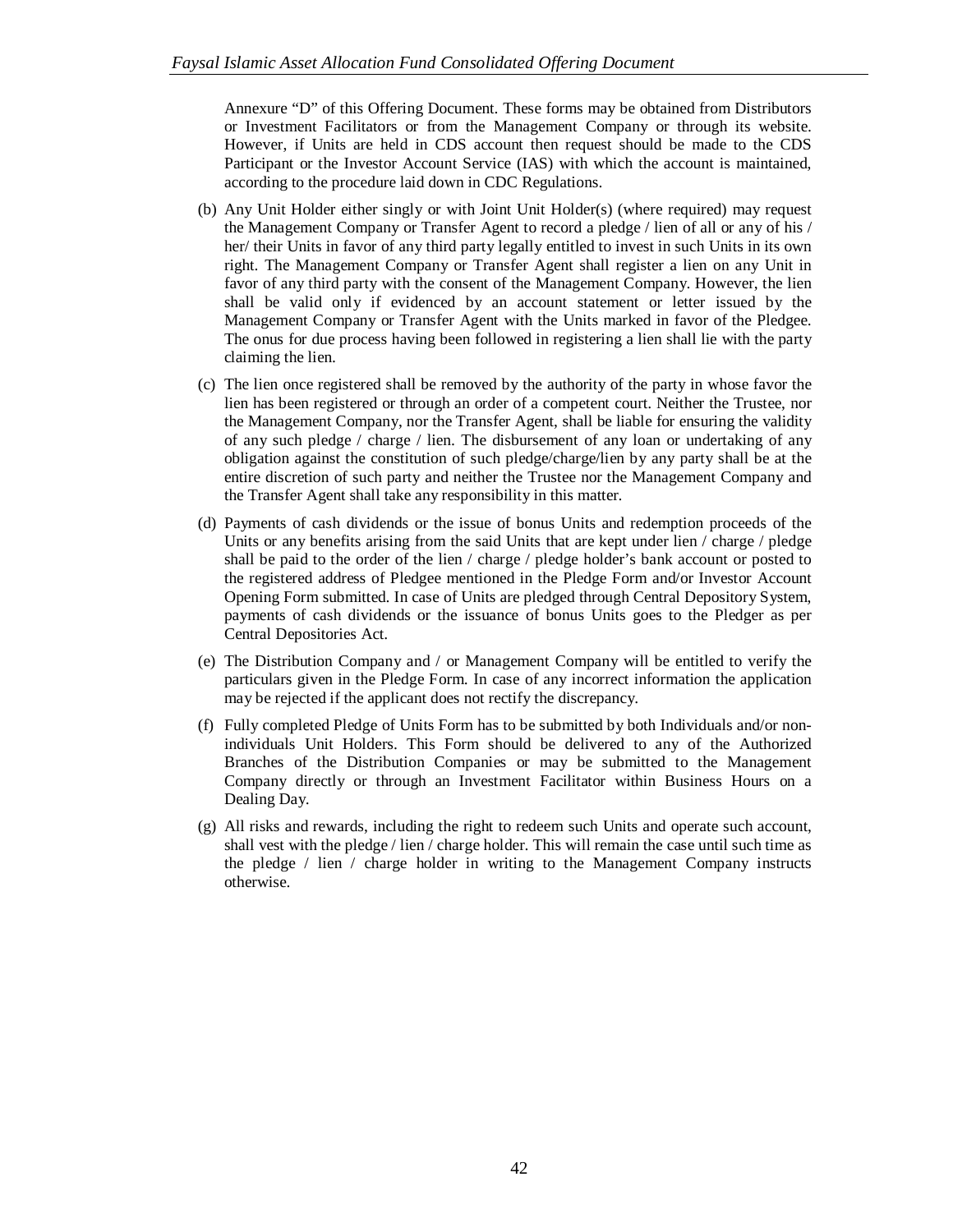# **4.11 Frequency of Valuation, Dealing and Mode of the Price Announcement**

- 4.11.1 For information on the classes of Units and the Initial Public Offering Period, please refer to Clause 4.2, Clause 4.3 and Clause 1.6 respectively.
- 4.11.2 Subsequent to the Initial Period, the Management Company shall announce the Purchase (Offer) Price and Redemption (Repurchase) Prices daily for each Dealing Day, calculated on the basis of the NAV and adjusted for the Front-end Load and/or Back-End load (if any) as the case may be, Transaction Costs and Duties and Charges as are described herein.
- 4.11.3 The cut-off time for accepting application for dealing (purchase, redemption, transfer, switching etc.) in units of the Fund as specified in Annexure B, are subject to change,. In case of any changes, the Management Company will notify the Investors/Account-Holders via the Company's website.

### **4.12 Temporary Change in Method of Dealing, Suspension of Dealing and Queue System**

### 4.12.1 **Temporary Change in the Method of Dealing**

Under the circumstances mentioned in Clause  $4.12.2 \& 4.12.3$ , Subject to compliance with Regulation (having regard to the interests of Unit Holders), the Management Company may request the Trustee to approve a temporary change in the method of dealing in Units. A permanent change in the method of dealing shall be made after expiry of at least one month's notice to Unit Holders and with the approval of Trustee.

#### 4.12.2 **Suspension of Fresh Issue of Units**

The Management Company may, under the following circumstances, suspend issue of fresh Units.

- The situation of Force Majeure as defined in this Offering Document;
- A situation in which it is not possible to invest the amount received against issuance of fresh Units or
- Any other situation in which issuance of fresh Units is, in Management Company's opinion, against the interests of the existing/remaining Unit Holders.

Such suspension may however not affect existing Unit Holders for the issue of bonus Units as a result of profit distribution The Management Company shall announce the details of circumstances at the time a suspension of fresh issue is announced. The Management Company shall immediately notify SECP and Trustee if issuance of Units is suspended and shall also have the fact published, immediately following such decision, in the newspapers in which the Fund's prices are normally published.

In case of suspension of redemption of Units due to extraordinary circumstances the issuance of Units shall also be kept suspended until and unless redemption of Units is resumed

Investment application form received on the day of suspension will not be processed and the amount received shall be returned to the investor.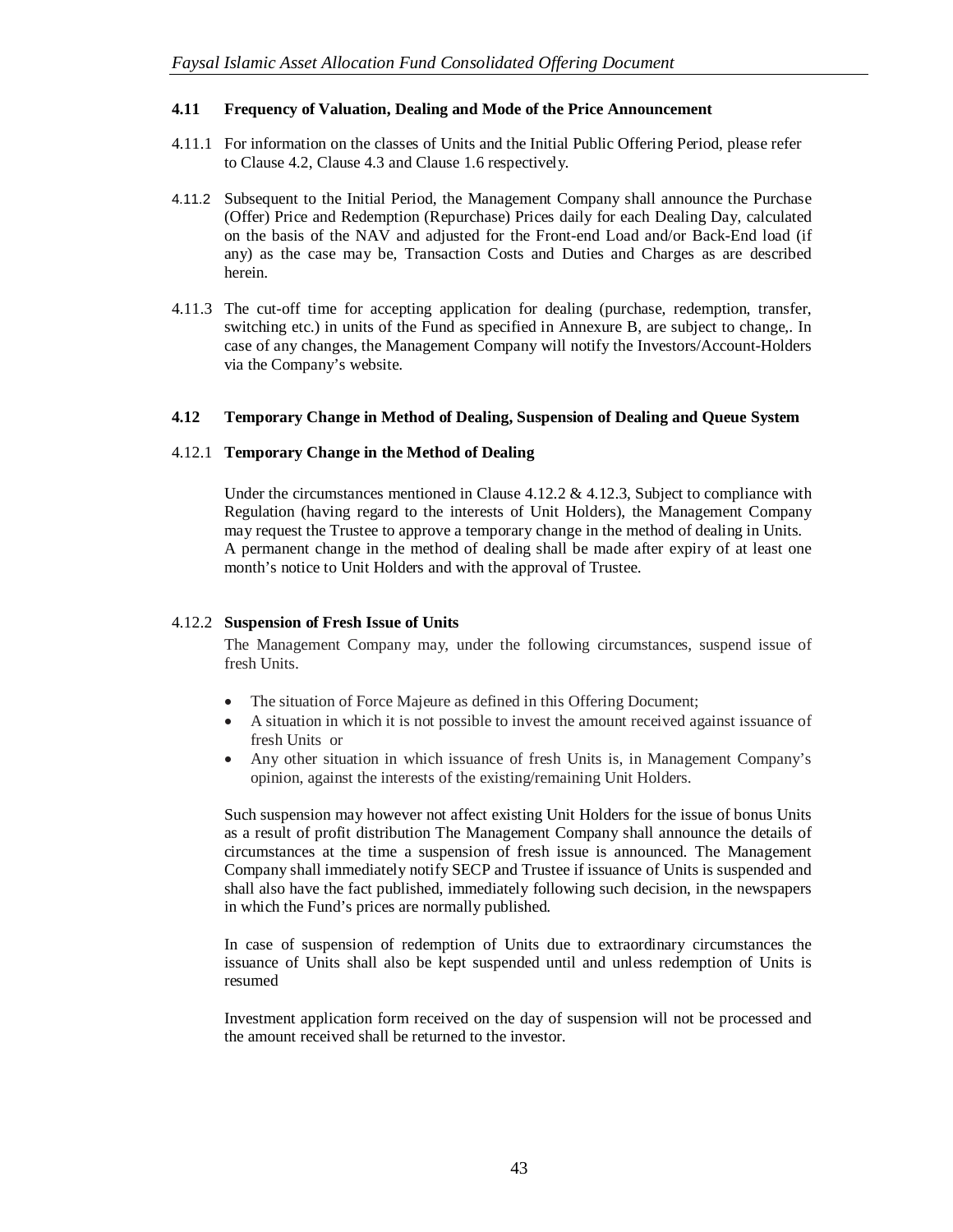#### 4.12.3 **Suspension of Redemption of Units**

The Redemption of Units may be suspended during extraordinary circumstances/ Force Majeure.

Redemption requests received on the day of the suspension shall be rejected.

#### 4.12.4 **Queue System**

In the event redemption requests on any day exceed ten percent (10%) of the Units in issue, the Management Company may invoke a Queue System whereby requests for redemption shall be processed on a first come first served basis for up to ten percent (10%) of the Units in issue. The Management Company shall proceed to sell adequate assets of the Fund and / or arrange borrowing as it deems fit in the best interest of all Unit Holders and shall determine the redemption price to be applied to the redemption requests based on such action. Where it is not practical to determine the chronological ranking of any requests in comparison to others received on the same Dealing Day, such requests shall be processed on basis proportionate to the size of the requests. The Management Company shall provide all redemption requests duly timed and date stamped to the Trustee within 24 hours of receipt of any such request following the queue system. The requests in excess of ten percent (10%) shall be treated as redemption requests qualifying for being processed on the next Dealing Day at the price to be determined for such redemption requests. However, if the carried over requests and the fresh requests received on the next Dealing Day still exceed ten percent (10%) of the Units in issue, these shall once again be treated on first come first served basis and the process for generating liquidity and determining the redemption price shall be repeated and such procedure shall continue till such time the outstanding redemption requests come down to a level below ten percent (10%) of the Units then in issue.

### 4.12.5 **Winding up in view of Major Redemptions**

In the event the Management Company is of the view that the quantum of redemption requests that have built up are likely to result in the Fund being run down to an unsustainable level or it is of the view that the selloff of assets is likely to result in a significant loss in value for the Unit Holders who are not redeeming, it may announce winding up of the Fund. In such an event, the Queue System, if already invoked, shall cease to apply and all Unit Holders shall be paid after selling the assets and determining the final Redemption Price. However, interim distributions of the proceeds may be made if the Management Company finds it feasible. In case of shortfall, neither the Trustee nor the Management Company shall be liable to pay the same.

### **5. DISTRIBUTION POLICY**

#### **5.1 Declaration of Dividend**

The Management Company shall decide as soon as possible but not later than forty-five days after the Accounting Date / interim period whether to distribute among Unit Holders, profits, either in form of bonus Units or cash dividend, if any, available for the distribution at the end of the Accounting Period and shall advise the Trustee of the amount of such distribution per Unit. The Fund will comply with regulatory and taxation requirements and the distribution policy may be amended accordingly.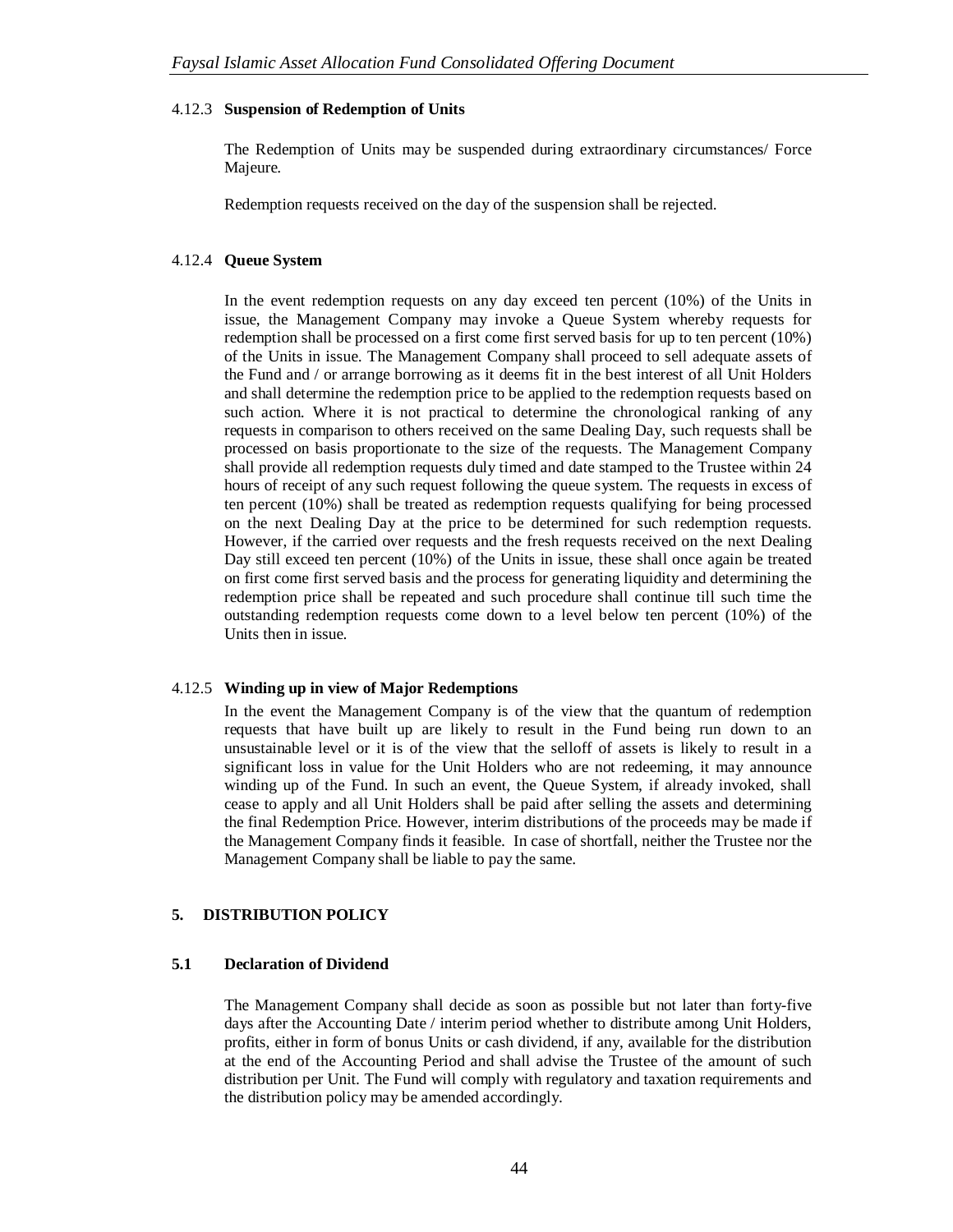The Management Company on behalf of the Scheme shall, for every accounting year, distribute by way of dividend to the Unit Holders, not less than ninety per cent of the accounting income of the Collective Investment Scheme received or derived from sources other than unrealized capital gains as reduced by such expenses as are chargeable to a Collective Investment Scheme under the Regulations.

For the purpose of this Clause the expression "accounting income" means income calculated in accordance with the requirements of International Accounting Standards (IAS) as are notified under the Companies Ordinance, 1984, the Regulations and the directives issued by SECP. Wherever the requirement of Regulations or the directives issued by SECP differs with the requirement of IAS, the Regulations and the said directives shall prevail.

# **5.2 Determination of Distributable Income**

The amount available for distribution in respect of any Accounting Period shall be the sum of all income and net realized appreciation, from which shall be deducted:

- the expenses, as stated in Clause 6.2 to 6.4 of this Offering Document; and
- any taxes of the Fund

All the receipts deemed by the Management Company to be in the nature of capital accruing from Investments shall not be regarded as available for distribution but shall be retained as part of the Fund Property, provided that such amounts out of the sale proceeds of the Investments and all other receipts as deemed by the Management Company to be in the nature of the net realized appreciation may be distributable to the Unit Holders by the Trustee upon instructions of the Management Company and shall thereafter cease to form part of the Fund Property..

# **5.3 Payment of Dividend**

All payments for dividend shall be made through payment instruments or transfer of Funds to the Unit Holder's designated bank account or the charge-holder's designated bank account in case of lien / pledge of Units as the case may be or through any other mode of payment with the approval of Commission and such payment shall be subject to the Regulations and any other applicable laws issued from time to time.

# **5.4 Dispatch of Dividend Warrants/Advice**

Dividend warrants/advices/payment instruments and/or Account Statements shall be dispatched to the Unit Holders or the charge-holders at their registered addresses.

# **5.5 Reinvestment of Dividend**

The Management Company shall give the Unit Holders the option at the time of opening of Unit Holder Account (via the Investor Account Opening Form) within the Unit Holder Register to receive new Units instead of cash dividend. The Unit Holders shall be entitled to change such option.

# **5.6 Bonus Units**

The Management Company may decide to distribute, wholly or in part, the distributable income in the form of stock dividend (which would comprise of the Bonus Units of the Trust) if it is in the interest of Unit Holders. After the fixing of the rate of bonus distribution per Unit, in case of distribution in the form of Bonus Units, the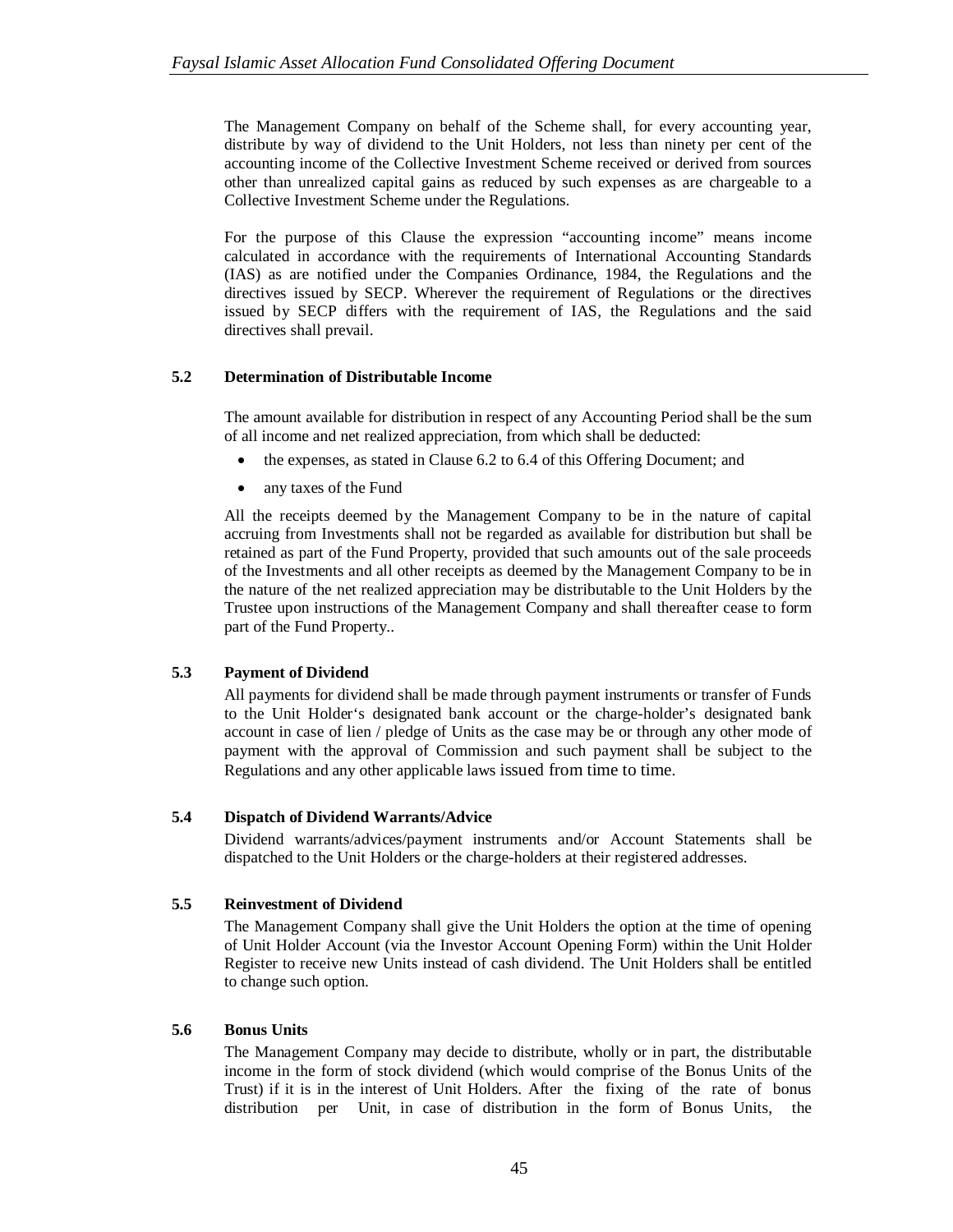Management Company shall, under intimation to the Trustee, issue additional Units issued in the name of the Unit Holders as per the bonus ratio. The Bonus Units would rank pari passu as to their rights in the Net Assets, earnings and receipt of dividend and distribution with the existing Units from the date of issue of these Bonus Units. The account statement or Unit Certificate shall be dispatched to the Unit Holder within fifteen days of the issue of Bonus Units.

# **5.7 Encashment of Bonus Units**

The Management Company shall give the Unit Holder(s) the option at the time of opening of Unit Holder Account (via the Investor Account Opening Form) within the Unit Holder Register to encash bonus Units. In such case the bonus Units issued to the credit of such Unit Holder(s) shall be redeemed at the ex-dividend NAV as calculated on the Business Day immediately preceding the first day of the book closure announced for such purpose and proceeds shall be credited in accordance with the normal procedure already detailed above for Redemption of Units.

# **5.8 Closure of Register**

The Management Company may close the Register by giving at least seven (7) days notice to Unit Holder provided that the time period for closure of register shall not exceed six (6) working days at a time and whole forty five days in a Financial Year. During the closure period, the sale, redemption, conversion of Units or transfer of Units will be suspended. Notice for closure of register should be published in two newspapers (Urdu and English language) having circulated all over Pakistan.

# **6. FEE AND CHARGES**

# **6.1 Fees and Charges Payable by an Investor**

The following fees and charges shall be borne by the Investor:

# 6.1.1 **Front-end Load**

Front end Load is a part of Sales Load which may be included in the offer price of the Units. The remuneration of Distributors shall be paid from such Load and if the Front-end Load is insufficient to pay the remuneration of the Distributors, the Management Company shall pay the amount necessary to pay in full such remuneration and no charges shall be made against the Fund Property or the Distribution Account in this respect. Such payments may be made to the Distributors by the Management Company upon the receipt from the Trustee.

The Management Company may at its discretion charge different levels of Load as per Annexure B. Any change in Front-end Load shall be done through an addendum to the Offering Document after seeking prior approval of the Commission.

A Distributor located outside Pakistan may if so authorized by the Management Company and the Trustee retain such portion of the Front-end Load as is authorized by the Management Company and transfer the net amount to the Trustee, subject to the law for the time being in force.

The issue price applicable to Bonus Units issued by way of dividend distribution or issue of Units in lieu of cash distribution shall not include any sales or processing charge.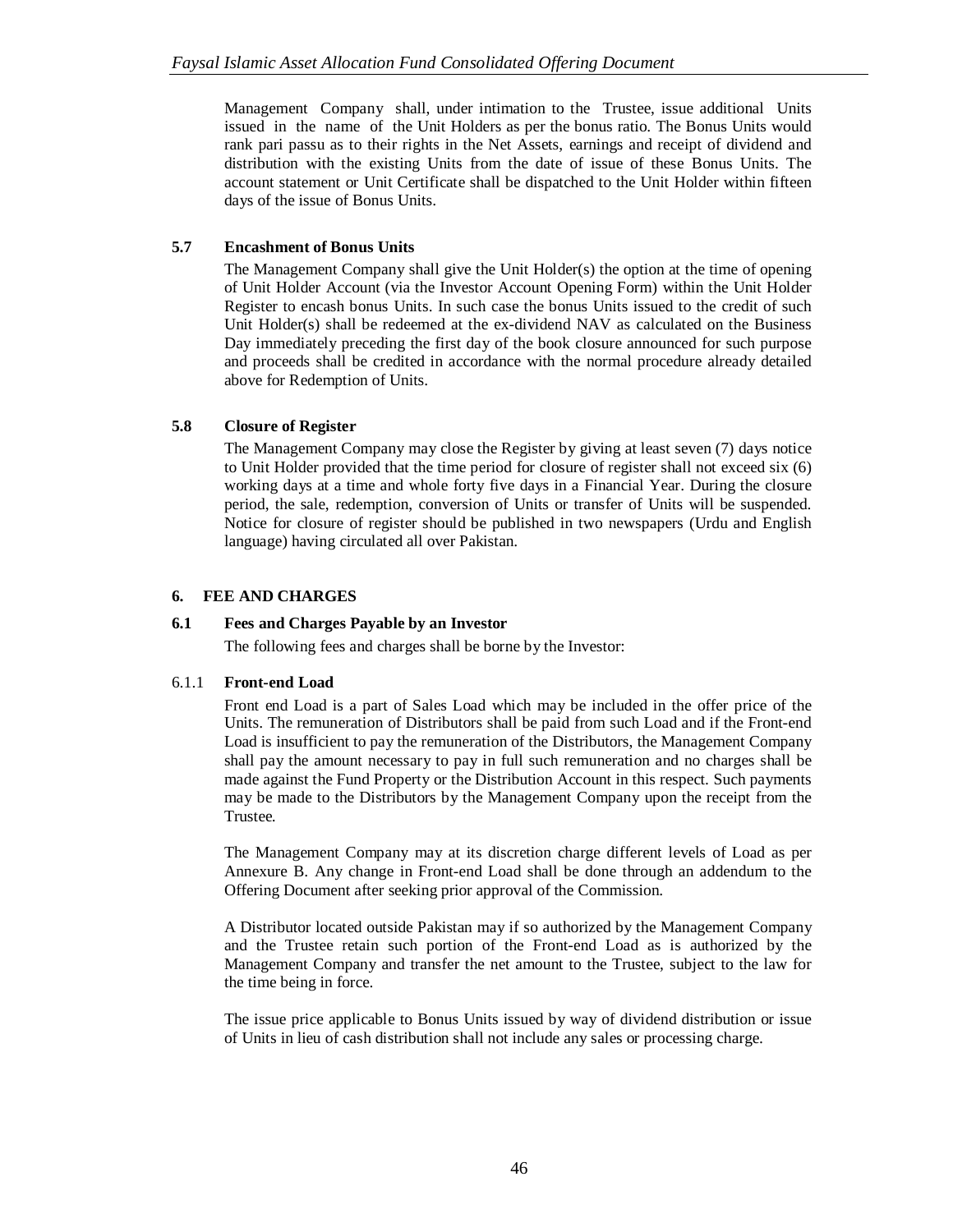# 6.1.2 **Back-end Load**

Back end Load deducted from the Net Asset Value in determining the Redemption Price; provided however that different levels of Back-end Load may be applied to different classes of Units, but Unit Holders within a class shall be charged same level of back end load. Management Company may change the current level of Back-end Load after giving 90 days prior notice to the Unit Holder through newspaper (either Urdu or English Newspaper) and via post and the unit holders shall be given an option to exit at the applicable NAV without charge of back end load as specified in the Regulation.

The current level of Back-end Load is indicated in Annexure B.

# 6.1.3 **Other Charges**

Transfer of Units from one owner to another shall be subject to a Processing charge of an amount not exceeding Nil percent of the Net Asset Value at the date the request is lodged, which shall be recovered from the transferee. However, the processing charge shall not be payable by successors in the case of inheritance or distribution of the estate of a deceased Unit Holder.

Units issued to an Account holder through conversion from another scheme run by the Management Company shall be issued at a price based on the Net Asset Value on that date.

# 6.1.4 **Expenses borne by the Management Company and the Trustee**

The Management Company and Trustee shall bear all expenditures in respect of their respective secretarial and office space and professional management services provided in accordance with the provisions of the Deed. Neither the Management Company nor the Trustee shall make any charge against the Unit Holders nor against the Trust Property nor against the Distribution Account for their services nor for expenses, except such expenses or fees as are expressly authorized under the provisions of the Regulations and the Deed to be payable out of Trust Property.

Any cost associated with sales, marketing and advertisement of collective investments schemes shall not be charged to the collective investment schemes

### 6.1.5 **Remuneration of Distribution Company / Investment Agent / Investment Facilitator**

The Distribution Company employed by the Management Company will be entitled to a remuneration payable by the Management Company out of its own resources and/or from Front End Load on terms to be agreed between the Management Company and the Distribution Company. The Investment Facilitator/Investment Adviser/Sales Agent employed by the Management Company will be entitled to a remuneration payable by the Management Company out of its own resources.

Distributors located outside Pakistan may, if so authorized by Trustee and the Management Company, be entitled to remuneration (from Management Company's own resources) on terms to be agreed between them and the Management Company, subject to the law for the time being in force.

### **6.2 Fees and Charges Payable by the Fund**

The following expenses shall be borne by the Fund: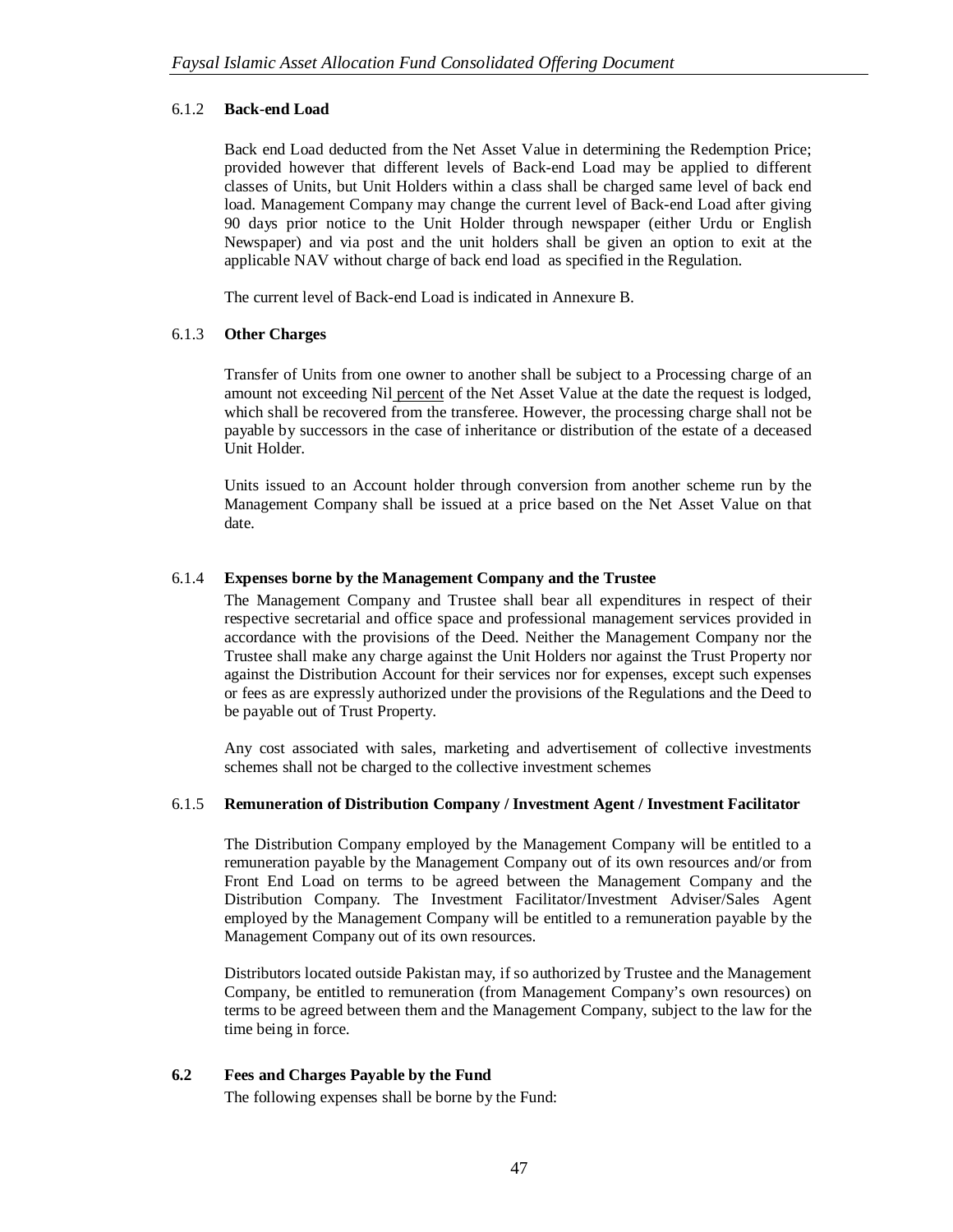### 6.2.1 **Remuneration of the Management Company**

The remuneration shall begin to accrue from the close of the Initial Offering Period. In respect of any period other than an Annual Accounting Period, such remuneration shall be prorated on the basis of the actual number of days for which such remuneration has accrued in proportion to the total number of days in the Annual Accounting Period concerned.

Current level Management Fee is disclosed in **Annexure "B"**. Any increase in the current level of Management Fee, provided it is with in the maximum limit prescribed in the Regulations shall be subject to giving a ninety (90) days prior notice to the unit holders and the unit holders shall be given an option to exit at the applicable NAV without charge of any exit load.

### 6.2.2 **Remuneration of the Trustee**

The Trustee shall be entitled to a monthly remuneration out of the Trust Property determined in accordance with Annexure "A".

The remuneration shall begin to accrue following the expiry of the Initial Period. For any period other than an Annual Accounting Period such remuneration will be prorated on the basis of the actual number of days for which such remuneration has accrued in proportion to the total number of days in an Annual Accounting Period concerned. Any upward change in the remuneration of trustee from the existing level shall require prior approval of the Commission.

### **6.3 Formation Costs**

All preliminary and floatation expenses of the Fund including expenses incurred in connection with the establishment and authorization of the Fund, including execution and registration of the Constitutive Documents, issue, legal costs, printing, circulation and publication of the Offering Document, and all expenses incurred during and up to the Initial Offering Period subject to a maximum of one per cent of pre-IPO capital of the Fund or Rupees five million, whichever is lower, shall be borne by the Fund subject to the audit of expenses and amortized over a period of not less than five years or within the maturity of the Fund whichever is lower. This cost shall be reimbursable by a collective investment scheme to an AMC subject to the audit of expenses. The Formation Cost shall be reported by the Management Company to the Commission and the Trustee giving their break-up under separate heads, as soon as the distribution of the securities is completed

### **6.4 Other costs and expenses**

The following charges shall also be payable out of the Fund Property

- (i) Custody, Brokerage, Transaction Costs of investing and disinvesting of the Fund Property.
- (ii) All expenses incurred by the Trustee in effecting the registration of all registerable property in the Trustee's name.
- (iii) Legal and related costs incurred in protecting or enhancing the interests of the Unit Holders.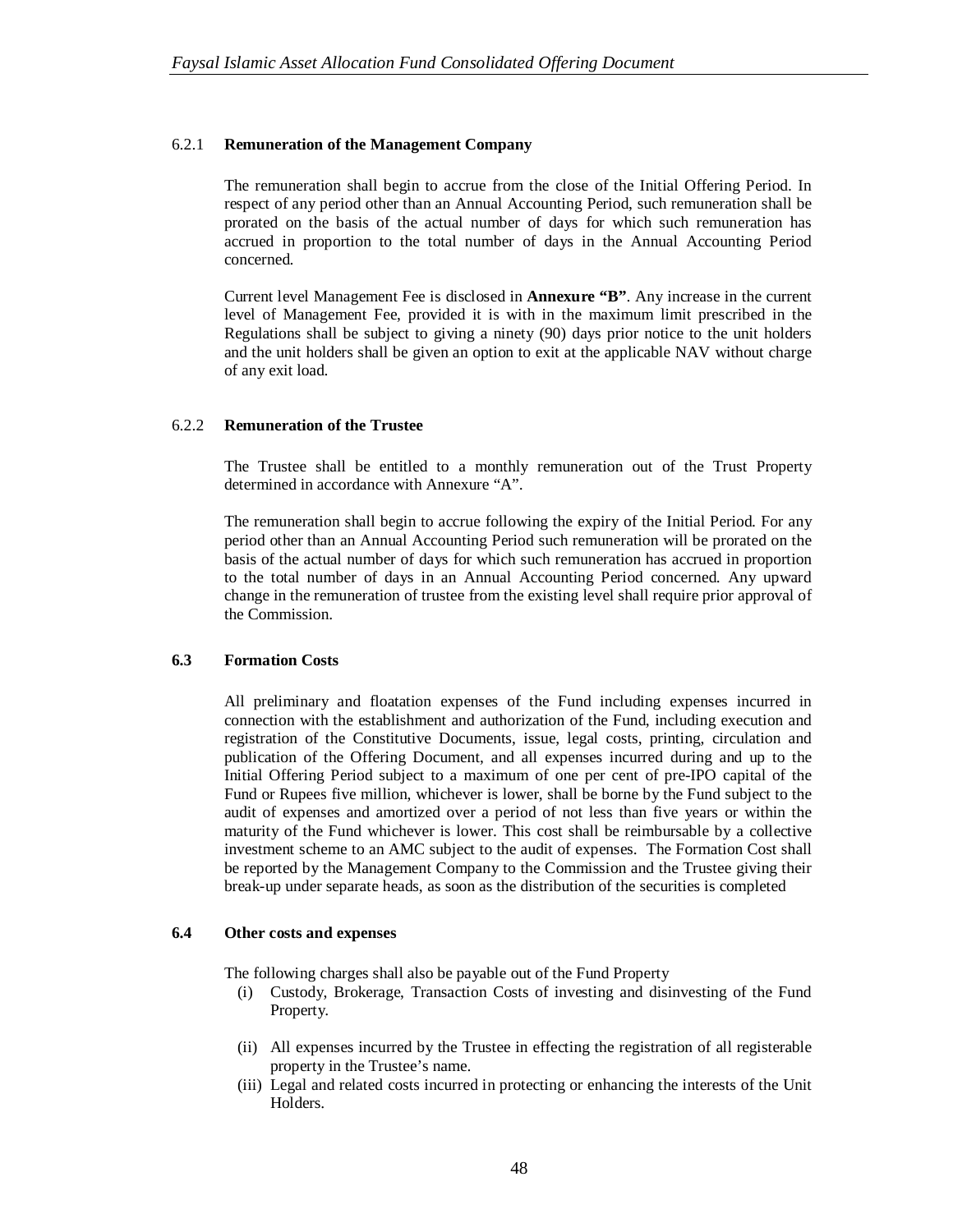- (iv) Bank charges, borrowing and financial costs;
- (v) Auditors' Fees and out of pocket expenses.
- (vi) printing costs and related expenses for issuing Fund's quarterly, half yearly and annual reports
- (vii) Fund rating fee payable to approved rating agency.
- (viii)Listing Fee including renewals payable to the Stock Exchange(s) on which Units may be listed
- (ix) Fee pertaining to the Fund payable to the Commission.
- (x) Taxes, fees, , duties if any, applicable to the Fund and on its income, turnover and/or its properties including the Sales Tax levied on Services offered by Asset Management Company (for management of Fund).
- (xi) Charges and levies of stock exchanges, national clearing and settlement company, , CDC charges.
- *(xii)* Any amount which the Shariah Advisor may declare to be Haram and to be paid to approved charity institutions.
- (xiii)Any other expenses as permissible under the Rules and Regulations from time to time and / or permitted by the Commission.

### **7. TAXATION**

### **7.1 Taxation on the Income of the Fund**

#### 7.1.1 **Liability for Income Tax**

The following is a brief description of the Income Tax Ordinance, 2001, applicable in respect of the Fund. This section is for advice only and potential investors should consult their tax experts for their liability with respect to taxation on income from investment in the Fund. This part does not cover tax liability of non-Pakistani resident investors with respect to taxes in their own jurisdiction.

Under the Tax Law in Pakistan, the definition of a public company includes a trust formed under any law for the time being in force. The Fund will be regarded as a public company liable to a tax rate applicable to a public company.

The income of the Fund will accordingly be taxed at the following rates:

- (i) Dividend income at 10%;
- (ii) Capital Gains Tax as applicable according to the relevant law; and
- (iii) Return from all other sources / instruments are taxable at the rate applicable to a public company.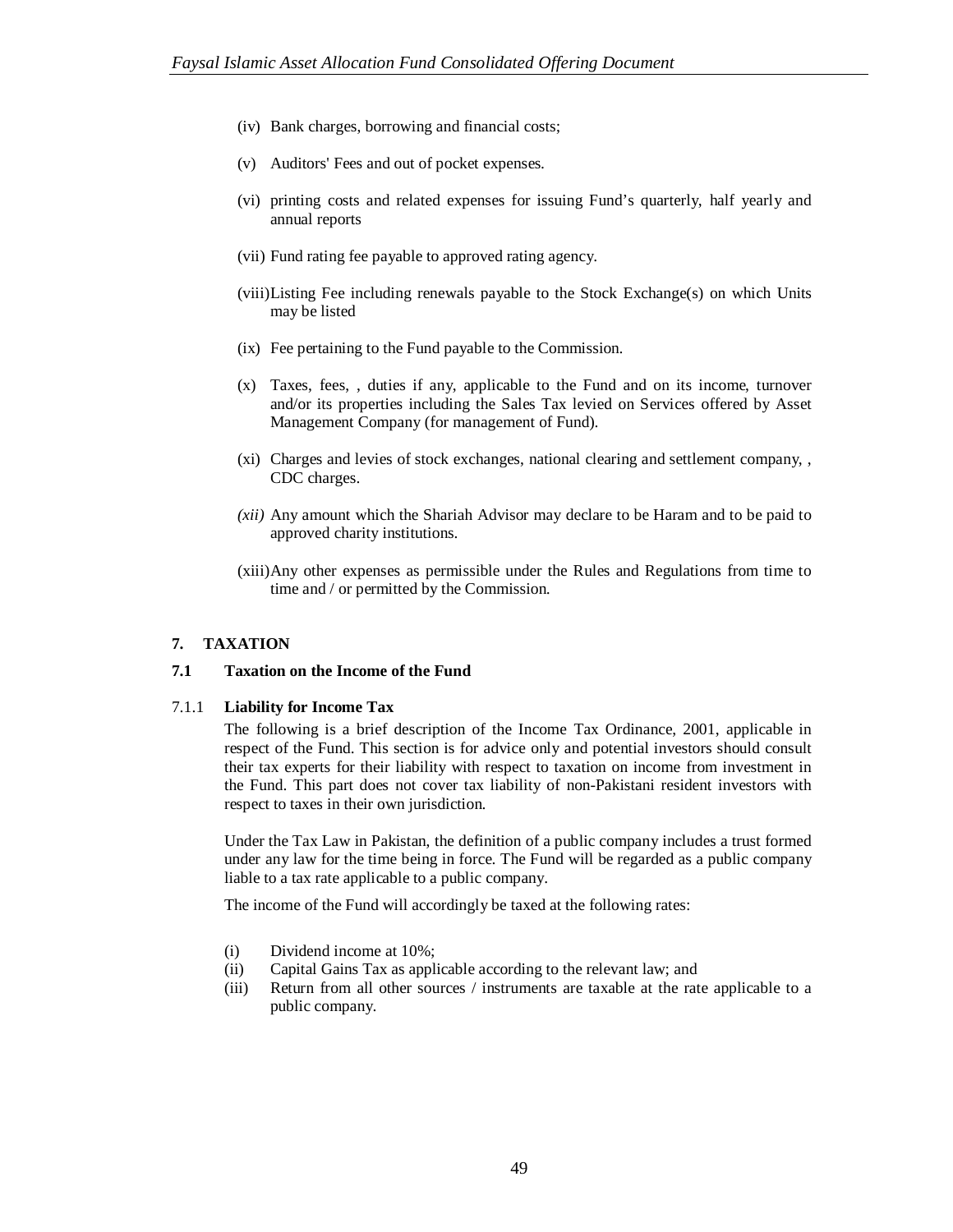# 7.1.2 **Liability for Income Tax if Ninety Percent of Income is distributed**

Notwithstanding the tax rate given above, the income from the Fund will be exempted from tax if not less than 90% of the income for the year as reduced by capital gains whether realized or unrealized is distributed amongst the Unit Holders as dividend. The Fund will distribute not less than 90% of its income received or derived from sources other than unrealized capital gains as reduced by such expenses as are chargeable to the Fund.

# **7.2 Withholding tax**

Under the provision of Clouse  $47(B)$  of part (IV) of second schedule of the income Tax Ordinance 2001, the Fund's income from dividend from (Shari'ah compliant) term finance certificates, Sukuk, return on (Riba free) deposits with banks/financial institutions, return from contracts, securities or instruments of companies, organizations and establishments will not be subject to any withholding tax.

# **7.3 Zakat on Fund**

The Fund is Saheb-e-Nisab under the Zakat and Ushr Ordinance, 1980. The balance in the credit of savings bank account, or similar account with a bank standing on the first day of Ramzan-ul-Mubarak will be subjected to Zakat deduction @ 2.5%, if applicable.

# **7.4 Taxation and Zakat on Unit Holders**

# 7.4.1 **Taxation on Income from the Fund of the Unit Holder**

The following is a brief description of the Income Tax Ordinance, 2001, applicable in respect of Unit Holder of the Fund. This section is for advice only and potential investors should consult their tax experts for their liability with respect to taxation on income from investment in the Fund. This part does not cover tax liability of non-Pakistani resident investors with respect to taxes in their own jurisdiction.

7.4.2 Unit Holders of the Fund will be subject to Income Tax @ 10%, or any other prevailing tax rate, on dividend income distributed by the Fund (exemption on distribution out of capital gains is limited to those Funds which are debt or money market Funds and they do not invest in shares).

The tax deducted on dividend at the rates specified above will be the final tax (except for companies) and the payer will be required to withhold the amount of tax at source from payment of dividend except payment to the banking companies.

7.4.3 Capital gain arising from sale/redemption of Units of the Fund will be subject to tax at the applicable tax rate as mentioned in Income Tax Ordinance 2001.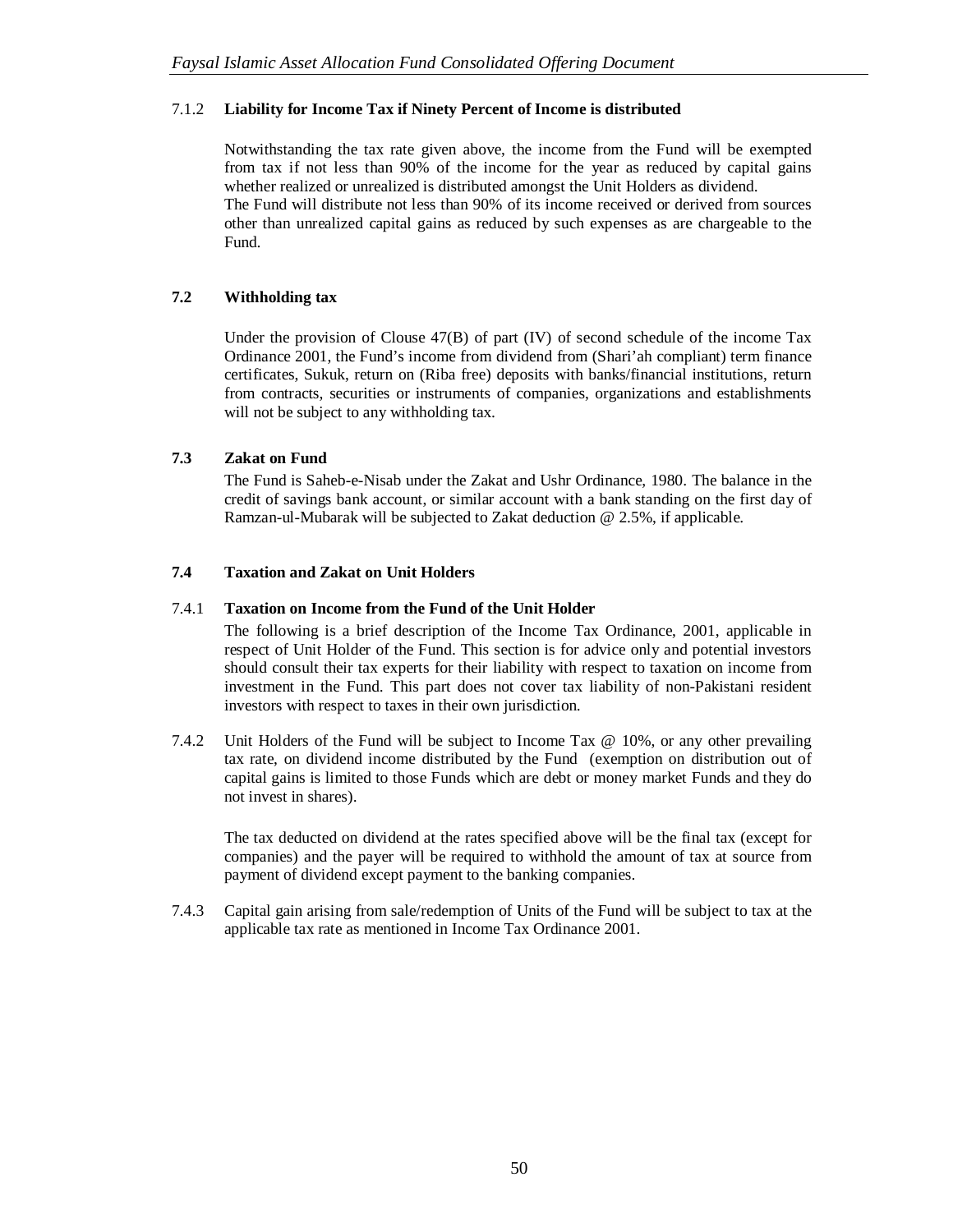7.4.4 Unit Holders who are exempt from income tax may obtain exemption certificate from the Commissioner of Income Tax and provide the same to the Management Company and/or Transfer Agent and on the basis of Exemption Certificate income tax will not be withheld.

# 7.4.5 **Tax Credit to Unit Holders**

Unit Holders other than a company shall be entitled to a tax credit under Section 62 of the Income Tax Ordinance, 2001, on purchase of new Units

# 7.4.6 **Zakat**

Units held by resident Pakistani Unit Holders shall be subject to Zakat at 2.5% of the value of the Units under Zakat and Ushr Ordinance, 1980, (XVII of 1980), except those exempted under the said Ordinance. Zakat will be deducted at source from the redemption proceeds. Above deduction will not be made if Unit Holder provides declaration in due course of time to the Management Company.

# **7.5 Disclaimer**

The tax and Zakat information given above is based on the Management Company's tax and Shari'ah Advisor's interpretation of the law which, to the best of the Management Company's understanding, is correct. Investors are expected to seek independent advice so as to determine the tax consequences arising from their investment in the Units of the Fund. Furthermore, tax and Zakat laws, including rates of taxation and of withholding tax, are subject to amendments from time to time. Any such amendments in future shall be deemed to have been incorporated herein.

# **8. REPORTS TO UNIT HOLDERS**

### **8.1 Account Statement**

The Management Company/Transfer Agent shall send directly to each Unit Holder an account statement each time there is a transaction in the account.

The Management Company/Transfer Agent shall provide account balance and/or account activities through electronic mode to Unit Holder, who opted for such service.

The Unit Holder will be entitled to ask for copies of his account statement on any Dealing Day within Business Hours by applying to the Management Company/Transfer Agent in writing and providing such fee as specified in Annexure that the Management Company may notify from time to time.

### **8.2 Financial Reporting**

- (a) The Management Company shall prepare and transmit the annual report physically in such form and manner as set out in Regulations as amended or substituted from time to time.
- (b) The Management Company shall prepare and transmit quarterly reports physically (or through electronic means or on the web subject to SECP approval) in such form and manner as set out in Regulations as amended or substituted from time to time.

### **8.3 Trustee Report**

The Trustee shall report to the Unit Holder, to be included in the annual and second quarter Financial Reports issued by the Management Company to the Unit Holders, as to whether in its opinion the Management Company has in all material respects managed the Fund in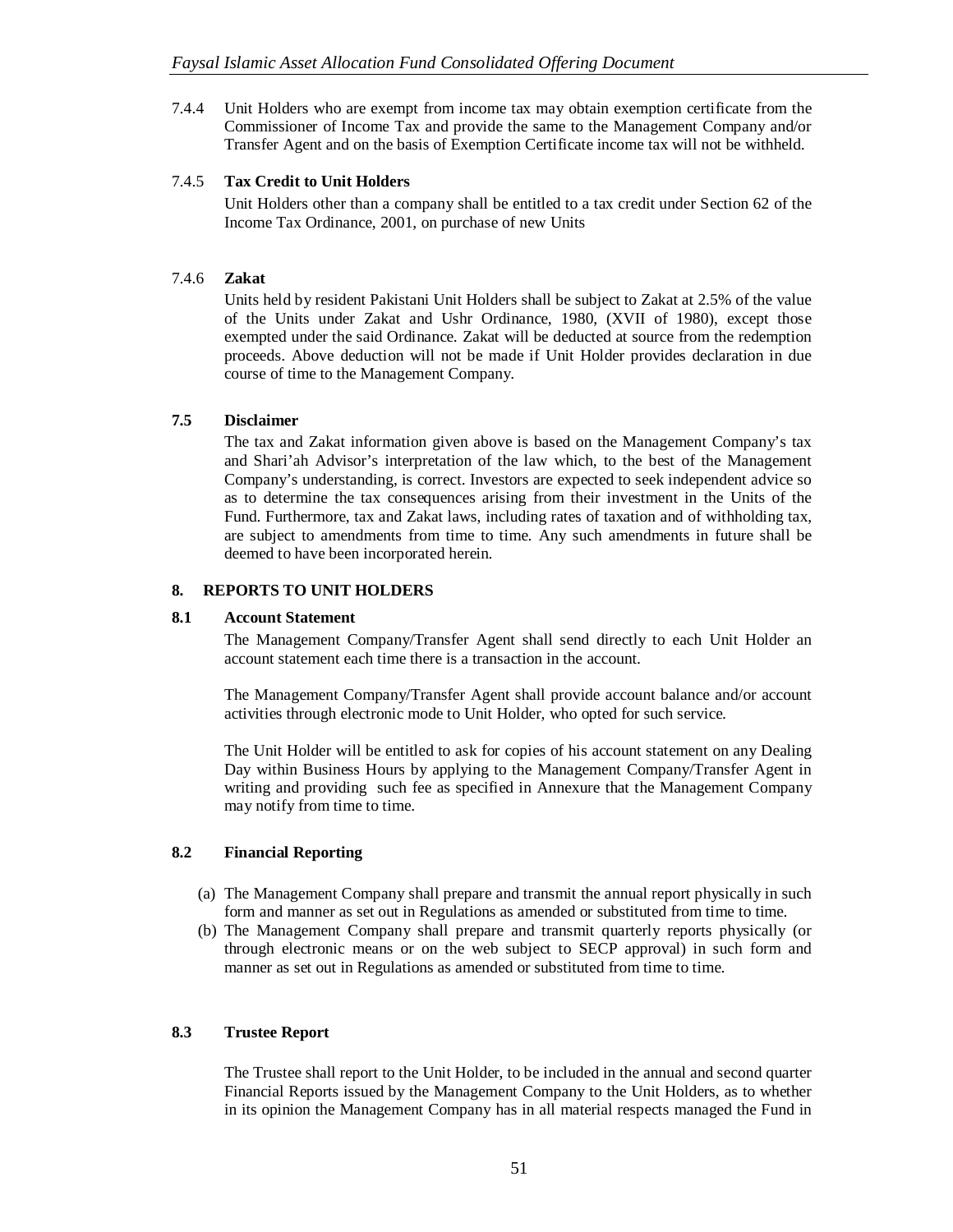accordance with the provisions of the Regulations, the Constitutive Documents and if the Management Company has not done so, the respect in which it has not done so and the steps the Trustee has taken in respect thereof.

# **8.4 Fund Manager Report**

The Management Company shall prepare Fund Manager Report each month as per guideline issued by MUFAP and transmit the same to the Unit Holders and also made available at their web site latest by  $5<sup>th</sup>$  working day of each month.

# **9. WARNING AND DISCLAIMER**

# **9.1 Warning**

- 9.1.1 If you are in any doubt about the contents of this Offering Document, you should consult your bank manager, Legal advisor, Shari'ah Advisor or other financial advisor. The price of the Units of this Fund and the income of this Fund (from which distributions to Unit Holders is made) may increase or decrease.
- 9.1.2 Investment in this Fund is suitable for investors who have the ability to take the risks associated with financial market investments. Capital invested in the financial markets could in extreme circumstances lose its entire value. The historical performance of this Fund, other Funds managed by the Management Company, the financial markets, or that of any one security or transaction included in the Fund's portfolio will not necessarily indicate future performance.

### **9.2 Disclaimer**

- 9.2.1 The Units of the Fund are not bank deposits and are neither issued by, insured by, obligation of, nor otherwise supported by SECP, any Government Agency, Trustee (except to the extent specifically stated in this document and the Trust Deed) or any of the shareholders of the Management Company or any of the Pre-IPO Investors or any other bank or financial institution. The portfolio of the Fund is subject to market risks and risks inherent in all such investments.
- 9.2.2 Fund's target return/ dividend range cannot be guaranteed. Fund's Unit price is neither guaranteed nor administered / managed; it is based on the NAV that may go up or down depending upon the factors and forces affecting the capital markets and interest rates.

# **10. GENERAL INFORMATION**

### **10.1 Accounting Period / Financial Year of the Fund**

Accounting Period means a period ending on and including an accounting date and commencing (in case of the first such period) on the date on which the Trust Property is first paid or transferred to the Trustee and (in any other case) from the next day of the preceding accounting period.

Annual Accounting Period means the period commence on 1st July and shall end on 30th June of the succeeding calendar year.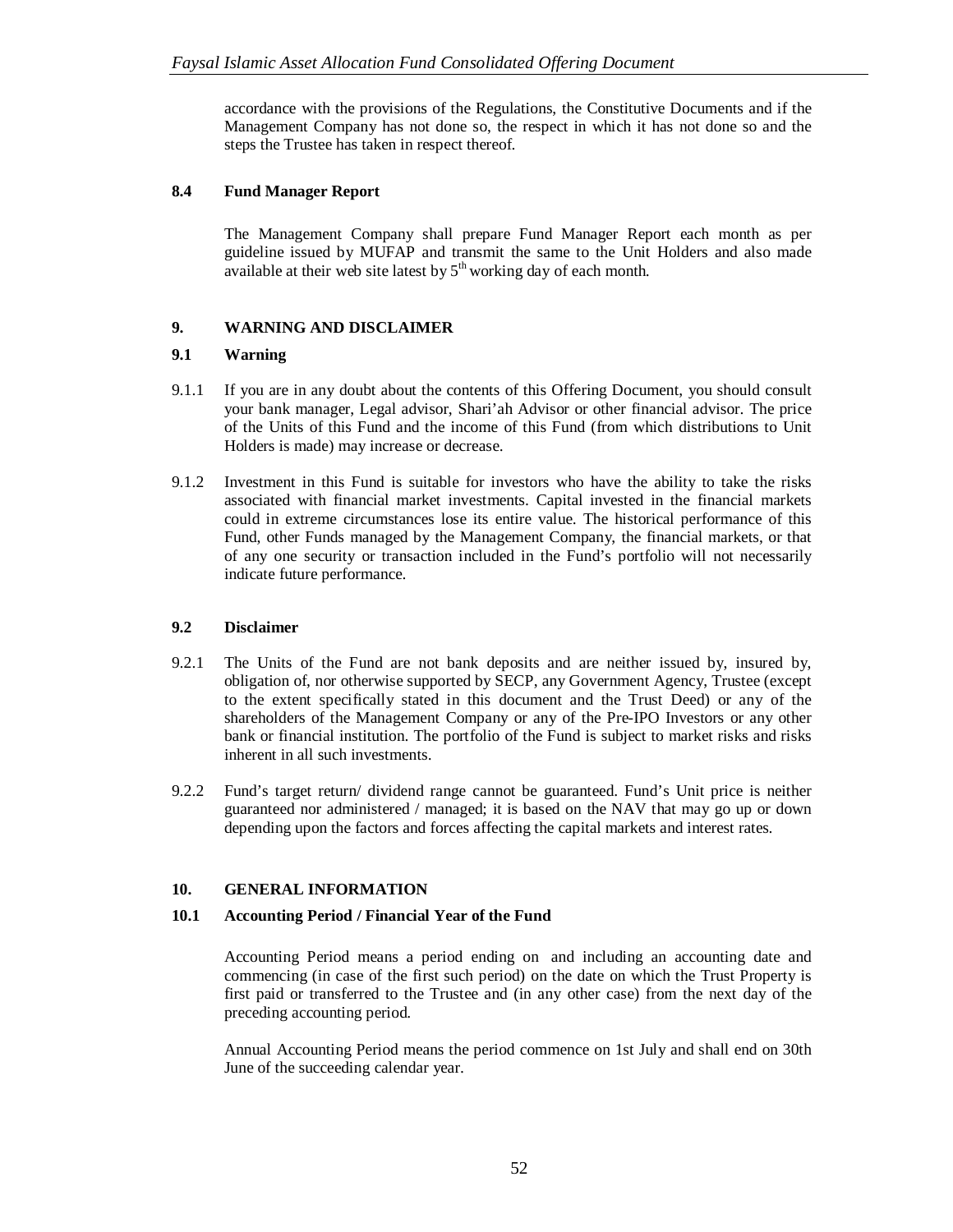### **10.2 Inspection of Constitutive Documents**

The copies of constitutive documents, such as the Deed and the Offering Document, can be inspected free of charge at the addresses given below, however such documents shall also be available on the web site of the Management Company:

**Faysal Asset Management Limited 8 th Floor, Tower A (801-806 & 818) Saima Trade Tower I.I. Chundrigar Road Karachi** 

**Central Depository Company of Pakistan Limited CDC House, 99-B, Block 'B', S.M.C.H.S, Main Shahrah-e-Faisal,**

### **10.3 Transfer of Management Rights of the Fund**

The management rights of the Fund may be transferred to another Management Company upon the occurrence of any of the following events in accordance with the procedure laid down in the Regulation, the Deed and the Directive issued by the Commission;-

- (i) the Management Company goes into liquidation, becomes bankrupt or has a liquidator appointed over its assets, or its license has been cancelled or does not hold valid license;
- (ii) where the Management Company is unable to remove the suspension of redemption of Units of the Fund within the fifteen business days of suspension and the Unit Holders representing at least three fourth in value of total outstanding Units of the concerned scheme pass a resolution or have given consent in writing that the scheme be transferred to another Management Company;
- (iii) if in the opinion of the Commission further management of the Fund by the existing Management Company is detrimental to the interest of the Unit Holders, the Commission may direct the Trustee to transfer the Fund to another Management Company.
- (iv) If the Management Company may retire voluntarily with the prior written consent of the Commission.

# **10.4 Extinguishment/Revocation of the Fund**

The Fund may be extinguished by the occurrence of any of the following events in accordance with the procedure laid down in the Regulation, the Deed and the Directive issued by the Commission;-

- (i) the Fund has reached its maturity date as specified in the Deed;
- (ii) where the Management Company is unable to remove the suspension of redemption of Units of the Fund within the fifteen business days of suspension and the Unit Holders representing at least three fourth in value of total outstanding Units of the concerned scheme pass a resolution or have given consent in writing that the scheme be revoked;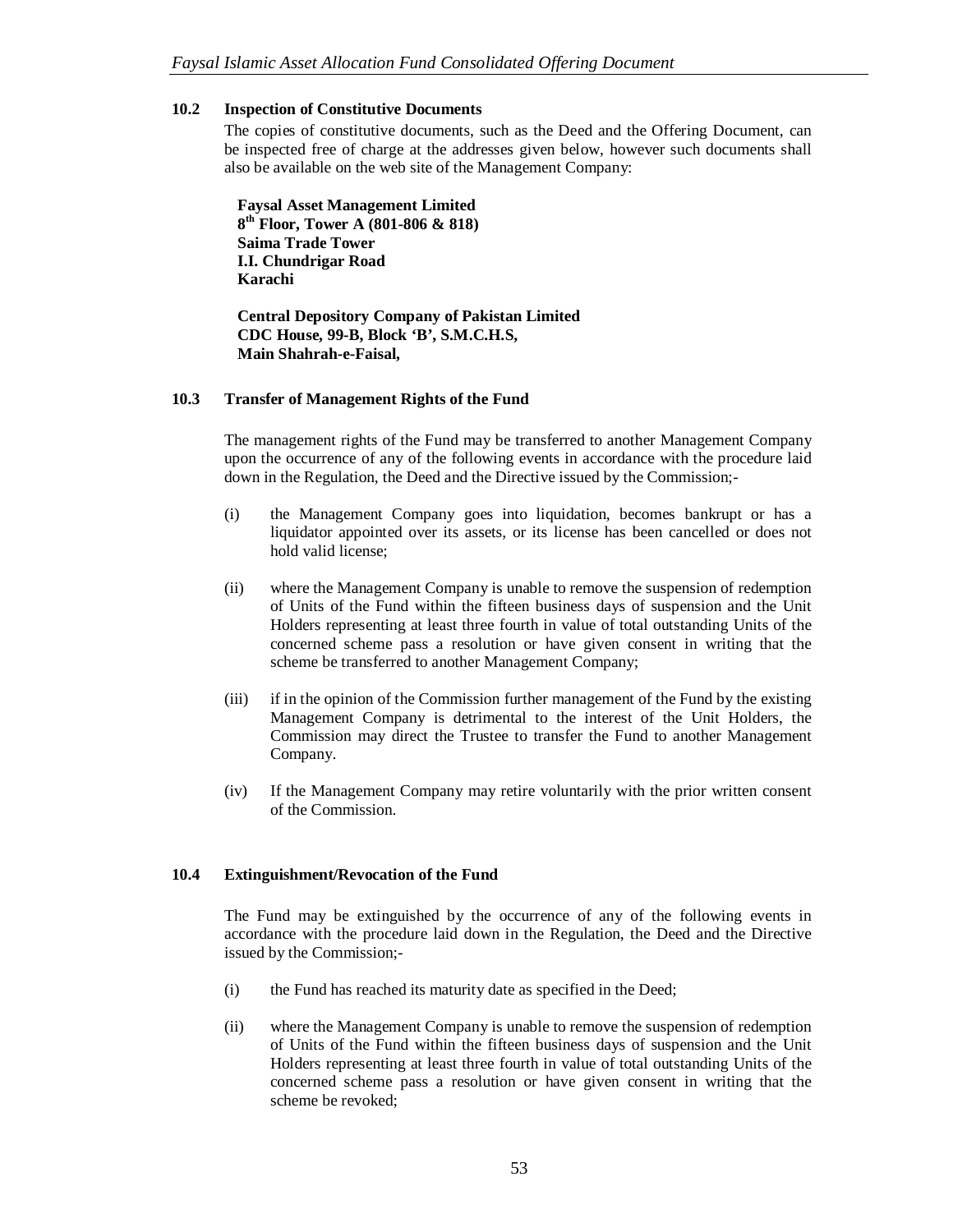- (iii) where the Management Company goes into liquidation, becomes bankrupt or has a liquidator appointed over its assets, or its license has been cancelled or does not hold valid license;
- (iv) in the opinion of the Management Company the scheme is not commercially viable or purpose of the scheme cannot be accomplished subject to the consent of Trustee;
- (v) The Management Company subject to regulatory approval, may announce winding up of the Trust in the event redemption requests build up to a level where the Management Company is of the view that the disposal of the Trust Property to meet such redemptions would jeopardize the interests of the remaining Unit Holder(s) and that it would be in the best interest of all the Unit Holder(s) that the Trust be wound up.
- (vi) on occurrence of any event or circumstances which, in the opinion of the Trustee, requires the Fund to be revoked; and
- (vii) where the Commission deems it necessary to revoke the Fund so directs either Trustee or the Management Company in the interest of Unit Holders;

### **10.5 Procedure and manner of Revocation of the Fund**

Revocation of the Fund shall be done in accordance with the procedures and in the manner as mentioned in the Regulations or through circulars / guidelines issued by the SECP from time to time.

### **10.6 Distribution of proceeds on Revocation**

**In case of Revocation of the Fund the Trustee shall according to the procedure laid down in Regulations refund the net proceeds to the Unit Holders in proportion to the number of units held by them.**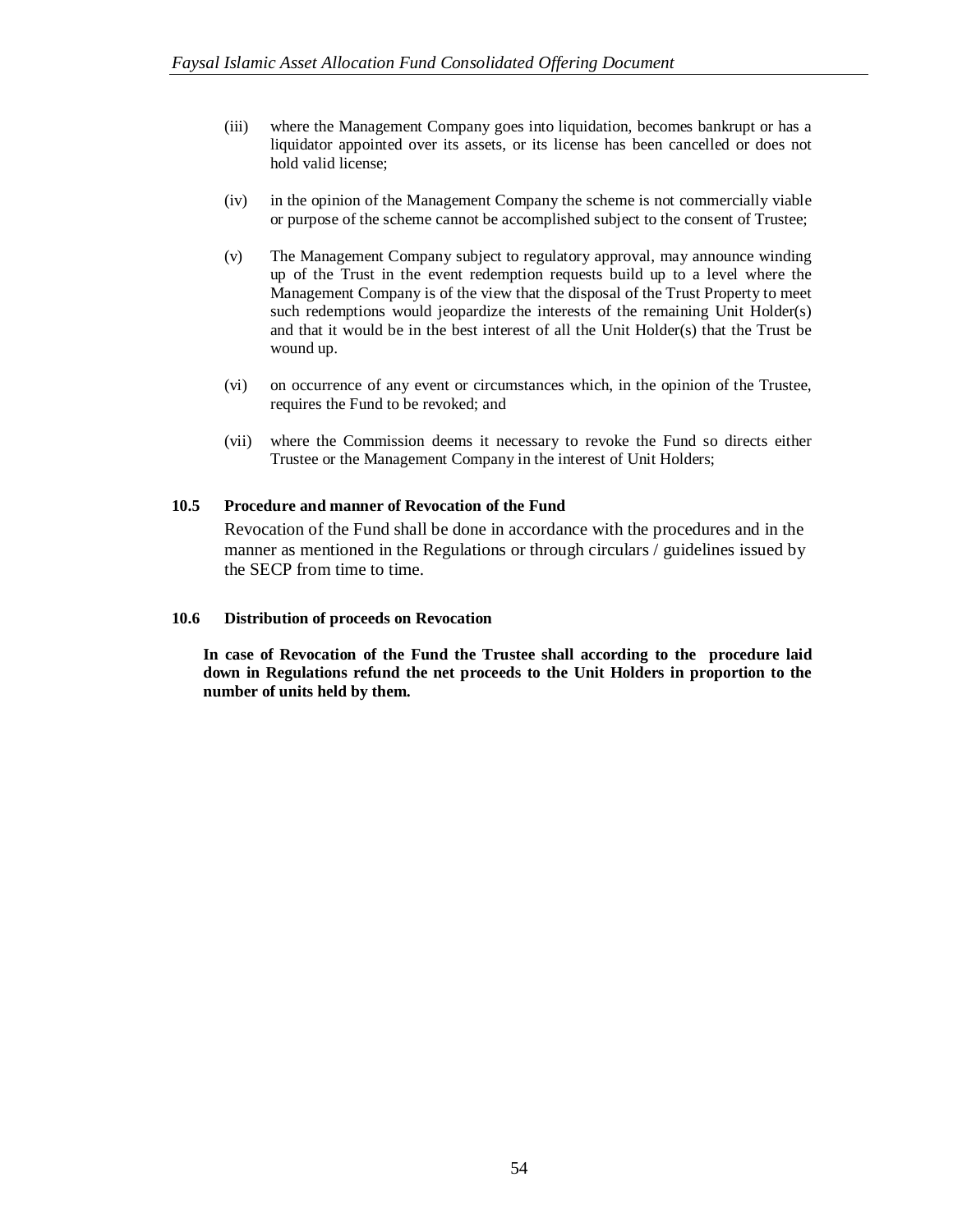# **11. GLOSSARY**

Unless the context requires otherwise the following words or expressions shall have the meaning respectively assigned to them:

**"Accounting Date"** means the thirtieth day of June in each year and any interim date on which the financial statements of the Trust are drawn up. Provided that the Management Company may, with the written consent of the Trustee after obtaining approval from the Commission may change such date to any other date and such change shall be intimated to the Commission.

**"Account Opening / Investment Account Opening Form "** means standardized form prescribed by the Management Company to be duly filled by the investors at the time of opening an account with the Fund.

**"Accounting Period"** means a period ending on and including an accounting date and commencing (in case of the first such period) on the date on which the Trust Property is first paid or transferred to the Trustee and (in any other case) from the next day of the preceding accounting period.

**"Administrative Plans"** means investment plans offered by the Management Company and approved by the Commission, where such plans allow investors a specific investment strategy in any one or a combination of Schemes managed by the Management Company in accordance with the conditions specified by SECP.

**"Annual Accounting Period" or "Financial Year"** means the period commence on 1st July and shall end on 30th June of the succeeding calendar year.

**"Asset Management Company"** means an asset Management Company as defined in the Rules and Regulations.

**"Auditor"** means the Auditor of the Trust appointed by the Management Company, with the consent of the Trustee, as per the Regulations.

**"Authorized Branches"** means those Branches of Distributors or Distribution Companies which are allowed by the Management Company to deal in Units of the Funds managed by the Management Company.

**"Authorized Broker"** means those Brokers which are authorized to deal in Government Securities.

#### **"Authorized Investments"**

Authorized Investments are those as defined in the clause 2.1.1 of this Offering Document

**"Back-end Load"** means the charge deducted from the Net Asset Value in determining the Redemption Price; provided however that different levels of Back-end Load may be applied to different classes of Units, as specified in this document.

**"Bank"** means institution(s) providing banking services under the Banking Companies Ordinance, 1962, or any other regulation in force for the time being in Pakistan, or if operating outside Pakistan, under the banking laws of the jurisdiction of its operation outside Pakistan.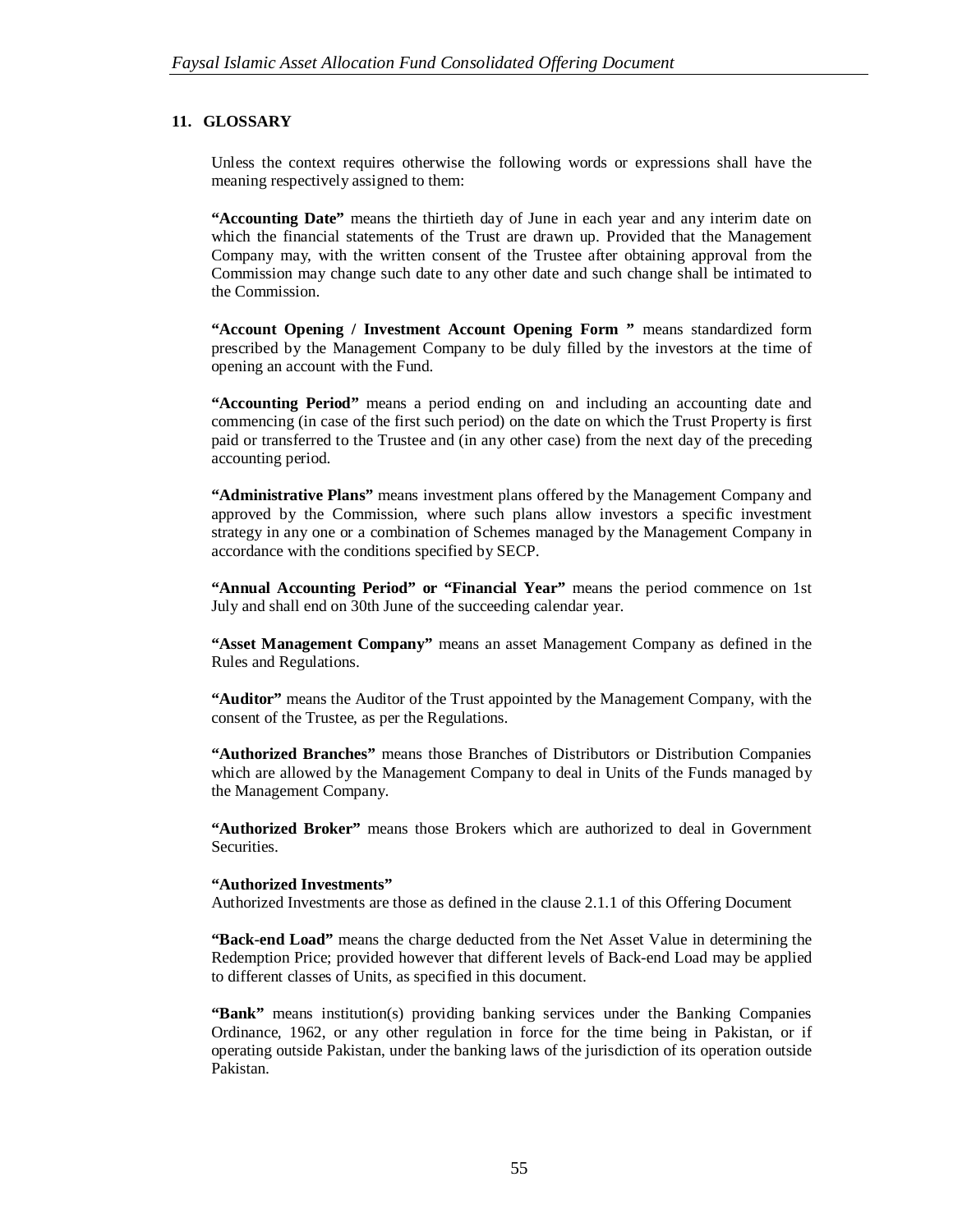**"Bank Accounts"** means those account(s) opened and maintained for the Trust by the Trustee at Shari'ah compliant Banks, the beneficial ownerships in which shall vest in the Unit Holder(s).

**"Broker"** means any person engaged in the business of effecting transactions in securities for the account of others.

**"Business Day"** means any day on which scheduled banks and stock exchanges are open for business in Pakistan.

**"Certificate"** means the definitive certificate acknowledging the number of Units registered in the name of the Unit Holder issued at the request of the Unit Holder pursuant to the provisions of the Trust Deed.

**"Connected Person"** shall have the same meaning as assigned in the Rules and Regulations.

**"Constitutive Documents"** means the Trust Deed or such other documents as defined in the Regulations.

**"Custodian"** means a Bank, a Depository or an Investment Finance Company licensed under the Regulations, which may be appointed by the Trustee with the consent of the Management Company to hold and protect the Trust Property or any part thereof as custodian on behalf of the Trustee, and shall also include the Trustee itself if it provides custodial services for the Fund.

**"Cut-Off Time" / "Business Hours"** means the day time for dealing in Units of the Fund. The current Cut-Off Timing/Business Hours are mentioned in Annexure "B" of this Offering Document.

**"Dealing Day"** means the Business Day on which Units will be available for dealing (purchase, redemption, transfer, switching etc). Details of cut-off timings for issuance, , redemption and conversion etc. of Units are detailed in Annexure "B". Provided that the Management Company may with the prior written consent of the Trustee and upon giving not less than seven days' notice in two widely circulated newspapers in Pakistan declare any particular Business Day(s) not to be a Dealing Day(s).

**"DFI"** means Development Financial Institution and includes the Pakistan Industrial Credit and Investment Corporation (PICIC), the Saudi Pak Industrial and Agricultural Investment Company Limited, the Pak Kuwait Investment Company Limited, the Pak Libya Holding Company Limited, the Pak Oman Investment Company (Pvt.) Limited, Investment Corporation of Pakistan, House Building Finance Corporation, Pak Brunei Investment Company Limited, Pak-Iran Joint Investment Company Limited, Pak-China Investment Company Limited, and any other financial institution notified under Section 3-A of the Banking Companies Ordinance, 1962.

**"Distribution Account"** means the Bank Account (which may be a current, saving or deposit account) maintained by the Trustee with a Bank as directed by the Management Company in which the amount required for distribution of income to the Unit Holder(s) shall be transferred. Interest, income or profit, if any, including those accruing on unclaimed dividends, in this account shall be transferred to the main account of the Fund from time to time, as part of the Trust Property for the benefit of the Unit Holder(s).

**"Distributor / Distribution Company"** means Company(ies), Firm(s), Sole Proprietorship concern(s), individual(s), Banks or any other Financial Institution appointed by the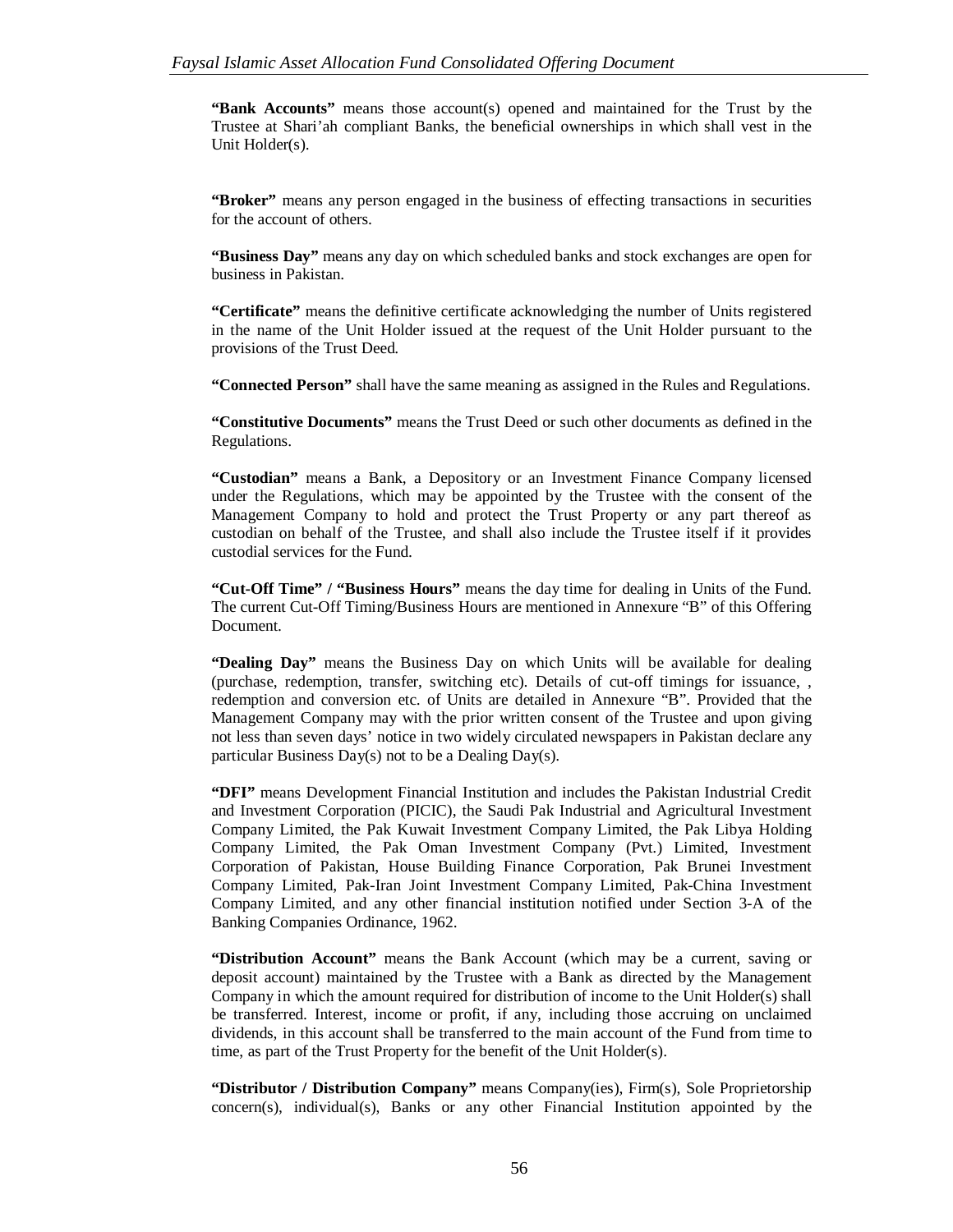Management Company under intimation to the Trustee for performing any or all of the Distribution Functions and who are registered with MUFAP as Registered Service Providers. The Management Company may itself also performs the Distribution Function.

**"Distribution Function"** means the functions with regard to:

- a. receiving applications for issue of Units together with the aggregate Offer Price for Units applied for by the applicants;
- b. issuing receipts in respect of (a) above;
- c. interfacing with and providing services to the Holders including receiving redemption/transfer applications, conversion notices and applications for change of address or issue of duplicate Certificates for immediate transmission to the Management Company or the Transfer Agent as appropriate;
- d. accounting to the Management Company for all: (i) payment instruments received from the applicants for issuance of Units; (ii) payments instruments to the Holders on redemption of Units; and (iii) expenses incurred in relation to the Distribution Function.
- e. the above functions may be performed electronically, if appropriate systems are in place.

**"Duties and Charges"** means in relation to any particular transaction or dealing all stamp and other duties, taxes, Government charges, bank charges, transfer fees, registration fees and other duties and charges in connection with the increase or decrease of the Trust Property or the creation, issue, sale, transfer, redemption or purchase of Units or the sale or purchase of Investment or in respect of the issue, transfer, cancellation or replacement of a Certificate or otherwise which may have become or may be payable in respect of or prior to or upon the occasion of the transaction or dealing in respect of which such duties and charges are payable, but do not include the remuneration payable to the Distribution Company or any Commission payable to agents on sales and redemption of Units or any Commission charges or costs which may have been taken into account in ascertaining the Net Asset Value.

**"Exposure"** shall have same meanings as provided in the Regulations.

**"Federal Government"** means the Federal Government of Islamic Republic of Pakistan.

**"Financial Institution"** means a Bank, Development Finance Institution, Non-Banking Finance Company, Modaraba or an institution registered under relevant laws to provide financial services within or outside Pakistan.

**"Force Majeure"** means any occurrence or circumstance or element which delays or

prevents performance of any of the terms and conditions of this Deed or any obligations of the Management Company or the Trustee and shall include but not limited to any circumstance or element that cannot be reasonably controlled, predicted, avoided or overcome by any party hereto and which occurs after the execution of this Deed and makes the performance of the Deed in whole or in part impossible or impracticable or delays the performance, including but not limited to any situation where performance is impossible without unreasonable expenditure. Such circumstances include but are not limited to floods, fires, droughts, typhoons, earthquakes and other acts of God and other unavoidable or unpredictable elements beyond reasonable control, such as war (declared or undeclared), insurrection, civil war, acts of terrorism, accidents, strikes, riots, turmoil, civil commotion,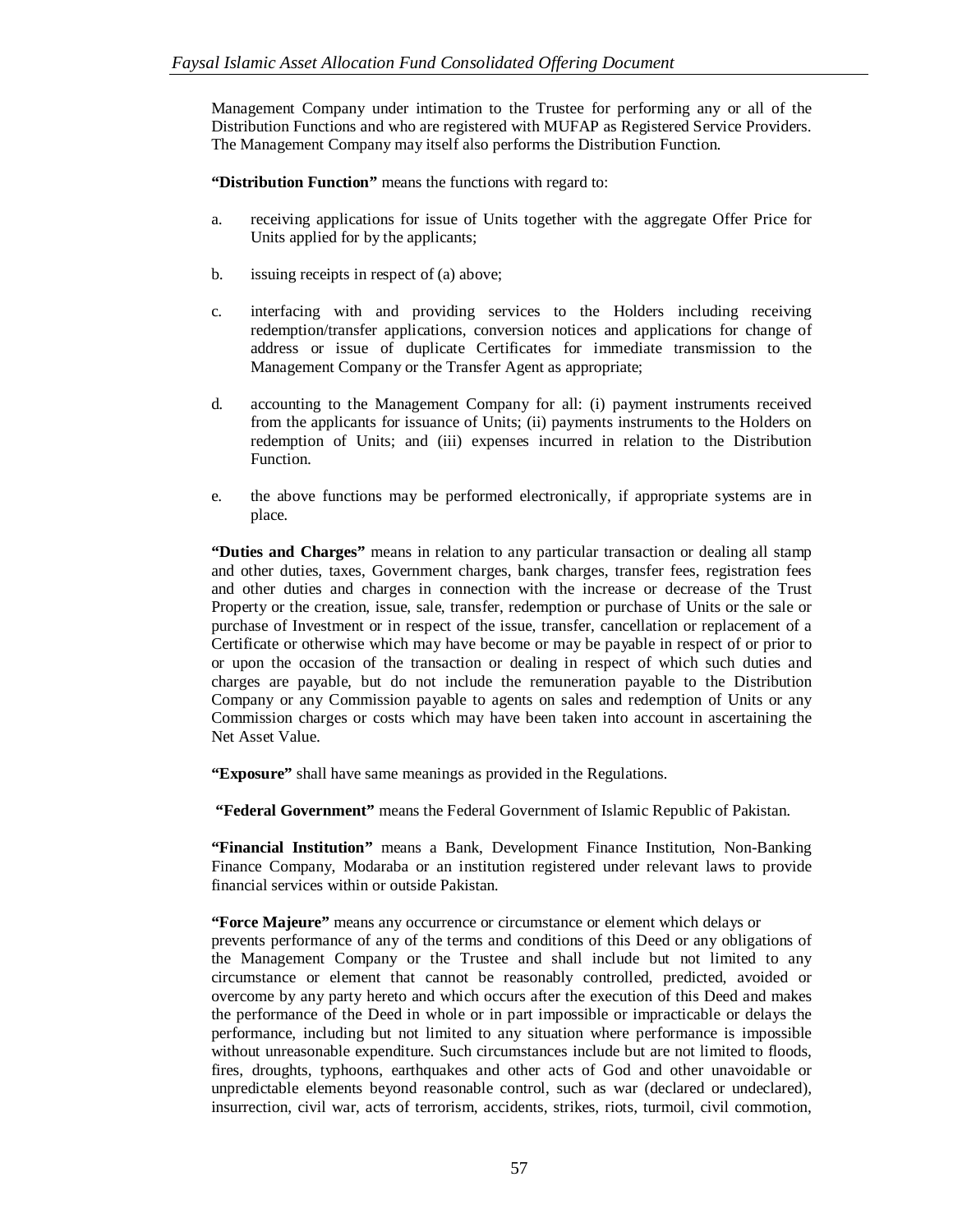any act or omission of a governmental authority, failure of communication system, hacking of computer system and transmissions by unscrupulous persons, closure of stock exchanges, banks or financial institutions, freezing of economic activities and other macro-economic factors, etc.

**"Formation Cost"** means preliminary expenses relating to regulatory and registration fees of the Scheme, flotation expenses of the Scheme, expenses relating to authorization of the Scheme, execution and registration of the Constitutive Documents, legal costs, printing, circulation and publication of this Offering Document, announcements describing the Scheme and all other expenses incurred until the end of the Initial Period.

**"Front-end Load"** means the Sales load which may be included in the offering price of the Units; provided however that different levels of Front-end Load may be applied to different investors, as determined by the Management Company. However aggregate of Front-end Load and Back-end Load should not exceed 5% of Net Asset Value.

**"Front-end Load"** means the Sales load which may be included in the offering price of the Units; provided however that different levels of Front-end Load may be applied to different investors, as determined by the Management Company. However aggregate of Front-end Load and Back-end Load should not exceed 3% of Net Asset Value.

**"Government Securities"** includes monetary obligations of the Government or a Provincial Government or a corporation wholly owned or controlled, directly or indirectly, by the Federal Government or a Provincial Government and guaranteed by the Federal Government and any other security as the Federal Government may, by notification in the official Gazette, declare, to the extent determined from time to time, to be a Government Security.

**"Holder or Unit Holder"** means the investor for the time being entered in the Register as owner of a Unit including investors jointly so registered pursuant to the provisions of the Trust Deed.

**"Initial Period" or "Initial Offering Period"** will start from \_\_\_\_\_\_\_\_\_\_\_\_\_\_\_(mention date here) means a period determined by the Management Company during which Units will be offered as mentioned in clause 1.7 of this Offering Document.

**"Initial Price" or "Initial Offer"** means the price per Unit on the first day of the Initial Period determined by the Management Company.

**"Investment"** means any Authorized Investment forming part of the Trust Property.

**"Investment Facilitators/Advisors/Sales Agents"** means an individual, firm, corporate or other entity appointed by the Management Company to identify, solicit and assist investors in investing in the Scheme. The investment facilitator/advisor is not authorized to perform the Distribution Functions. The Management Company shall compensate the Investment Facilitators/Sales Agents.

**"Investment Form"** means a standardized form prescribed by the Management Company to be duly filled by the investor to purchase Units and will be stated in this Offering Document.

**"Local Governments"** mean all the local / city governments in Pakistan.

**\_\_\_\_\_\_\_\_\_\_\_\_\_\_\_\_\_\_\_\_\_\_\_\_\_\_\_\_\_\_\_\_\_\_\_\_\_\_\_\_\_\_\_\_\_\_\_\_\_\_\_\_\_\_\_\_\_\_\_\_\_\_\_\_\_\_\_\_**

<sup>1-</sup>Amendment approved by SECP through Letter No. SCD/AMCW/FAML/178/2017 dated December 08, 2017.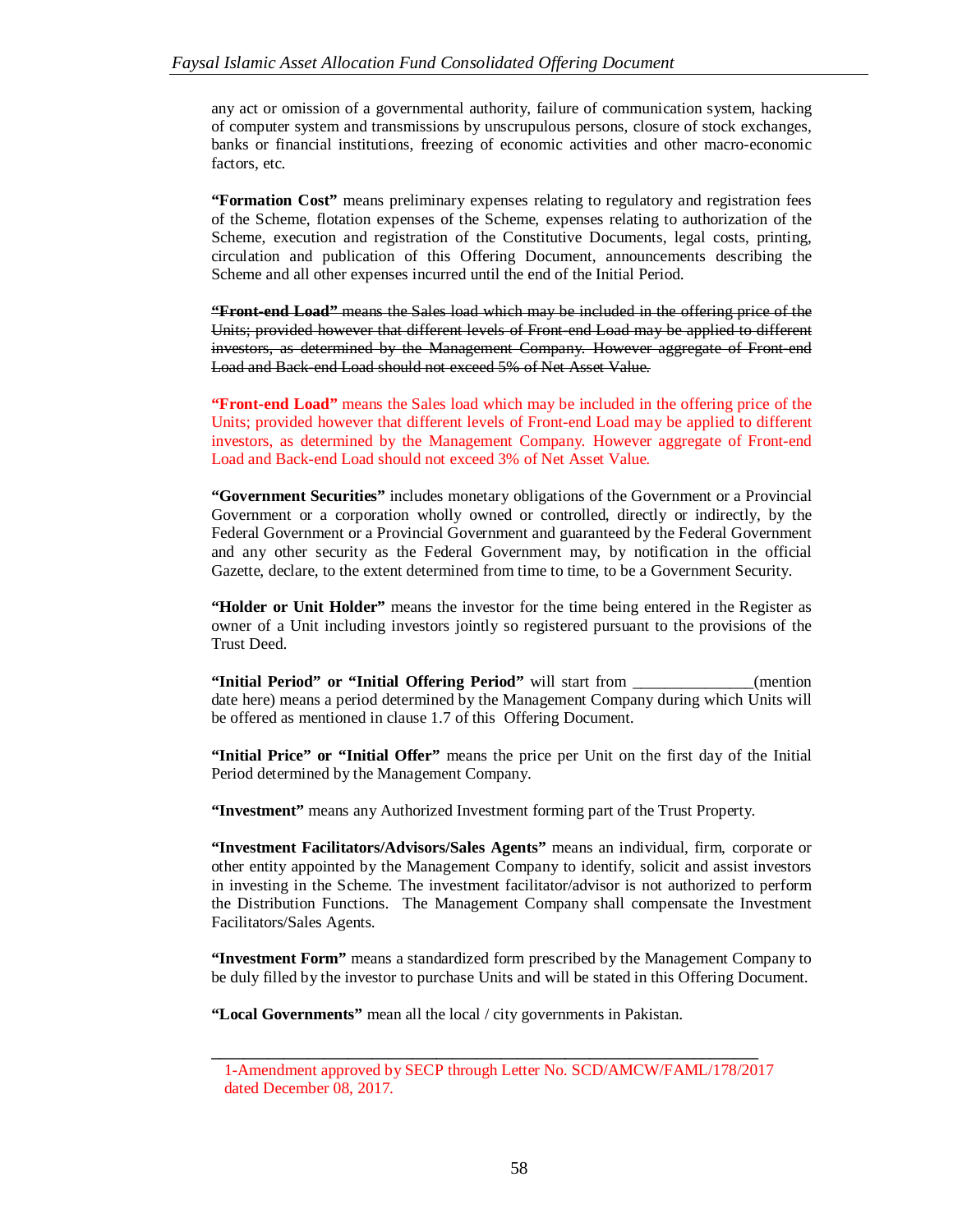"Management Company" is defined in the preamble hereto;

**"Net Assets"**, in relation to the Trust, means, the excess of assets over liabilities of the Scheme as calculated in accordance with the Regulations.

**"Net Asset Value" or "NAV"** means per Unit value of the Trust arrived at by dividing the Net Assets by the number of Units outstanding.

**"Offer Price or Purchase (Public Offer) Price"** means the sum to be paid by the investor for purchase of one Unit, such price to be determined pursuant to this document.

**"Offering Document"** means the prospectus or other document (issued by the Management Company with written consent of the Trustee and approved by the Commission) which contains the investments and distribution policy, unit structure(s) and all other information in respect of the Unit Trust, as required by the Rules and Regulations and is circulated to invite offers by the public to invest in the Scheme, and includes any Supplementary Offering Document.

**"Online"** means transactions through electronic data-interchange whether real time transactions or otherwise, which may be through the internet, intranet networks and the like.

**"Ordinance"** means the Companies Ordinance, 1984.

**"Par Value"** means the face value of **Rs. 100** for a Unit of the Fund.

**"Personal Law"** means the law of inheritance and succession as applicable to the individual Unit Holder.

**"Pledge Form"** means a standardized form prescribed by the Management Company to be duly filled by the investor to Pledge his/her Units and will be stated in this Offering Document.

**"Profit Distribution Date"** means the date on which the Management Company decides to distribute the profits (if any).

**"Provincial Governments"** mean the Provincial Governments of all four provinces of Pakistan.

**"Redemption Form"** means a standardized form prescribed by the Management Company to be duly filled by the investor to redeem Units and will be stated in this Offering Document.

**"Redemption Price or Repurchase Price"** means the amount to be paid to the relevant Holder upon redemption of that Unit, such amount to be determined pursuant to this document.

**"Register Function"** means the functions with regard to:

- a. Maintaining the Register, including keeping a record of change of addresses/other particulars of the Holders;
- b. Issuing account statements to the Holders;
- c. Issuing Certificate, including Certificates in lieu of undistributed income to Holders;
- d. Cancelling old Certificates on redemption or replacement thereof;
- e. Processing of applications for issue, redemption, transfer and transmission of Units, recording of pledges, liens and changes in the data with regard to the Holders;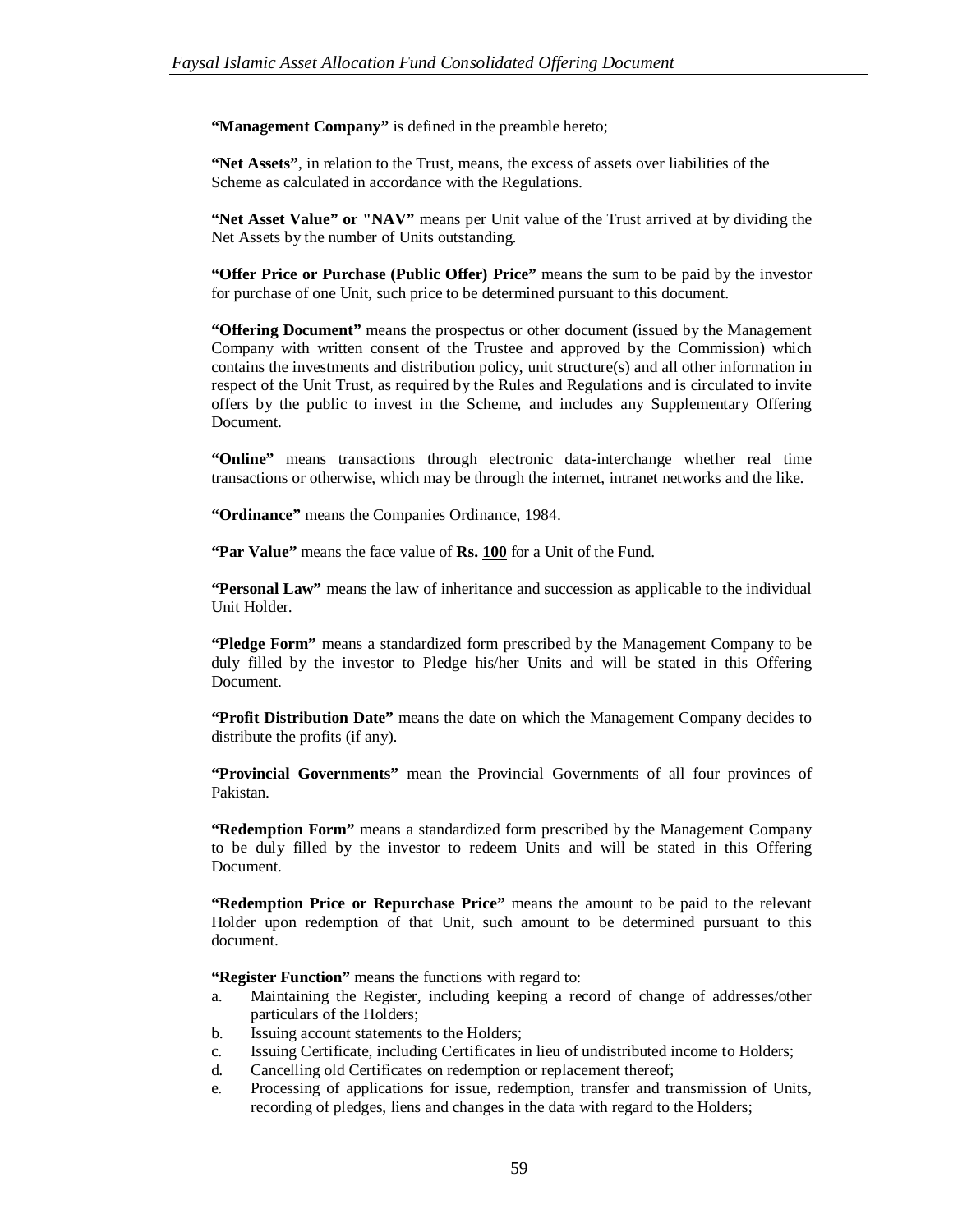- f. Issuing and dispatching of Certificates;
- g. Dispatching income distribution warrants, and bank transfer intimation and distributing bonus Units or partly both and allocating Units to Holders on reinvestment of dividends;
- h. Receiving applications for redemption and transfer/transmission of Units directly from Holder or legal representatives or through Distributor;
- i. Maintaining record of lien/pledge/charge; and
- j. Keeping record of change of addresses/other particulars of the Holders.

"Regular Interval" means monthly, quarterly, half yearly or annual periods.

**"Rules"** mean Non-Banking Finance Companies (Establishment and Regulation) Rules 2003 as amended from time to time.

**"Regulations"** mean Non--Banking Finance Companies and Notified Entities Regulations, 2008 and the Schedules and Forms attached to it as amended/replaced from time to time.

**"Sales Load"** mean Front end load and Back end load and any processing charges or Commission (excluding Duties and Charges) not exceeding five percent of NAV or as may be allowed under the Regulations, which may be included in the offer price of all or certain class of Units or deducted from the NAV in order to determine the Redemption Price of certain classes of Units.

**"Sales Load"** means front end load deducted at the time of investment or back end load charged at the time of redemption from Scheme. However, the load charged upon redemption and which forms part of the Scheme property shall not classify as sales load. An Asset Management Company may charge sales load maximum upto 3% of the NAV per unit and may charge sales load maximum upto 1.5% of the NAV per unit where transactions are done online or through a website.

**"SECP" or "Commission"** means Securities and Exchange Commission of Pakistan established under Securities and Exchange Commission of Pakistan Act, 1997 and shall include its successor.

**"Special Instruction Form"** means a standardized form prescribed by the Management Company to be duly filled by the investor to change his/her particulars and will be stated in this Offering Document.

**"Stock Exchange"** means Stock Exchanges registered under the Securities and Exchange Ordinance, 1969.

**"Sukuk"** means a type of Islamic bond that is backed by assets of the issuer that earn profit or rent.

"**Transaction Costs**" means the costs incurred or estimated by the Management Company to cover the costs (such as, but not restricted to, brokerage, Trustee charges, taxes or levies on transactions, etc.) related to the investing or disinvesting activity of the Trust's portfolio, *inter alia*, necessitated by creation or cancellation of Units, which costs may be added to the NAV for determining the Offer Price of Units or to be deducted from the NAV in determining the Redemption Price.

**\_\_\_\_\_\_\_\_\_\_\_\_\_\_\_\_\_\_\_\_\_\_\_\_\_\_\_\_\_\_\_\_\_\_\_\_\_\_\_\_\_\_\_\_\_\_\_\_\_\_\_\_\_\_\_\_\_\_\_\_\_\_\_\_\_\_\_\_**

<sup>1-</sup>Amendment approved by SECP through Letter No. SCD/AMCW/FAML/178/2017 dated December 08, 2017.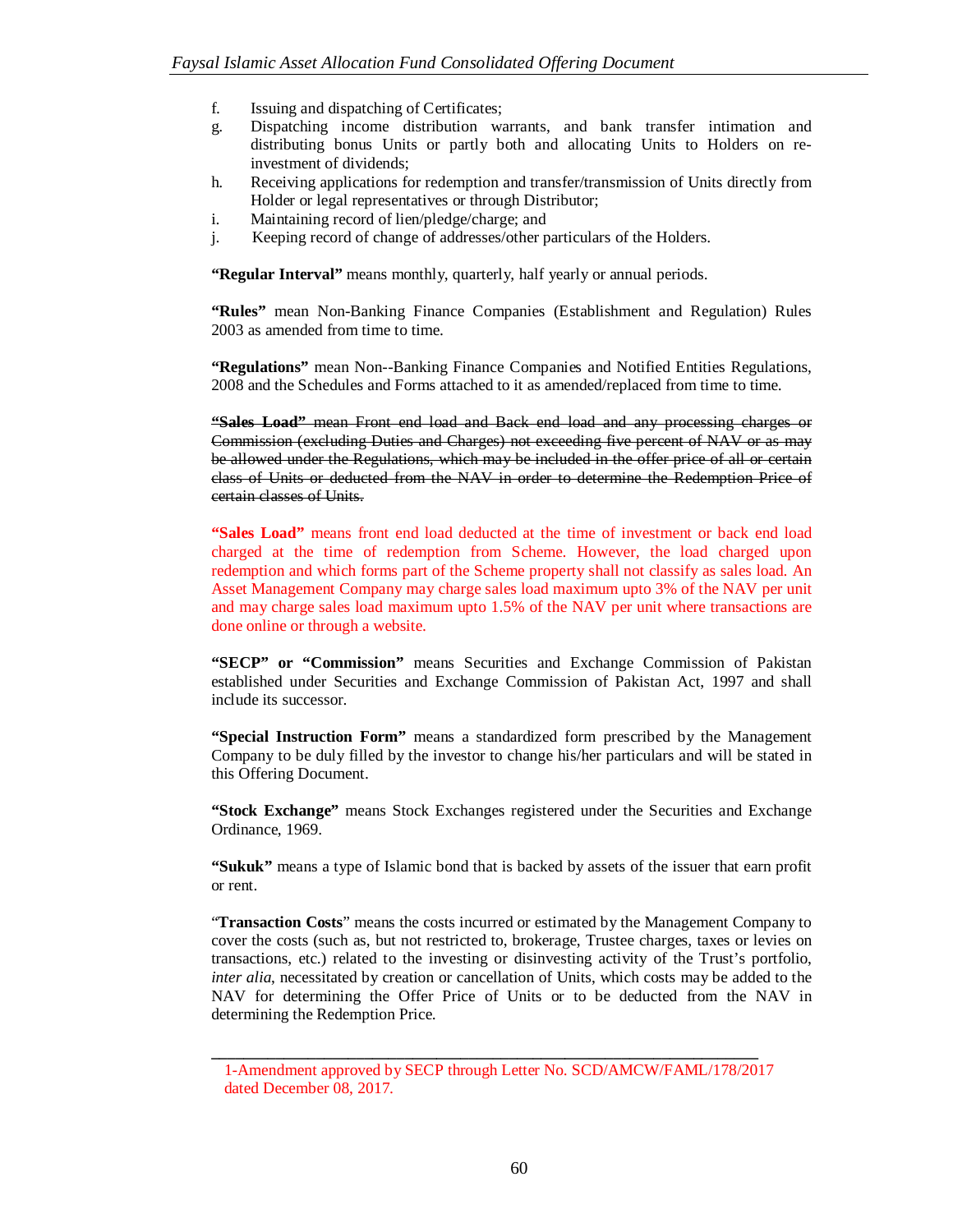**"Transfer Agent"** means a company including a Bank that the Management Company shall appoint for performing the Registrar Functions. The Management Company may itself perform the Registrar Function.

**"Transfer Form"** means a standardized form prescribed by the Management Company to be duly filed by the investor to transfer Units and will be stated in this Offering Document.

**"Trust Deed" or "Deed"** means the Trust Deed of the Fund executed between the Management Company and the Trustee along with all the exhibits appended hereto.

**"Trust" or "Unit Trust" or "Fund" or "Scheme"** means the Unit Trust constituted by the Trust Deed for continuous offers for sale of Units.

Words and expressions used but not defined herein shall have the meanings assigned to them in the Act and Rules and Regulations, words importing persons include corporations, words importing the masculine gender include the feminine gender, words importing singular include plural and words "written" or "in writing" include printing, engraving lithography, or other means of visible reproduction. The headings and table of contents are for convenience only and shall not affect the construction of the Trust Deed.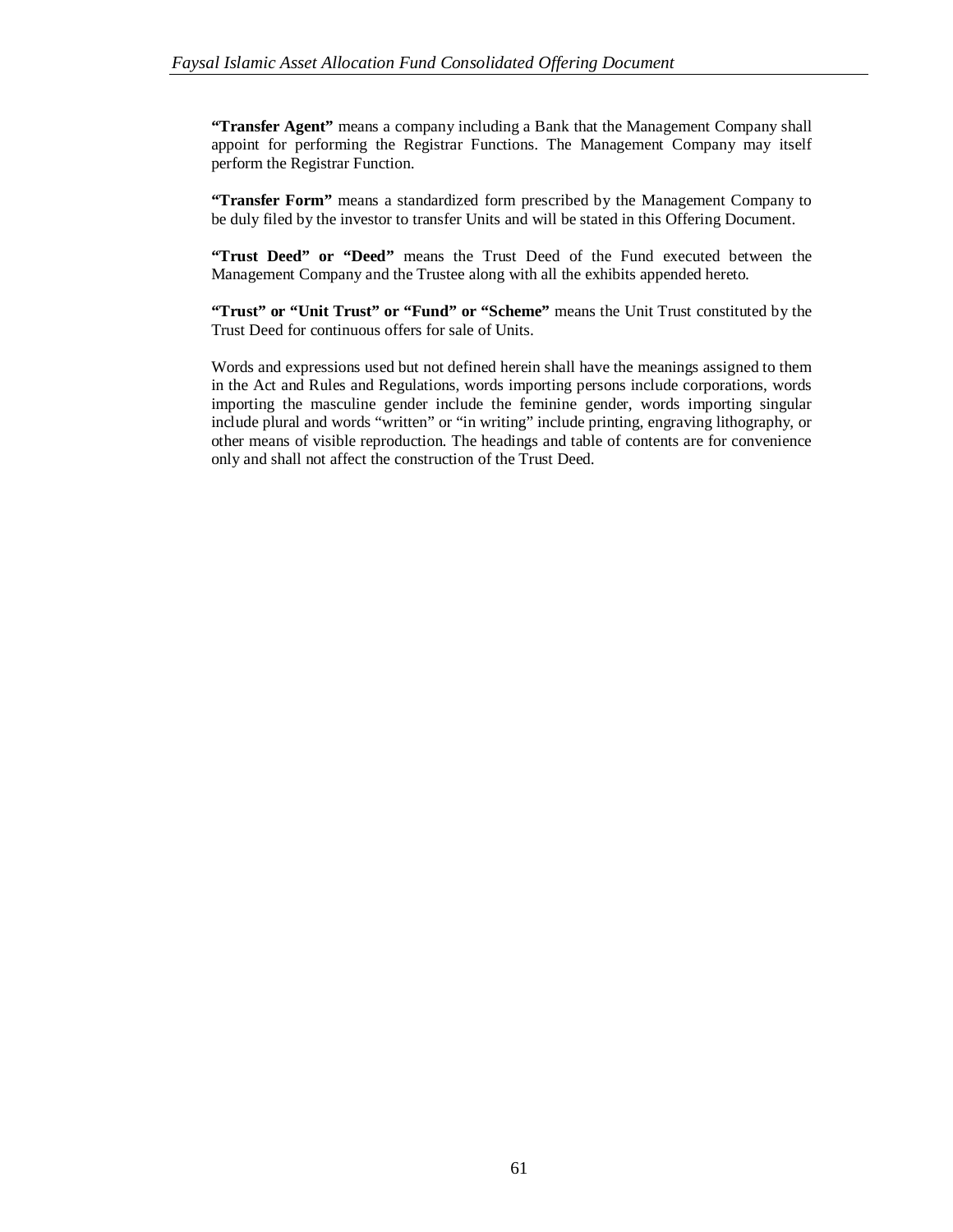# **ANNXURES**

### **Annexure – A Central Depository Company of Pakistan Limited Tariff Structure of Trusteeship of Open End Mutual Funds**

The trustee remuneration shall consist of actual custodial expenses / charges plus the following tariff.

| Net Assets     | Tariff                                                                            |  |
|----------------|-----------------------------------------------------------------------------------|--|
|                |                                                                                   |  |
| Upto 1 billion | Rs.0.7 million or 0.20% p.a. of Net Assets,<br>whichever is higher.               |  |
| Over 1 billion | Rs.2.0 million plus 0.10% p.a. of Net Assets,<br>on amount exceeding Rs.1 billion |  |

Trustee Fee subject to review by either party. However any upward revision shall require prior approval of SECP.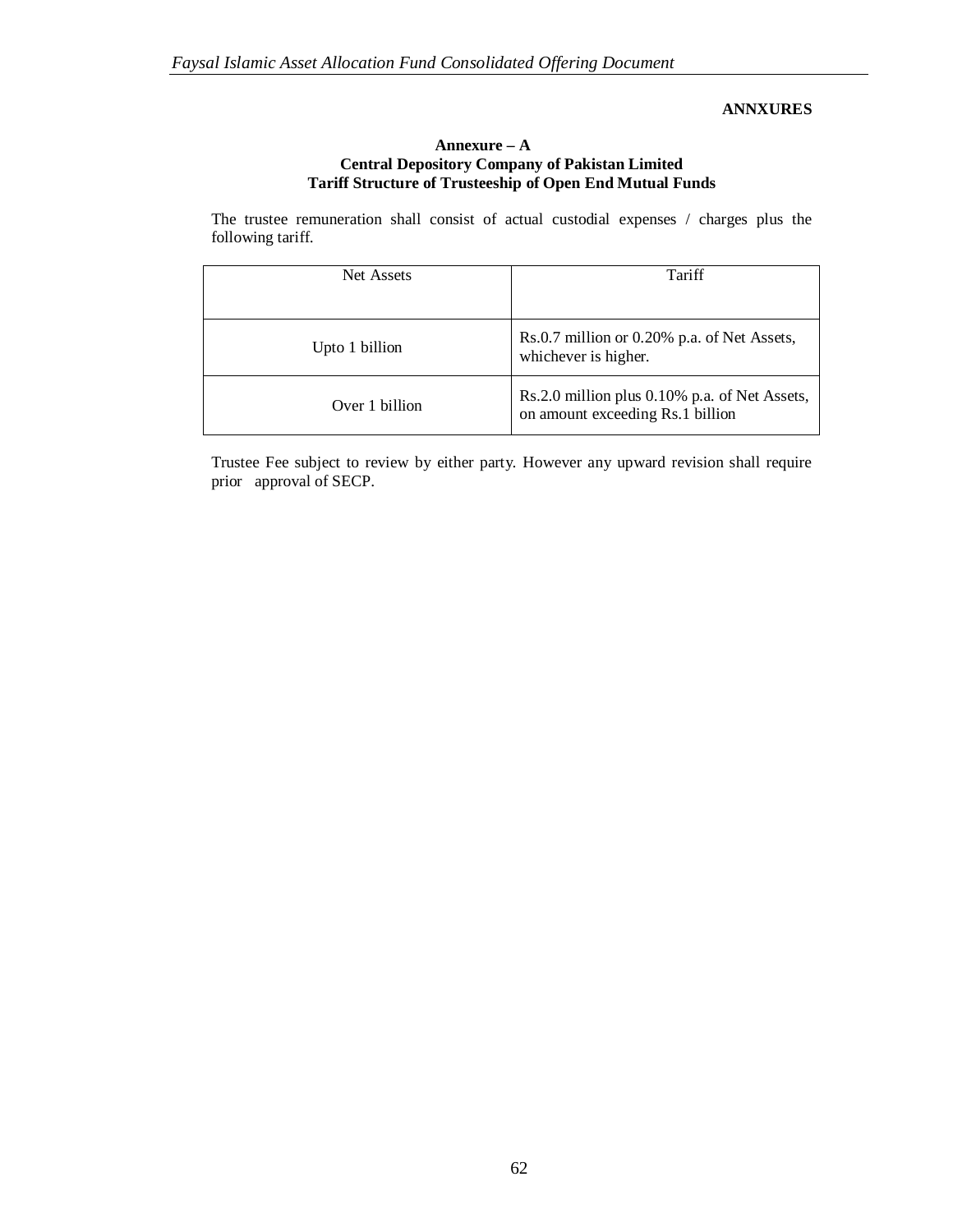#### **Annexure – B**

### **CURRENT LEVEL OF FRONT END LOAD AND BACK END LOADS**

#### **1. Current Fee Structure:**

#### **Front-end Load:**

- Class 'A' Units: 0%
- Class 'B' Units: 0% on sale of units

• Class 'C' Units: at following rates Investment amount (transaction amount) less than 2 million FEL would be 2% Investment amount (transaction amount) less than 5 million but more than 2 million, FEL would be 1%.

There shall be no Front-end Load on investment on or above Rs.05 million.

#### **Back-end Load:**

• Class 'A', Class 'B', and Class 'C' Units: 0%

#### **Annexure – B**

### **CURRENT LEVEL OF FRONT END LOAD AND BACK END LOADS**

Front-end Load:

| Class 'A' Units: | NIL.                                                 |
|------------------|------------------------------------------------------|
| Class 'B' Units: | NIL.                                                 |
| Class 'C' Units: | Up to 3.0% of the NAV, which will be included in the |
|                  | <b>Offer Price.</b>                                  |

### Current Back-end Load: NIL

Note: Maximum sales load is charged upto 1.5% where transactions are done online or through website.

### **Management Fee:**

• Current level of Management Fee: 2.0% per annum

### **2. Cut-Off Timing:**

i. Current Cut-off Timing & Business Hours for dealing in Units:

Every Dealing Day – 9:00 a.m. to 5:00 p.m.

**Note:** Any change in the Cut-Off Timings/Business Hours including for the month of Ramadan shall be notified to investors/Unit-Holders via the Company's website

**\_\_\_\_\_\_\_\_\_\_\_\_\_\_\_\_\_\_\_\_\_\_\_\_\_\_\_\_\_\_\_\_\_\_\_\_\_\_\_\_\_\_\_\_\_\_\_\_\_\_\_\_\_\_\_\_\_\_\_\_\_\_\_\_\_\_\_\_**

<sup>1-</sup>Amendment approved by SECP through Letter No. SCD/AMCW/FAML/178/2017 dated December 08, 2017.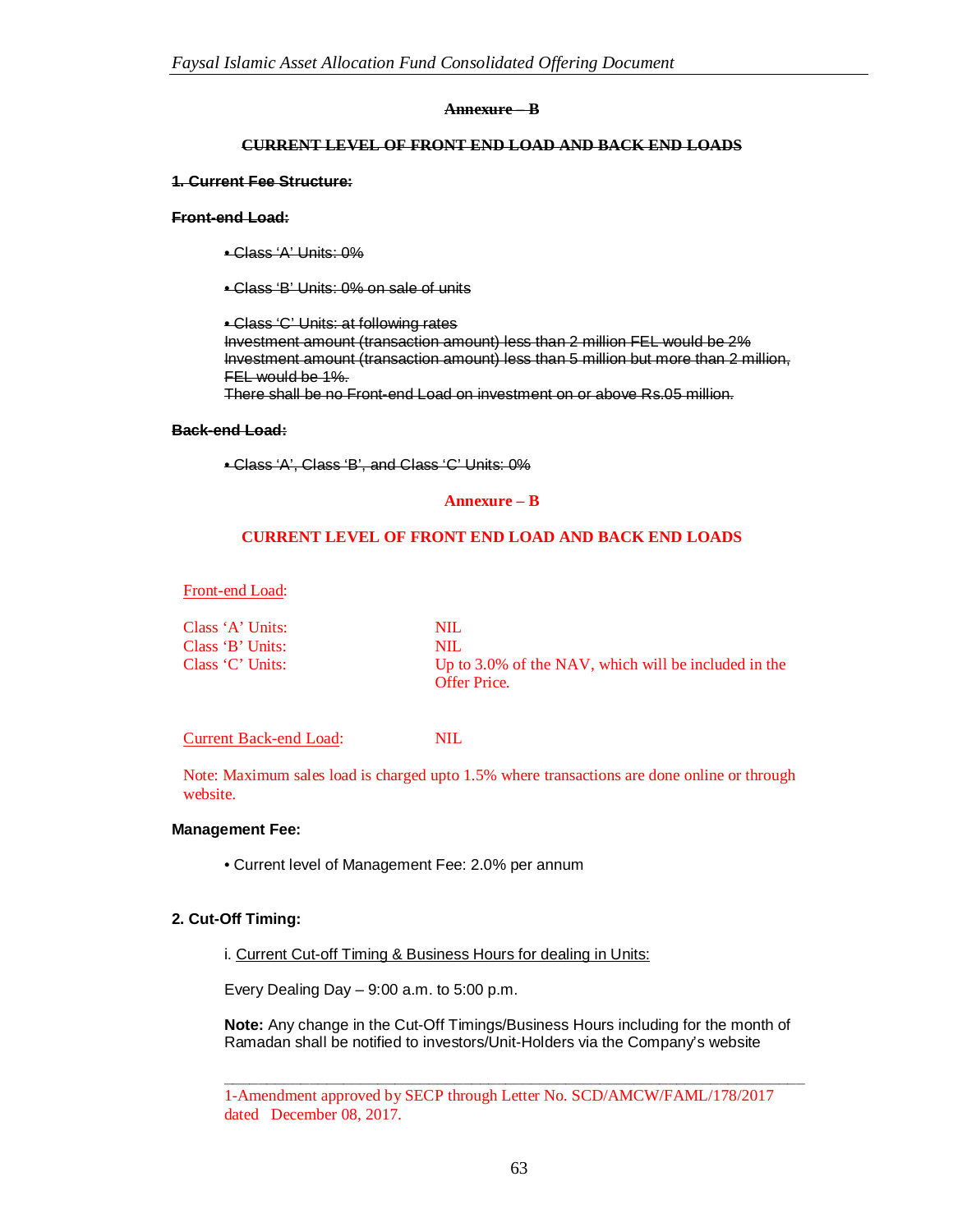# **Annexure C**

Available on Company's website www.faysalfunds.com